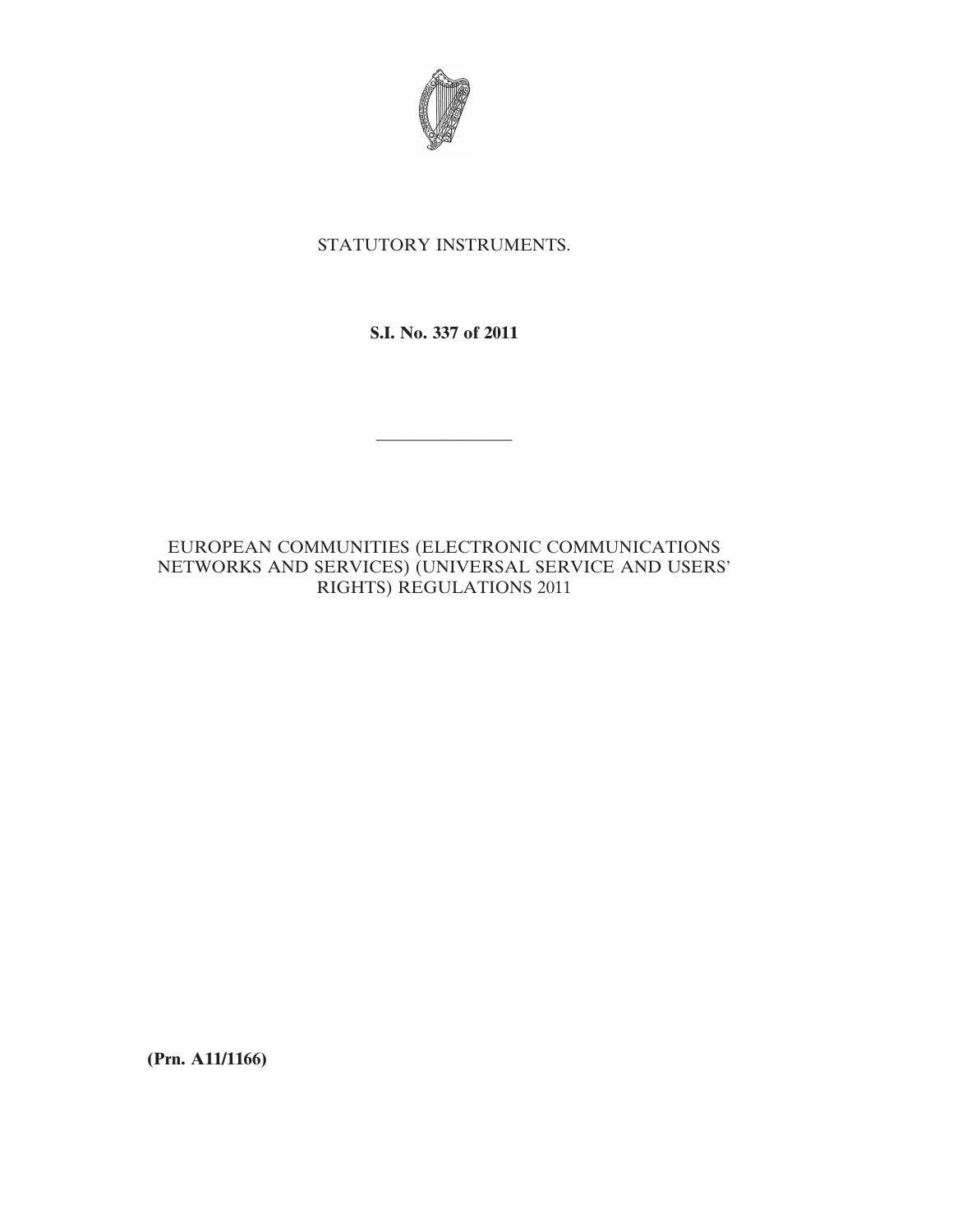# EUROPEAN COMMUNITIES (ELECTRONIC COMMUNICATIONS NETWORKS AND SERVICES) (UNIVERSAL SERVICE AND USERS' RIGHTS) REGULATIONS 2011

# **CONTENTS**

# Regulation

- 1. Citation
- 2. Interpretation
- 3. Provision of access at a fixed location and provision of telephone services
- 4. Directory enquiry services and directories
- 5. Public pay telephones and other public voice telephony access points
- 6. Measures for disabled end-users
- 7. Designation of undertakings
- 8. Affordability of tariffs
- 9. Control of expenditure
- 10. Quality of service of designated undertakings
- 11. Costing of universal service obligations
- 12. Financing of universal service obligations
- 13. Regulatory controls on retail markets
- 14. Contracts
- 15. Transparency and publication of information and quality of service
- 16. Availability of services
- 17. Ensuring equivalence in access and choice for disabled end-users
- 18. Interoperability of consumer digital television equipment
- 19. Telephone directory enquiry services
- 20. Single European emergency call number
- 21. European telephone access codes
- 22. Harmonised numbers for harmonised services of social value
- 23. Access to numbers and services
- 24. Provision of additional facilities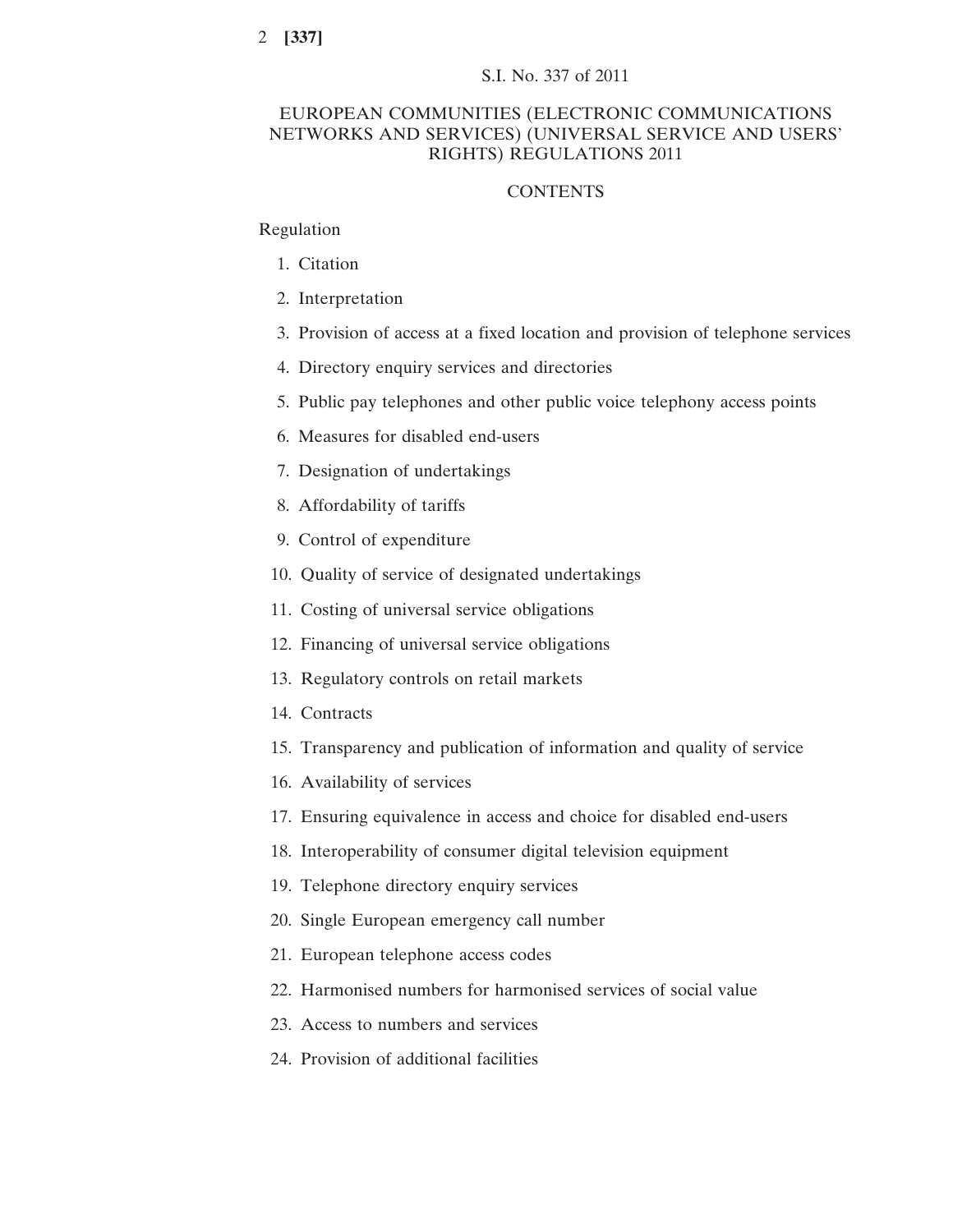- 25. Facilitating change of service provider
- 26. Consultation with interested parties
- 27. Dispute resolution
- 28. Notification, monitoring and review procedures
- 29. Notices regarding imposition of obligations
- 30. Directions
- 31. Enforcement compliance with obligations
- 32. Enforcement by National Consumer Agency
- 33. Service of determinations, directions and notifications
- 34. Offence not to comply with requirement of National Consumer Agency
- 35. Prosecution of offences
- 36. Offences committed by bodies corporate
- 37. Penalties
- 38. Transitional arrangements
- 39. Revocations

SCHEDULE 1

SCHEDULE 2

SCHEDULE 3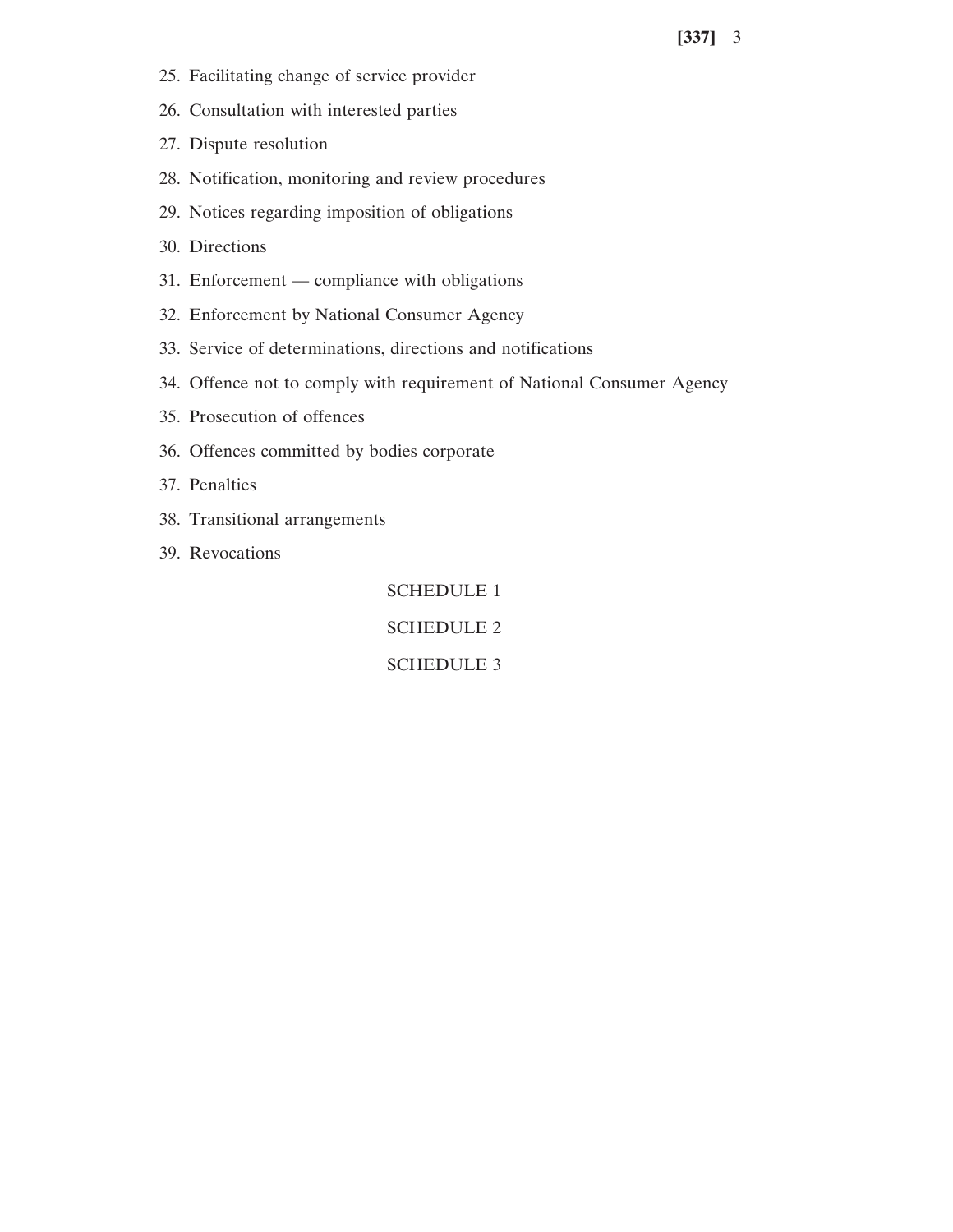# EUROPEAN COMMUNITIES (ELECTRONIC COMMUNICATIONS NETWORKS AND SERVICES) (UNIVERSAL SERVICE AND USERS' RIGHTS) REGULATIONS 2011

I, PAT RABBITTE, Minister for Communications, Energy and Natural Resources, in exercise of the powers conferred on me by section 3 of the European Communities Act 1972 (No. 27 of 1972) and for the purpose of giving effect to Directive 2002/22/EC of the European Parliament and of the Council of 7 March 20021 as amended by Directive 2009/136/EC of the European Parliament and of the Council of 25 November 2009<sup>2</sup>, hereby make the following regulations:

## *Citation*

1. These Regulations may be cited as the European Communities (Electronic Communications Networks and Services) (Universal Service and Users' Rights) Regulations 2011.

#### *Interpretation*

2. (1) For the purpose of these Regulations the definitions set out in Regulation 2(1) of the Framework Regulations apply.

(2) In these Regulations—

"Act of 2002" means Communications Regulation Act 2002 (No. 20 of 2002);

"designated undertaking" means an undertaking designated under Regulation 7;

"Framework Regulations" means European Communities (Electronic Communications Networks and Services) (Framework) Regulations 2011 (S.I. No. 333 of 2011);

"geographic number" means a number from the national numbering scheme where part of its digit structure contains geographic significance used for routing calls to the physical location of the network termination point (NTP);

"non-geographic number" means a number from the national numbering scheme that is not a geographic number and includes, among other things, a mobile, freephone and premium rate number;

"publicly available telephone service" means a service made available to the public for originating and receiving, directly or indirectly, national or national and international calls through a number or numbers in a national or international telephone numbering plan;

1 OJ L 108, 24.4.2002, p. 51 2 OJ L 337 18.12.2009, p. 11

> *Notice of the making of this Statutory Instrument was published in "Iris Oifigiúil" of* 5*th July*, 2011.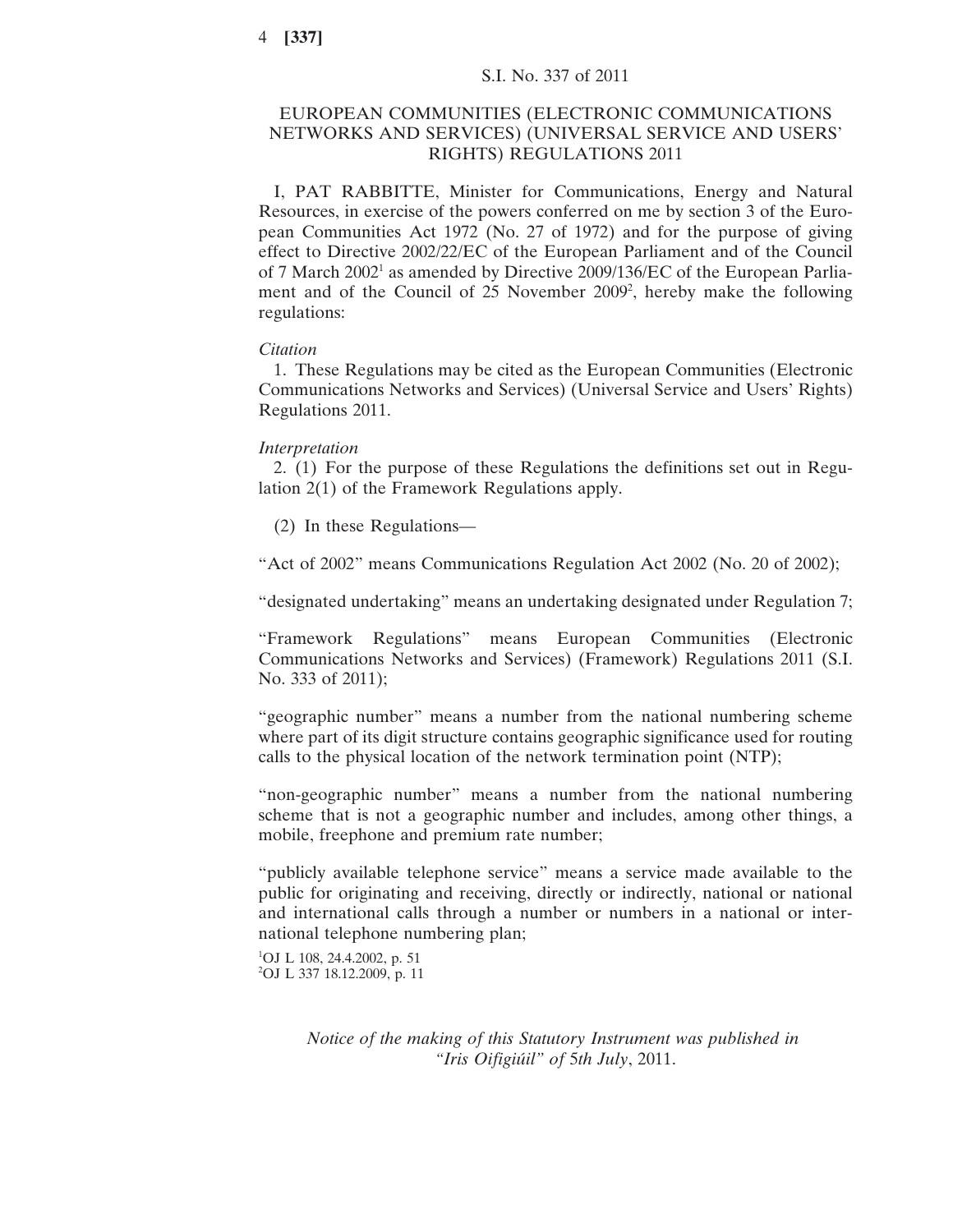"public pay telephone" means a telephone available to the general public for the use of which the means of payment may include coins, credit cards, debit cards or prepayment cards, including cards for use with dialling codes;

"Regulations of 2003" means European Communities (Electronic Communications Networks and Services) (Universal Service and Users' Rights) Regulations 2003 (S.I. No. 308 of 2003);

"retail market" means a relevant market involving the provision of products or services to end-users;

"universal service obligation" means an obligation imposed on an undertaking under Regulation 3, 4, 5, 6, 8 or 9;

(3) A word or expression that is used in these Regulations and that is also used in the Universal Service Directive or in the Framework Regulations has, unless the context otherwise requires, the same meaning in these Regulations that it has in that Directive or in those Regulations.

(4) In these Regulations a reference to an enactment or Regulations shall be construed as a reference to the enactment or Regulations as amended by any subsequent enactment or Regulations, including these Regulations.

(5) A reference in any enactment or Regulations to the Regulations of 2003 is to be construed as a reference to these Regulations.

#### *Provision of access at a fixed location and provision of telephone services*

3. (1) A designated undertaking shall satisfy any reasonable request to provide at a fixed location connection to a public communications network.

(2) A designated undertaking shall satisfy any reasonable request for the provision of a publicly available telephone service over the network connection referred to in paragraph (1) that allows for originating and receiving of national and international calls.

(3) A designated undertaking that provides a connection to the public communications network shall ensure that the connection is capable of supporting—

- (*a*) voice,
- (*b*) facsimile, and
- (*c*) data communications at data rates that are sufficient to permit functional Internet access,

having regard to the prevailing technologies used by the majority of subscribers and to technological feasibility.

(4) Where a designated undertaking denies any reasonable request made under paragraph (1) or (2) it shall inform the person making the request of his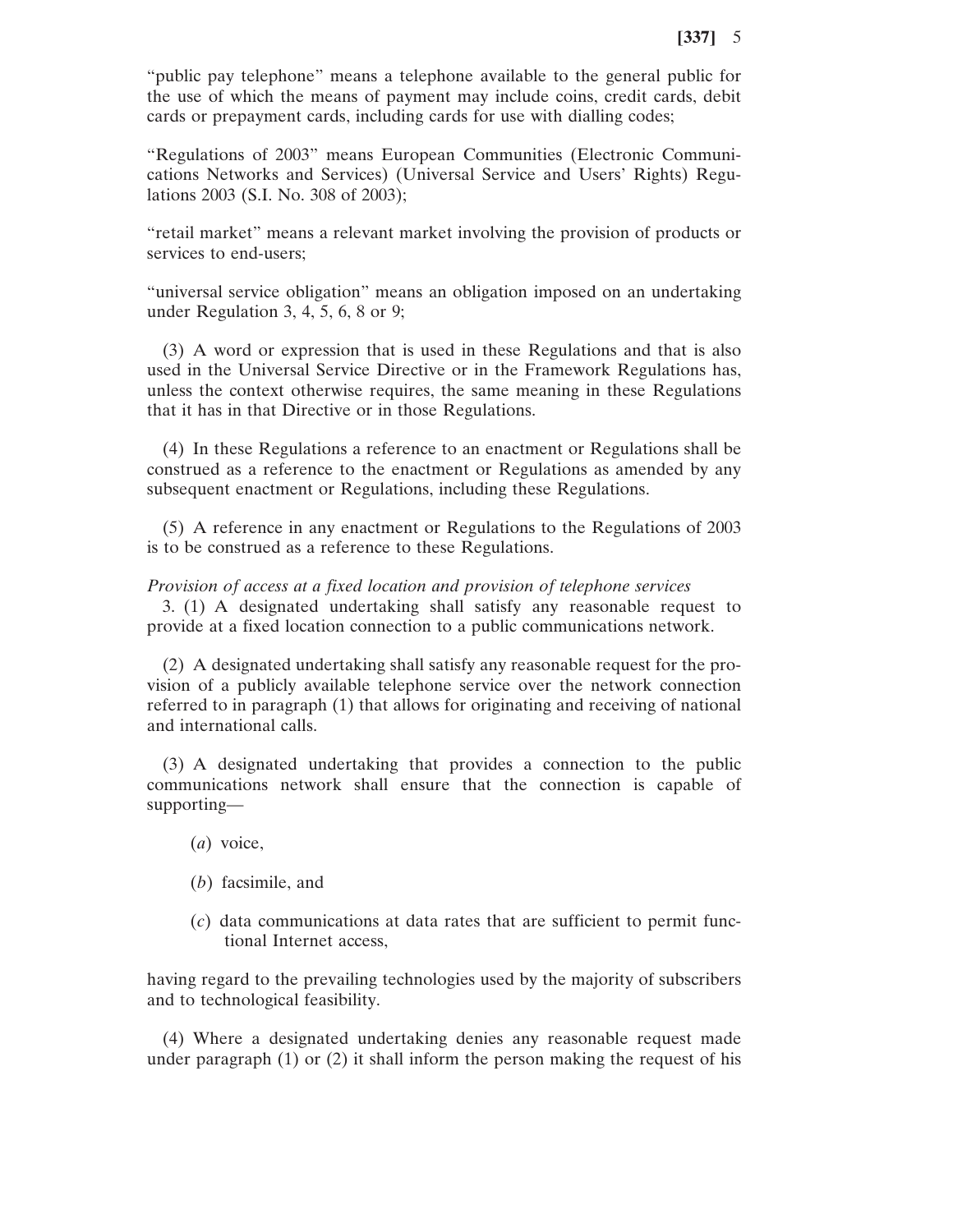or her right to pursue the dispute resolution procedures referred to in Regulation 27.

(5) The Regulator may, with the consent of the Minister, for the purpose of the services referred to in this Regulation, specify requirements to be complied with by a designated undertaking in relation to—

- (*a*) functional Internet access, having regard to prevailing technologies used by the majority of subscribers in the State and to technological feasibility,
- (*b*) the reasonableness of requests for connection at a fixed location to a public communications network under paragraph (1) and the provision of a publicly available telephone service that allows for the originating and receiving of national and international calls referred to in paragraph (2), or
- (*c*) the terms and conditions upon which connection at a fixed location to a public communications network referred to in paragraph (1) and the provision of a publicly available telephone service over such a network connection that allows for the originating and receiving of national and international calls referred to in paragraph (2) shall be provided.

(6) A designated undertaking that fails to comply with the requirements of paragraph  $(1)$ ,  $(2)$ ,  $(3)$  or  $(4)$  commits an offence.

### *Directory enquiry services and directories*

4. (1) A designated undertaking shall ensure, based on data provided to it in accordance with Regulation 19(4)—

- (*a*) that a comprehensive directory of subscribers is made available to all end-users in a form approved of by the Regulator, whether printed or electronic or both, and is updated at least once in each year, or
- (*b*) that a comprehensive telephone directory enquiry service is made available to all end-users, including users of public pay telephones.

(2) The designated undertaking concerned shall ensure that the directory or the directory enquiry service referred to in paragraph (1) comprises all subscribers of publicly available telephone services in the State (including those with fixed, mobile and personal numbers) who have not refused to have their personal particulars included in those directories. This paragraph is subject to Regulation 12 of the Privacy and Electronic Communications Regulations.

(3) A designated undertaking shall for the purpose of this Regulation apply the principle of non-discrimination to the treatment of information that has been provided to it by other undertakings or which it has in its possession or under its control.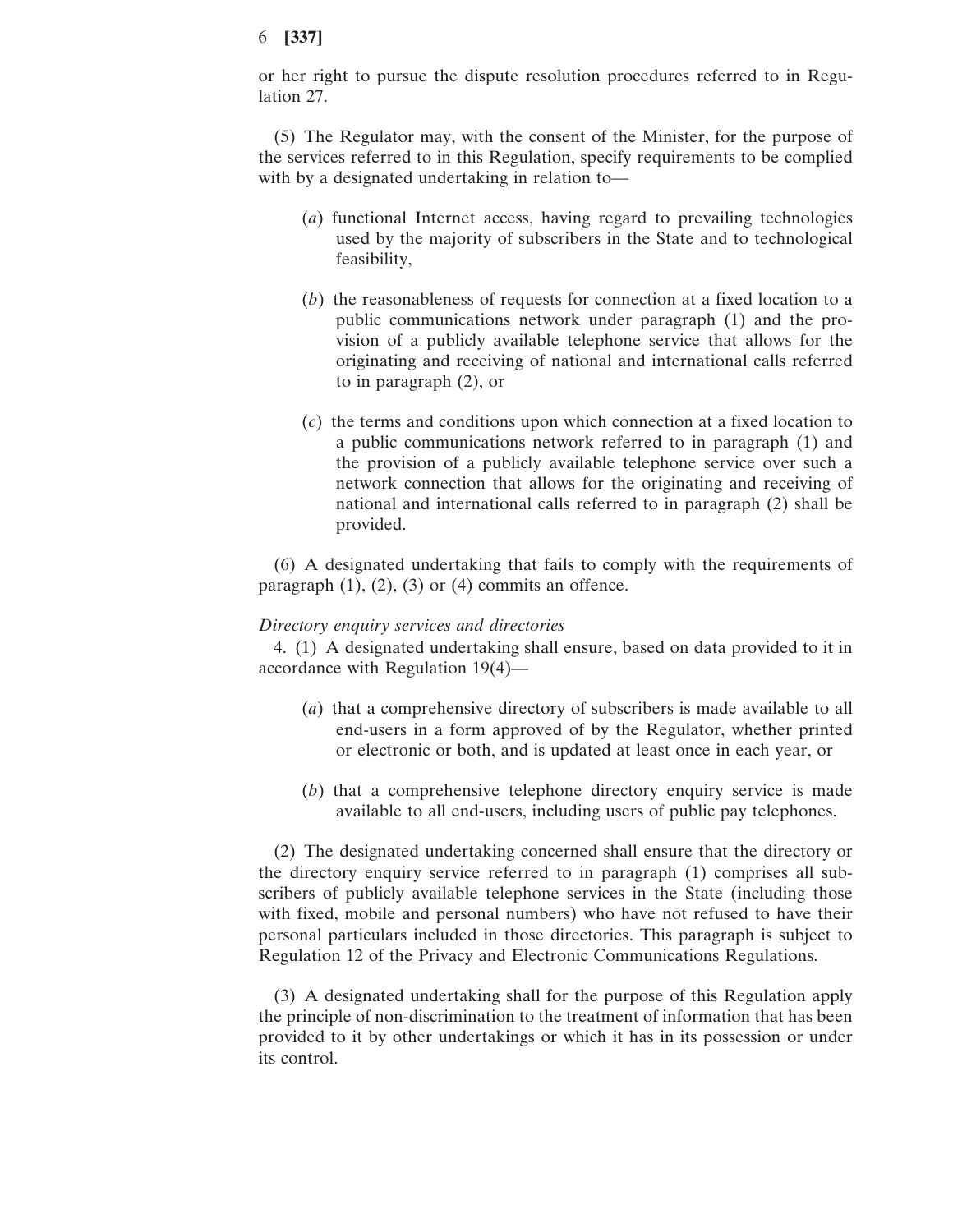(4) An undertaking that fails to comply with a requirement of paragraph (1), (2) or (3) commits an offence.

#### *Public pay telephones and other public voice telephony access points*

5. (1) A designated undertaking shall ensure that public pay telephones or other public voice telephony access points are provided to meet the reasonable needs of end-users in terms of the geographical coverage, the number of telephones or other access points, accessibility to disabled end-users and the quality of services.

(2) The Regulator may, with the consent of the Minister, specify terms and conditions applicable to the provision of public pay telephones or other public voice telephony access points for the purpose of ensuring that the requirements specified in paragraph (1) are met.

(3) Where the Regulator determines, after consultation with the Minister and having regard to views expressed to it under a public consultation carried out in accordance with Regulation 26, that there exists a sufficient number of public pay telephones or other public voice telephony access points in any geographic area to satisfy the reasonable needs for such service in that area, taking into account the population density in such geographic area and the state of development of the communications market in that area, the Regulator may decide not to designate an undertaking under Regulation 7 for the purpose of paragraph (1) in relation to that area or a specified part of that area, as the case may be.

- (4) (*a*) The Regulator shall conduct a review of any decision it makes under paragraph (3) as and when it considers appropriate.
	- (*b*) Where the Regulator makes a decision that the number of public pay telephones or other public voice telephony access points is no longer sufficient to serve the reasonable needs for such services in that area, the Regulator may designate an undertaking under Regulation 7 as having an obligation under paragraph (1) in respect of public pay telephones or other public voice telephony access points in that area.

(5) An undertaking providing public pay telephones shall ensure that it is possible to make emergency calls from a public pay telephone using the single European emergency call number "112" and any national emergency call number that may be specified by the Regulator, in each case, free of charge and without the necessity to use coins or cards or any other means of payment.

(6) Any undertaking providing public pay telephones shall ensure that the users of those telephones have access to a directory enquiry service referred to in Regulation 4.

(7) An undertaking that fails to comply with—

(*a*) a requirement of paragraph (1), (5) or (6), or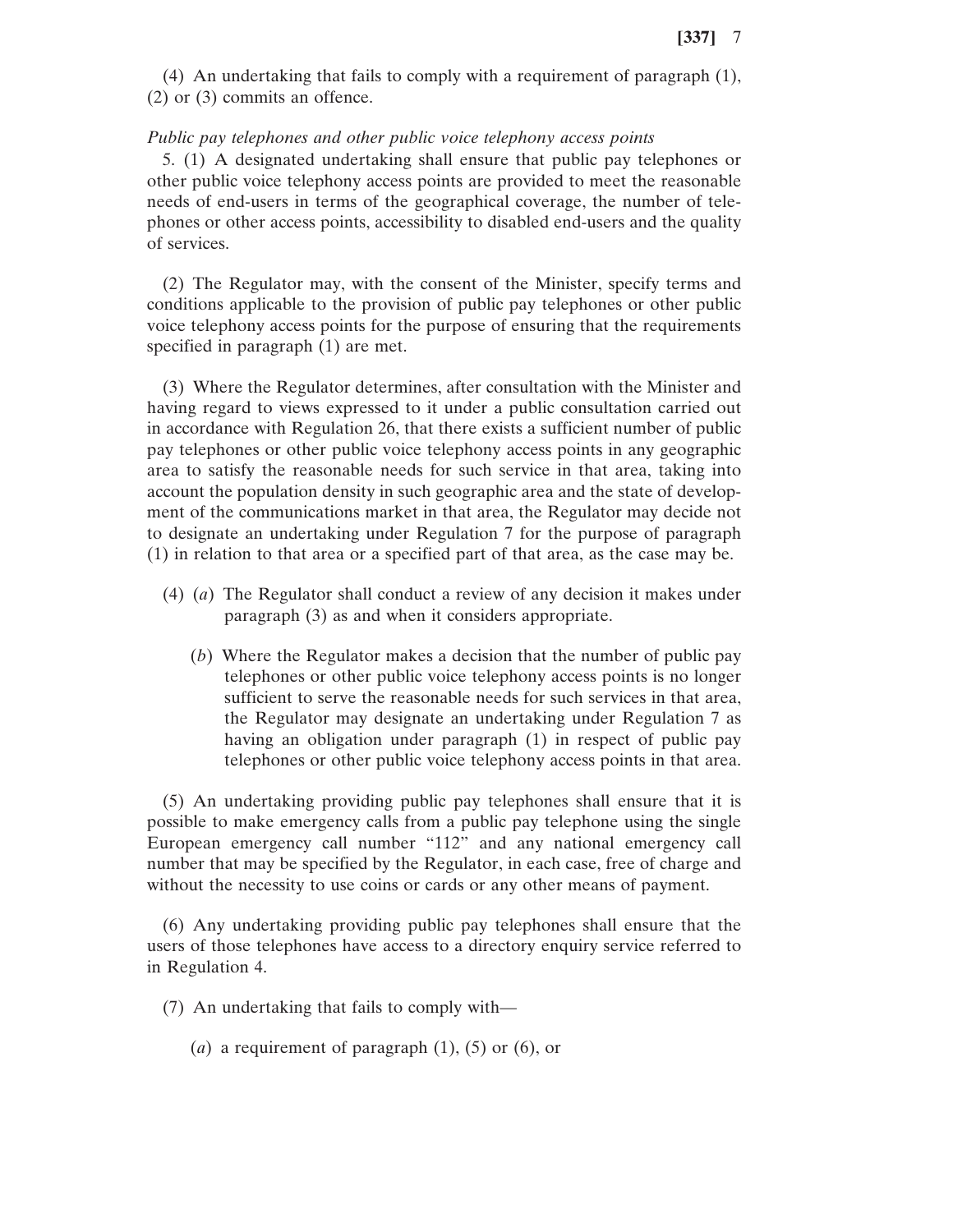(*b*) a term or condition specified under paragraph (2),

commits an offence.

(8) In proceedings for an offence under paragraph (7) it is a defence to establish that—

- (*a*) reasonable steps were taken to comply with the relevant requirement, term or condition, or
- (*b*) it was not possible to comply with the relevant requirement, term or condition.

#### *Measures for disabled end-users*

- 6. (1) (*a*) Unless requirements have been specified under Regulations 14 to 25 which achieve the equivalent effect, the Regulator shall, with the consent of the Minister, specify obligations applicable to designated undertakings for the purpose of ensuring that disabled end-users can enjoy access to and affordability of the services identified in Regulations 3(2) and 4, equivalent to the level enjoyed by other end-users.
	- (*b*) For the purpose of subparagraph (*a*), the Minister may require the Regulator to assess the general need and the specific requirements, including the extent and concrete form of such specific measures for disabled end-users, and the Regulator shall comply with such requirement.

(2) The Regulator may specify terms and conditions to be complied with by designated undertakings for the purpose of ensuring that disabled end-users can take advantage of the choice of undertakings and service providers available to the majority of end-users.

(3) In specifying obligations under paragraph (1) or terms and conditions under paragraph (2), the Regulator shall ensure, in so far as is practicable, that such obligations or terms and conditions are in compliance with any relevant standards or specifications referred to in Regulations 28 and 29 of the Framework Regulations.

(4) A designated undertaking that fails to comply with—

- (*a*) an obligation under paragraph (1), or
- (*b*) a term or condition specified under paragraph (2),

commits an offence.

(5) In proceedings for an offence under paragraph (4) it is a defence to establish that—

(*a*) reasonable steps were taken to comply with the relevant obligation or term or condition, or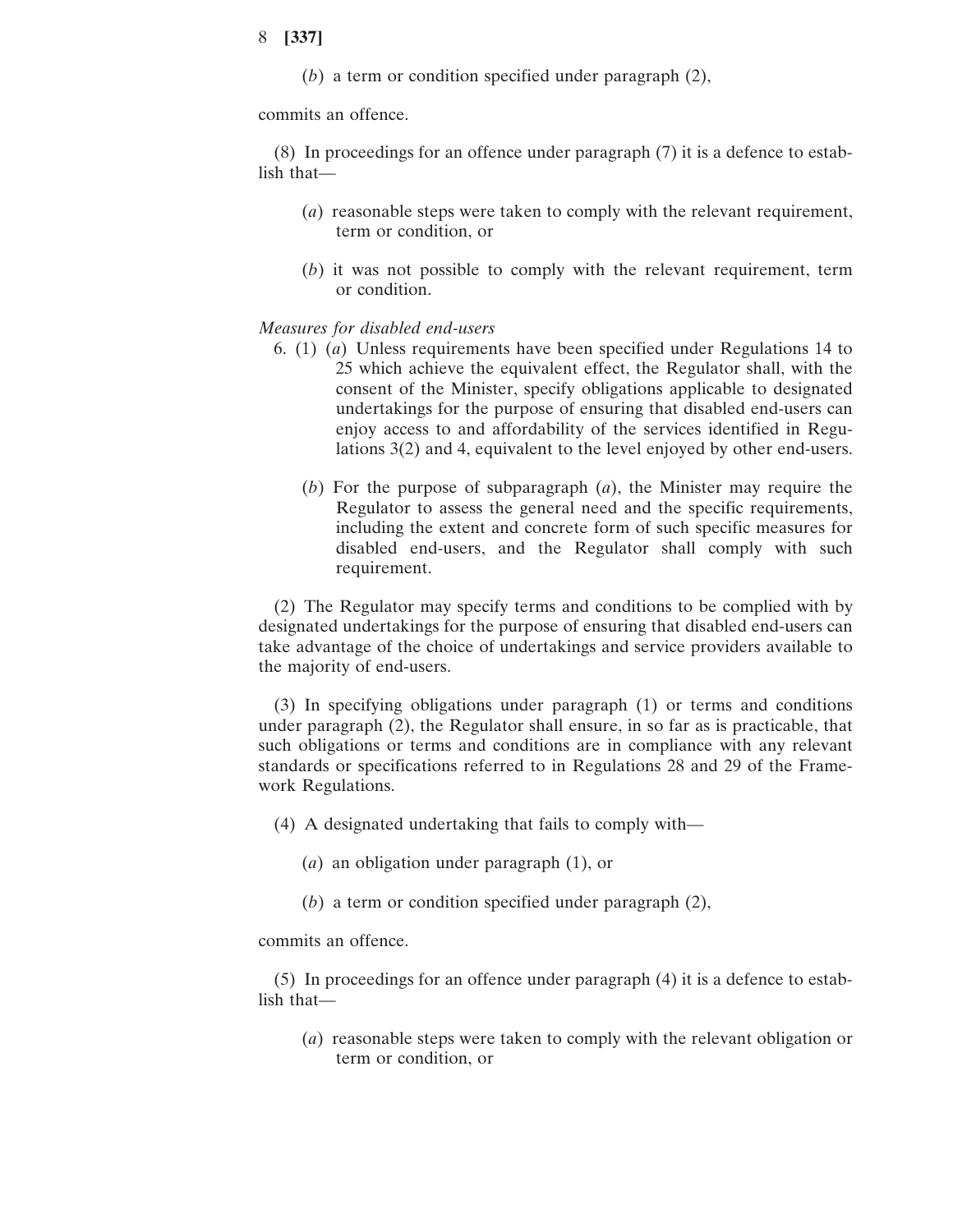(*b*) it was not possible to comply with the relevant obligation or term or condition.

#### *Designation of undertakings*

7. (1) The Regulator may designate one or more undertakings, for such period as may be specified by the Regulator, to comply with an obligation or requirement referred to in Regulation 3,  $4(1)(a)$  or  $(b)$ , an obligation or term or condition referred to in Regulation 5 or 6 and, where applicable, a requirement under Regulation  $8(2)$ , so that the whole of the State may be covered.

(2) The Regulator may designate different undertakings or sets of undertakings to comply with one or more of the obligations, requirements or terms or conditions referred to in paragraph (1) or to cover different parts of the State.

(3) In designating an undertaking under paragraph (1), the Regulator shall adopt an efficient, objective, transparent and non-discriminatory designation mechanism whereby no undertaking is in principle excluded from being designated. The designation methods adopted shall ensure that the obligations referred to in paragraph (1) are provided in a cost effective manner and may be used as a means of determining the net cost of the universal service obligation in accordance with Regulation 11.

(4) Where an undertaking designated in accordance with paragraph (1) intends to dispose of a substantial part or all of its local access network assets to a separate legal entity under different ownership, it shall notify the Regulator at the time of the decision to dispose or 6 months prior to the transaction whichever is the earlier date. Such notification shall include details as to the effect of the intended transaction on the provision of access at a fixed location under Regulation 3(1) and of telephone services under Regulation 3(2). The Regulator may impose, amend or withdraw specific obligations on the separate legal entity.

#### *Affordability of tariffs*

8. (1) The Regulator shall monitor the evolution and level of retail tariffs of the services identified in Regulations 3, 4, 5 and 6, in particular in relation to national consumer prices and income, as either provided by designated undertakings or available on the market if no undertakings are designated in relation to those services.

(2) The Regulator may, in light of national conditions, specify, with the consent of the Minister, requirements to be complied with by a designated undertaking for the purpose of ensuring that such undertaking provides to consumers tariff options or packages which depart from those provided under normal commercial conditions, in particular, to ensure that those on low incomes or with special social needs are not prevented from accessing the network referred to in Regulation  $3(1)$  or from using the services identified in Regulations  $3(2)$ , 4, 5 and 6 as falling under the universal service obligations and provided by designated undertakings.

(3) The Regulator may, with the consent of the Minister, require an undertaking designated by the Regulator under Regulation 7 to apply common tariffs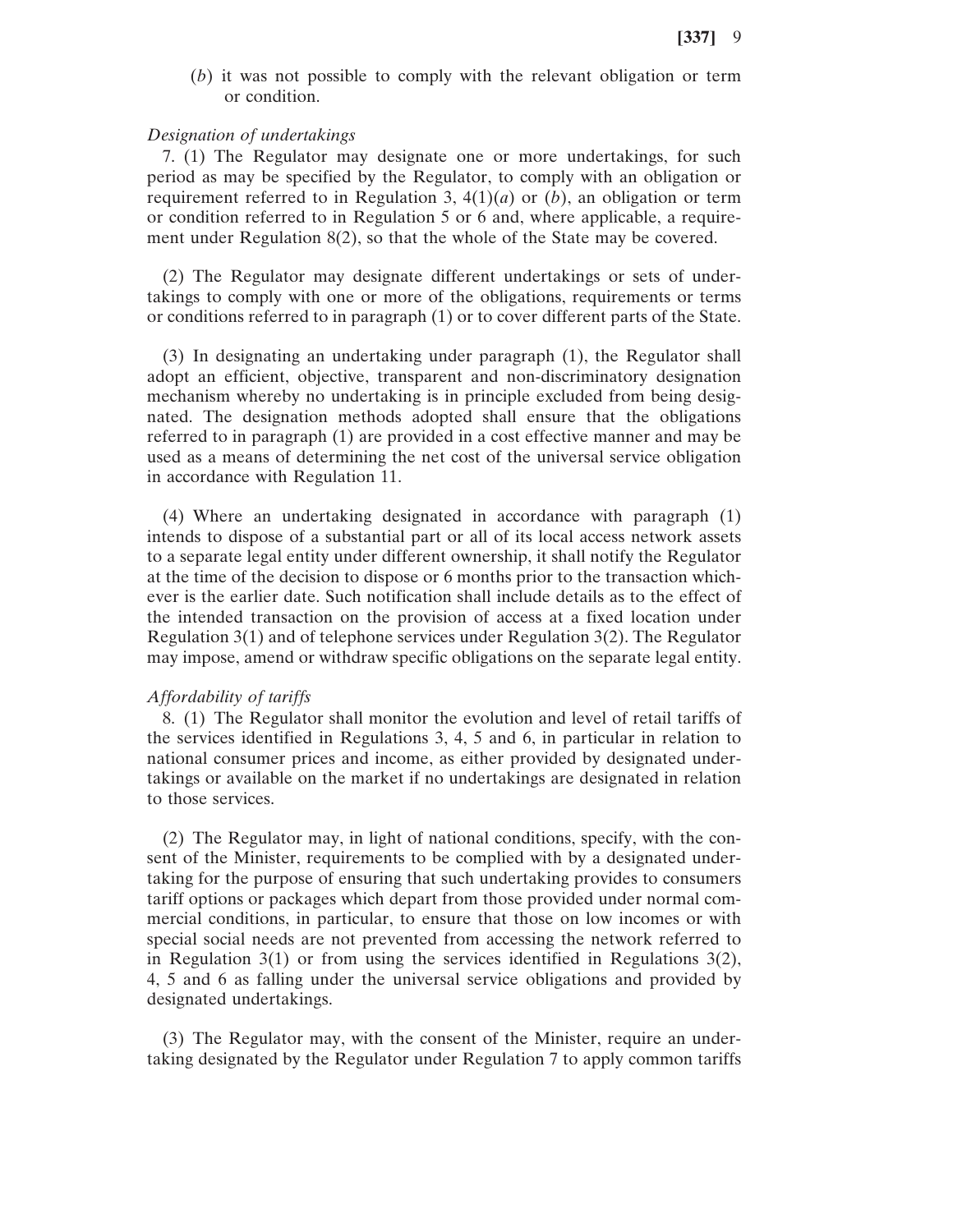including geographical averaging throughout the State, in the light of national conditions.

(4) The conditions of any scheme to provide special tariff options, common tariffs, including geographical averaging, shall be fully transparent and shall be published and applied in accordance with the principle of non-discrimination. The Regulator may require, where it considers a scheme does not comply with this paragraph, that the scheme be modified or withdrawn.

(5) A designated undertaking that fails to comply with a requirement imposed under paragraph  $(2)$ ,  $(3)$  or  $(4)$  commits an offence.

(6) In proceedings for an offence under paragraph (5) it is a defence to establish that—

- (*a*) reasonable steps were taken to comply with the relevant requirement, or
- (*b*) it was not possible to comply with the relevant requirement.

#### *Control of expenditure*

9. (1) A designated undertaking shall, where it provides facilities and services additional to those referred to in Regulations 3, 4, 5, 6 and 8(2), establish terms and conditions for the provision of such additional facilities and services in such a way that the subscriber is not obliged to pay for facilities or services which are not necessary or not required for the service requested by him or her.

(2) A designated undertaking shall, for the purpose of ensuring that subscribers can monitor and control expenditure and avoid unwarranted disconnection of service, provide the specific facilities and services set out in Schedule 1, Part A.

(3) The Regulator may waive any requirement imposed under paragraph (2) in relation to all or any part of the State if it is satisfied that the relevant facility or service is widely available in, or in any part of, the State.

(4) A designated undertaking that fails to comply with the requirements of paragraph (1) or (2) commits an offence.

(5) In proceedings for an offence under paragraph (4) it is a defence to establish that—

- (*a*) reasonable steps were taken to comply with the relevant requirement, or
- (*b*) it was not possible to comply with the relevant requirement.

#### *Quality of service of designated undertakings*

10. (1) A designated undertaking with an obligation under Regulation 3, 4, 5, 6 or 8(2), as applicable, shall publish adequate and up to date information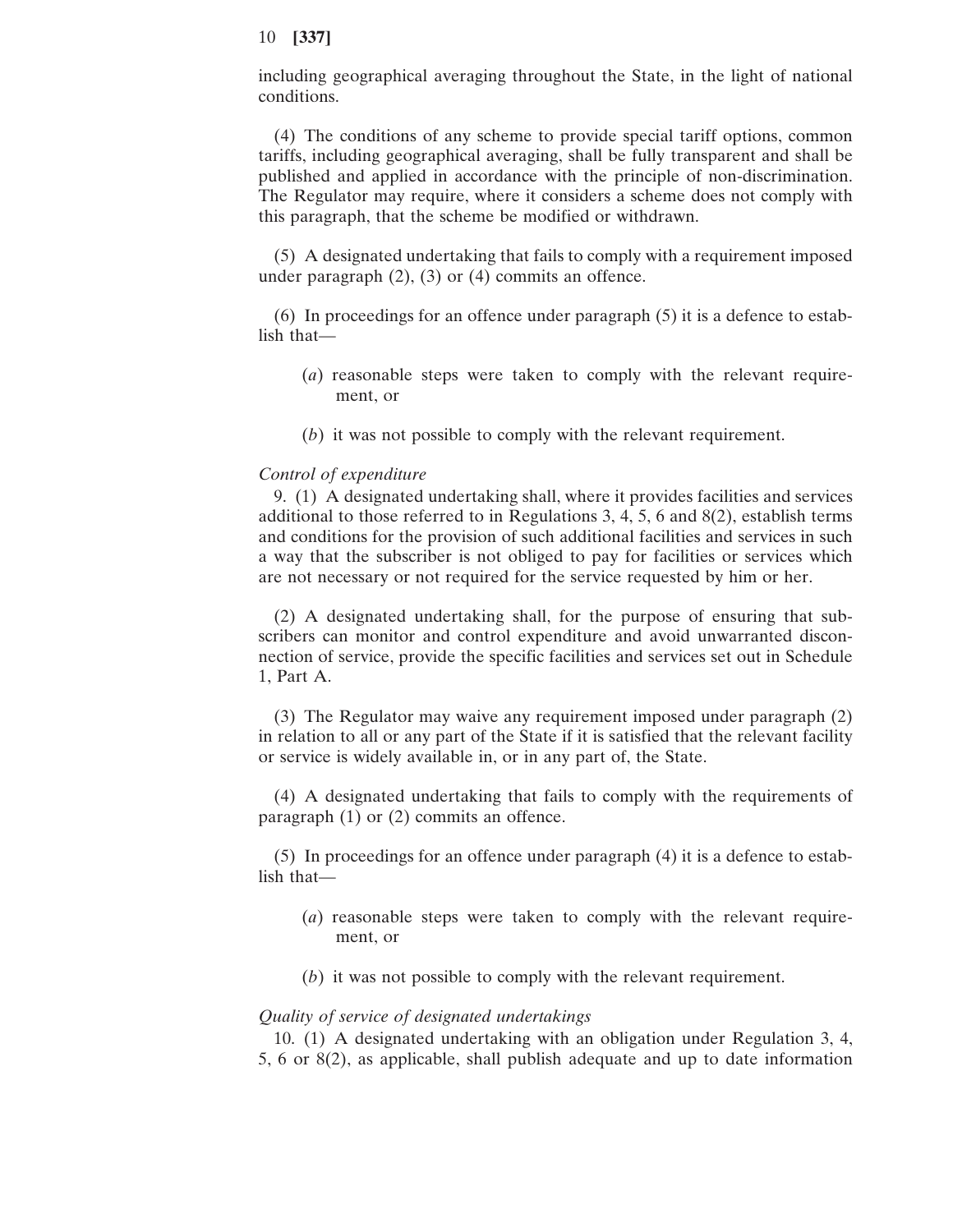concerning its performance in relation to the provision of universal service obligations and on measures taken to ensure equivalence in access for disabled endusers based on the quality of service parameters, definitions and measurement methods set out in Annex III to the Universal Service Directive and shall supply such published information to the Regulator.

(2) If relevant parameters have been developed, the Regulator may specify additional quality of service standards in order to assess the performance of undertakings in providing services to disabled end-users and disabled consumers.

(3) An undertaking designated by the Regulator in respect of the services referred to in Regulation 6 shall publish and make available to the Regulator information concerning its performance in relation to the parameters referred to in paragraph (1).

(4) The Regulator may, in addition, specify the regularity, content, form and manner of information to be published, including possible quality certification mechanisms, under this Regulation for the purpose of ensuring that end-users, including disabled end-users, and consumers have access to comprehensive, comparable, reliable and user-friendly information.

(5) The Regulator may set performance targets for those designated undertakings in respect of the services referred to in Regulation 3 and in respect of such other services referred to in Regulations 4, 5, 6 and 8 as the Regulator deems appropriate from time to time. In so doing it shall have regard to any views expressed by interested parties, in particular under public consultations carried out in accordance with Regulation 26.

(6) The Regulator may arrange, or require an undertaking to which this Regulation refers to arrange, an independent audit or review, paid for by the undertaking concerned, of the performance data supplied to the Regulator by that undertaking to ensure the accuracy and compatibility of that data with the undertaking's universal service obligations.

(7) In the case of persistent failure by an undertaking to meet the performance targets referred to in paragraph (5), the Regulator may issue directions to the undertaking concerned for the purpose of ensuring compliance by the undertaking with the performance targets concerned.

(8) A designated undertaking that fails to comply with—

- (*a*) the requirements of paragraph (1) or (3),
- (*b*) a quality of service standard specified by the Regulator under paragraph (2),
- (*c*) a requirement specified by the Regulator under paragraph (4) or (5), or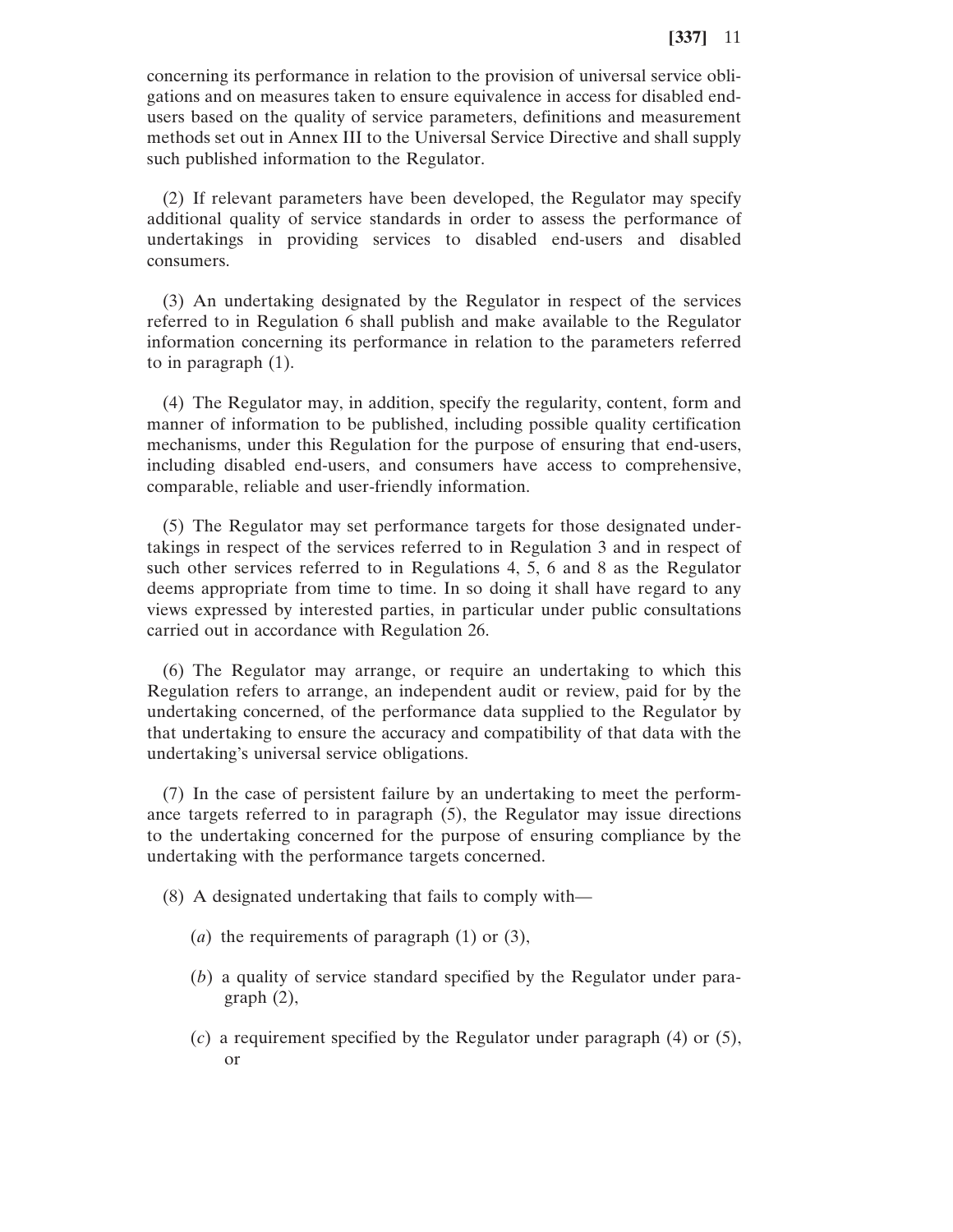(*d*) a direction issued by the Regulator under paragraph (7),

commits an offence.

(9) In proceedings for an offence under paragraph (8) it is a defence to establish that—

- (*a*) reasonable steps were taken to comply with the relevant specification, requirement or direction, or
- (*b*) it was not possible to comply with the relevant specification, requirement or direction.

#### *Costing of universal service obligations*

11. (1) Where an undertaking designated as having an obligation under Regulation 3, 4, 5, 6, 8 or 9 seeks to receive funding for the net costs of meeting the obligation concerned, it may submit to the Regulator a written request for such funding.

(2) A request under paragraph (1) shall be accompanied by such supporting information as may be reasonably required by the Regulator for the purpose of paragraph (3). The data may be based on such period as may be specified by the Regulator.

(3) The Regulator shall, on the basis of such information, including information supplied under paragraph (2), as it considers sufficient to enable a determination under this paragraph to be made, determine whether an obligation referred to in paragraph (1) may represent an unfair burden on the undertaking concerned.

(4) Where the Regulator determines that an obligation referred to in paragraph (1) may represent an unfair burden, it shall calculate the net costs of its provision based on—

- (*a*) the net costs, taking into account any market benefit which accrues to the undertaking, calculated in accordance with Schedule 2, Part A, or
- (*b*) where applicable, the net costs identified by a designation method in accordance with Regulation 7(3).

(5) A designated undertaking referred to in paragraph (1) shall provide such information as is reasonably required by the Regulator for the purpose of paragraph (4).

(6) Where the Regulator determines that an obligation referred to in paragraph (1) does not represent an unfair burden, it shall notify the undertaking concerned of that determination together with the reasons for the determination as soon as reasonably practicable after the determination is made.

(7) The accuracy of the accounts or other information, serving as the basis for the calculation of the net cost of an obligation, shall be audited or verified,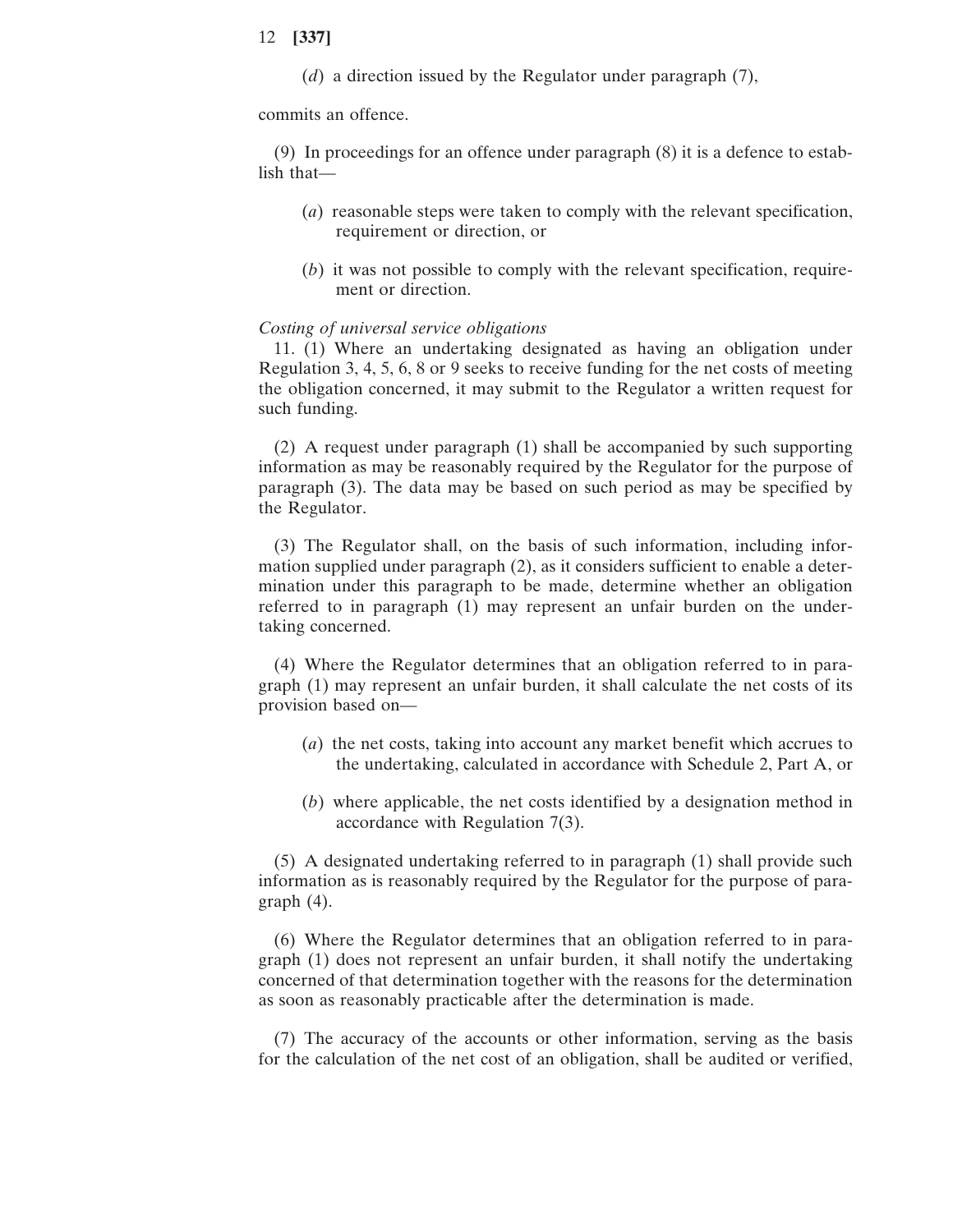as appropriate, by the Regulator or by a body approved of by the Regulator and independent of the undertaking concerned.

(8) The Regulator shall make publicly available the results of the cost calculations and the conclusions of any audit or verification undertaken under this Regulation.

#### *Financing of universal service obligations*

12. (1) Where the Regulator, on the basis of the net cost calculation referred to in Regulation 11, finds that the net cost of meeting an obligation under Regulation 3, 4, 5, 6, 8 or 9 represents an unfair burden on an undertaking it shall apportion the net cost of the universal service obligation among providers of electronic communications networks and services.

(2) The Regulator shall establish a sharing mechanism administered by it or by a body independent from the designated undertakings, which body shall be under the supervision of the Regulator. Only the net cost, as determined in accordance with Regulation 11, of the obligations provided for in Regulation 3, 4, 5, 6, 8 or 9 may be financed.

(3) A sharing mechanism established under paragraph (2) shall respect the principles of transparency, least market distortion, non-discrimination and proportionality in accordance with the principles of Schedule 2, Part B. The Regulator may choose not to require contributions from undertakings whose audited national turnover is less than such amount as may, from time to time, be specified by the Regulator, having regard to any views expressed to it under any consultations carried out in accordance with Regulation 26.

(4) Any charges related to the sharing of the cost of universal service in accordance with an apportionment under paragraph (1) shall be unbundled and identified separately for each undertaking.

(5) The Regulator shall not impose any charges under this Regulation on undertakings that are not providing services within the State.

(6) The Regulator shall notify each undertaking required to share the cost of a universal service obligation of that undertaking's obligation to contribute to such cost including the amount, manner and timing of payments to be made.

(7) An undertaking which has been notified of its obligation to contribute an amount specified by the Regulator under paragraph (6) shall pay that amount in the time and manner specified by the Regulator.

(8) Any amount payable to the Regulator under this Regulation that remains unpaid may be recovered by the Regulator as a simple contract debt in any court of competent jurisdiction and any such amount shall include interest at the rate per annum standing specified for the time being in section 26 of the Debtors (Ireland) Act 1840 on the amount or part of it remaining unpaid in respect of the period between the date when such amount or part of it fell due and the date of payment of such amount or part.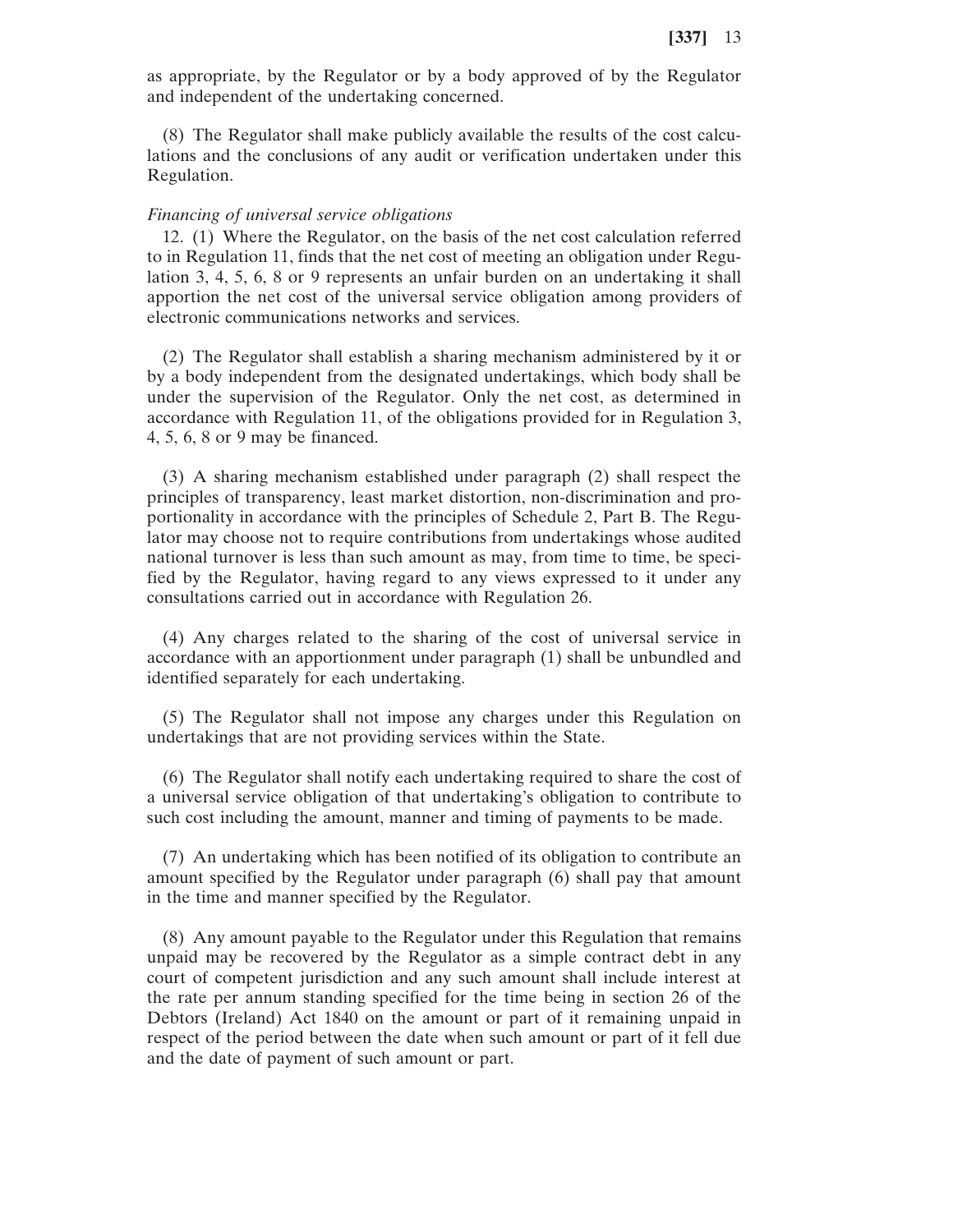(9) The Regulator shall, subject to the protection of the confidentiality of any information which it considers confidential, publish an annual report setting out the calculated net cost of universal service obligations, identifying the contributions made by all the undertakings involved and identifying any market benefits that may have accrued to any undertaking designated by the Regulator under Regulation 7.

(10) The Regulator shall, subject to the Freedom of Information Acts 1997 and 2003, accept as confidential any information provided under these Regulations by an undertaking providing electronic communications networks or services expressed by it to be confidential, except where the Regulator has good reason to consider otherwise.

(11) The Regulator shall publish and make publicly available all information in relation to the principles used for cost sharing, including the details of the mechanism used.

(12) An undertaking that fails to comply with a requirement imposed under paragraph (7) commits an offence.

# *Regulatory controls on retail markets*

- 13. (1) Where—
	- (*a*) the Regulator determines, as a result of market analysis carried out by it in accordance with Regulation 27 of the Framework Regulations, that a given retail market identified in accordance with Regulation 26 of the Framework Regulations is not effectively competitive, and
	- (*b*) the Regulator concludes that obligations imposed under Regulations 9 to 13 of the Access Regulations would not result in the achievement of the objectives set out in section 12 of the Act of 2002 and Regulation 16 of the Framework Regulations,

the Regulator shall impose such obligations, as it considers appropriate to achieve those objectives, on undertakings identified by the Regulator under Regulation 27(4) of the Framework Regulations as having significant market power on a given retail market.

(2) Any obligations imposed by the Regulator under paragraph (1) shall be based on the nature of the problem identified under the market analysis and be proportionate and justified in the light of the objectives set out in section 12 of the Act of 2002 and Regulation 16 of the Framework Regulations and may include requirements to ensure that the undertaking concerned does not—

- (*a*) charge excessive prices,
- (*b*) inhibit market entry or restrict competition by setting predatory prices,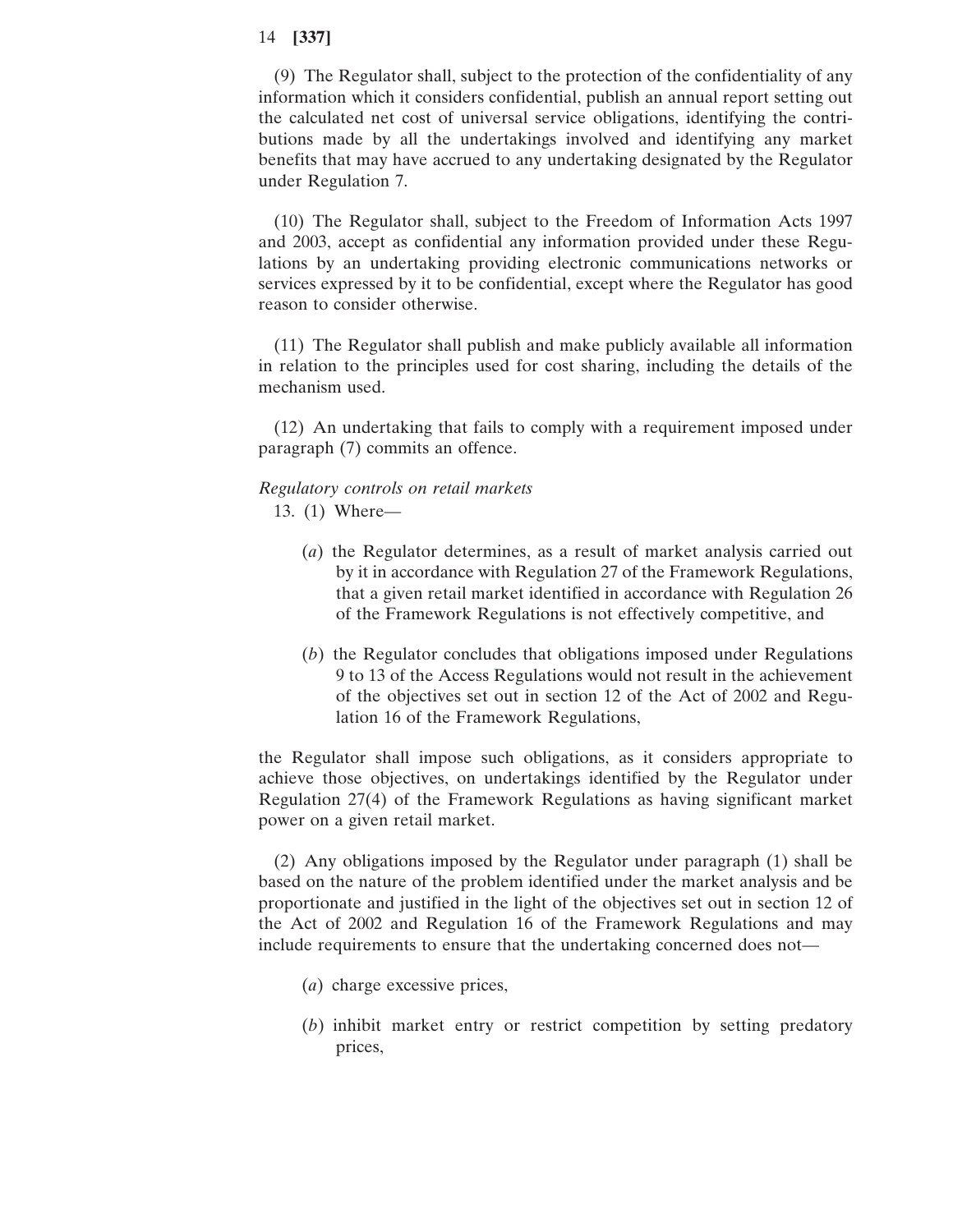- (*c*) show undue preference to specific end-users, or
- (*d*) unreasonably bundle services.

(3) The Regulator may require an undertaking to which paragraph (1) applies to comply with—

- (*a*) measures to control individual tariffs,
- (*b*) retail price cap measures, or
- (*c*) measures to orient tariffs towards costs or prices on comparable markets,

in order to protect end-users' interests whilst promoting effective competition.

(4) An undertaking that is subject to retail tariff regulation or other relevant retail controls shall operate and maintain a cost accounting system that is—

- (*a*) based on generally accepted accounting practices,
- (*b*) suitable for ensuring compliance with this Regulation, and
- (*c*) capable of verification by the Regulator.

(5) The Regulator may specify the format and accounting methodology to be used by an undertaking to which paragraph (4) applies.

(6) Compliance by an undertaking with a cost accounting system referred to in paragraph (4) shall be verified by a qualified independent body. For this purpose, the Regulator may carry out an audit itself, provided it has the necessary qualified staff, or it may require an audit to be carried out by another qualified body, independent of the undertaking concerned.

(7) An undertaking to which paragraph (4) applies shall publish in its annual accounts a statement concerning compliance by it with a cost accounting system referred to in paragraph (4).

(8) Without prejudice to Regulations 8(2) and 9, the Regulator shall not apply retail control mechanisms under paragraph (1) in a relevant market in relation to which the Regulator is satisfied that effective competition exists.

(9) An undertaking that fails to comply with—

- (*a*) an obligation imposed under paragraph (1), or
- (*b*) a requirement imposed under paragraph (3),

commits an offence.

(10) An undertaking that fails to comply with the requirements of paragraph (4) or (7) commits an offence.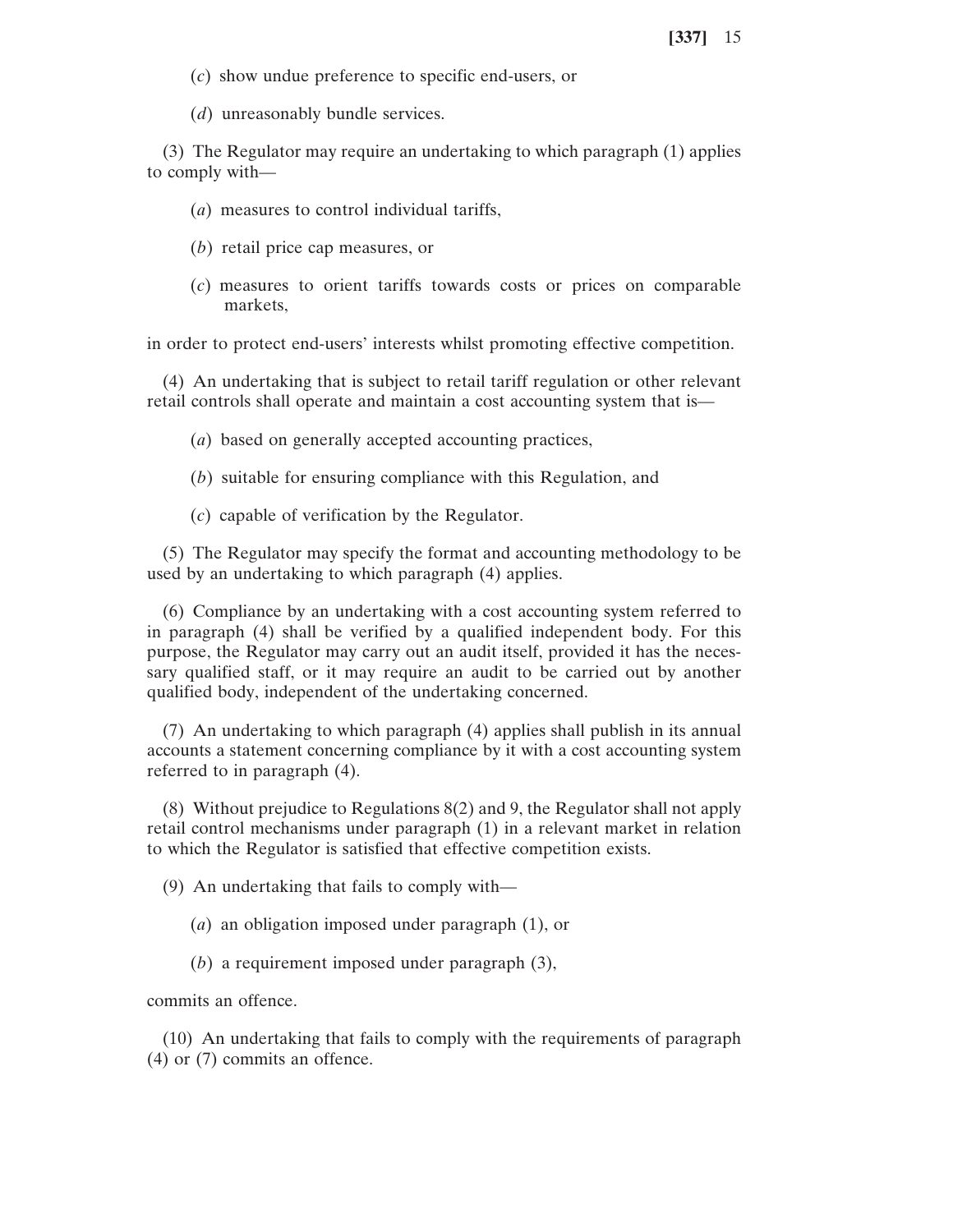(11) In proceedings for an offence under paragraph (9) it is a defence to establish that—

- (*a*) reasonable steps were taken to comply with the relevant obligation or requirement, or
- (*b*) it was not possible to comply with the relevant obligation or requirement.

### *Contracts*

14. (1) An undertaking that provides to consumers, and other end-users so requesting, connection to a public communications network or publicly available electronic communications services shall do so in accordance with a contract that complies with paragraph (2).

(2) A contract referred to in paragraph (1) shall specify in a clear, comprehensive and easily accessible form, at least—

- (*a*) the identity and address of the undertaking,
- (*b*) the services provided including, in particular—
	- (i) whether or not access to emergency services and caller location information is being provided and any limitations on the provision of emergency services under Regulation 20,
	- (ii) information on any other conditions limiting access to, or use of, services and applications where such conditions are permitted under national law in accordance with European Union law,
	- (iii) the minimum service quality levels offered, namely, the time for the initial connection and, where appropriate, other quality of service parameters as defined by the Regulator from time to time,
	- (iv) information on any procedures put in place by the undertaking to measure and shape traffic so as to avoid filling or overfilling a network link and information on how those procedures could impact on service quality,
	- (v) the types of maintenance service offered and customer support services provided, as well as the means of contacting those services, and
	- (vi) any restrictions imposed by the provider on the use of terminal equipment supplied,
- (*c*) where an obligation exists under Regulation 19, the subscriber's options as to whether or not to include his or her personal data in a directory and the data concerned,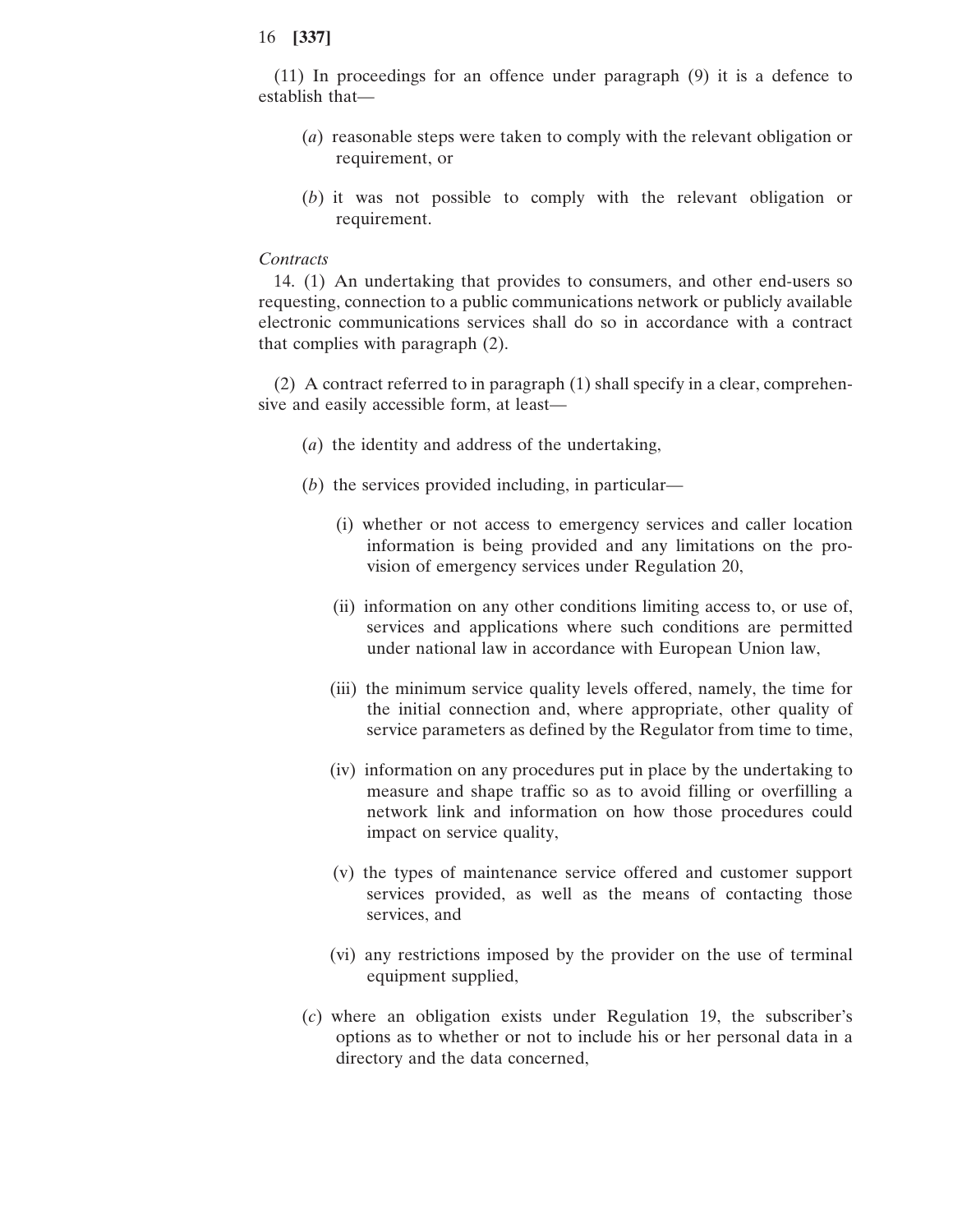- (*d*) details of prices and tariffs, the means by which up-to-date information on all applicable tariffs and maintenance charges may be obtained, payment methods offered and any differences in costs due to payment method,
- (*e*) the duration of the contract and the conditions for renewal and termination of services and of the contract, including—
	- (i) any minimum usage or duration required to benefit from promotional terms,
	- (ii) any charges related to portability of numbers and other identifiers, and
	- (iii) any charges due on termination of the contract including any cost recovery with respect to terminal equipment,
- (*f*) any compensation and refund arrangements which apply if contracted service quality levels are not met,
- (*g*) the means of initiating procedures for settlement of disputes in accordance with Regulation 27, and
- (*h*) the type of action that might be taken by the undertaking in reaction to security or integrity incidents or threats and vulnerabilities.

(3) The Regulator may require that a contract referred to in paragraph (1) shall include any information, which may be provided by relevant public authorities for the purpose of a contract under this Regulation on the use of electronic communications networks and services to engage in unlawful activities or to disseminate harmful content and on the means of protection against risks to personal security, privacy and personal data, referred to in Regulation 15(8) and relevant to the service provided.

(4) An undertaking referred to in paragraph (1) shall, not less than one month prior to the date of implementation of any modification to the contractual conditions proposed by the undertaking, notify its subscribers to that service of—

- (*a*) the proposed modification in the conditions of the contract for that service, and
- (*b*) their right to withdraw without penalty from such contract if they do not accept the modification.

(5) The Regulator may specify the format of notifications referred to in paragraph (4).

(6) A subscriber referred to in paragraph (4) may withdraw from his or her contract with the undertaking or provider without penalty if he or she does not accept a proposed modification referred to in paragraph (4).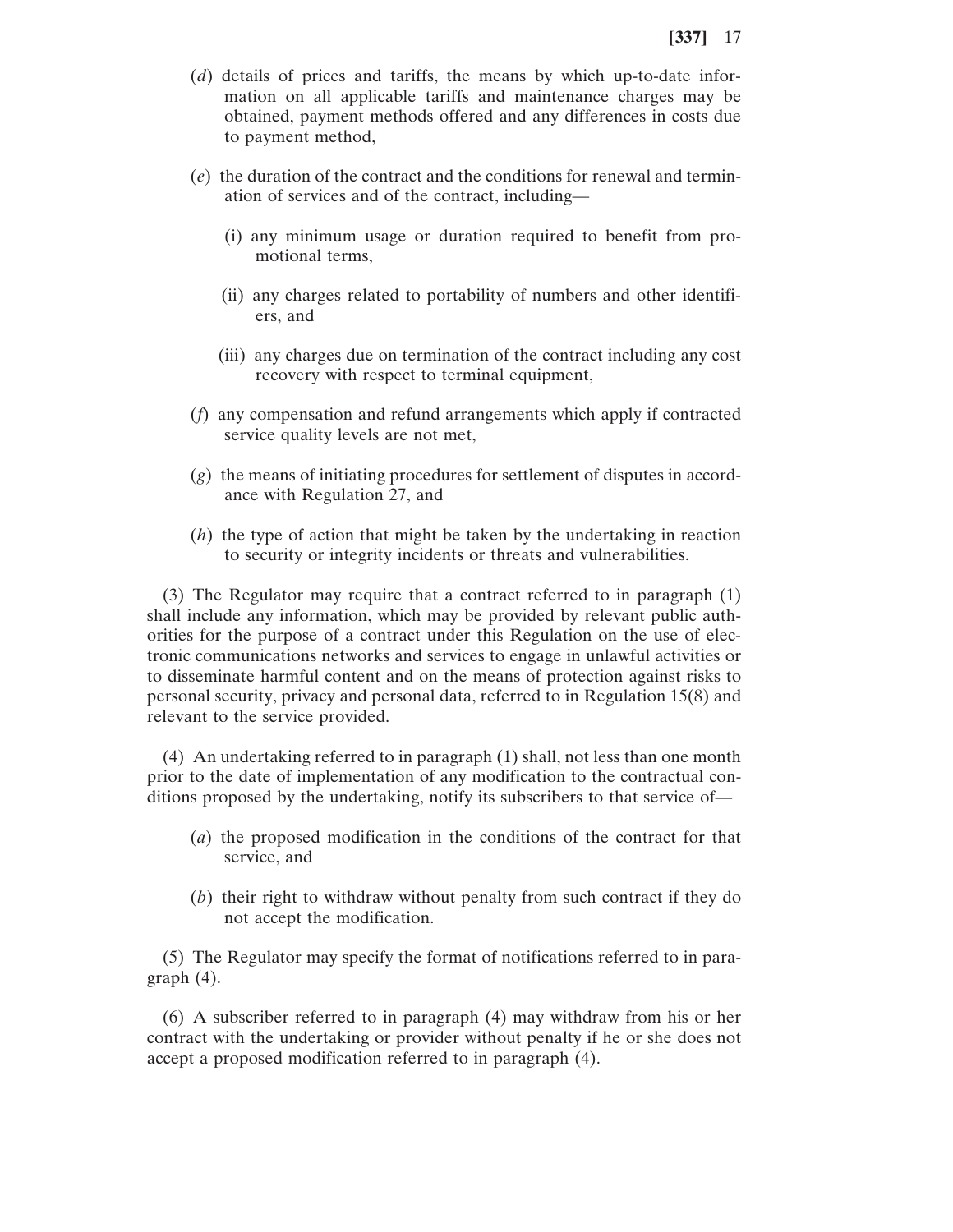(7) An undertaking that fails to comply with the requirements of paragraph (1) or (4) commits an offence.

(8) In proceedings for an offence under paragraph (7) it is a defence to establish that—

- (*a*) reasonable steps were taken to comply with the relevant requirement, or
- (*b*) it was not possible to comply with the relevant requirement.

#### *Transparency and publication of information and quality of service*

15. (1) The Regulator may require undertakings providing public electronic communications networks or publicly available electronic communications services to publish transparent, comparable, adequate and up-to-date information on applicable prices and tariffs, on any charges due on termination of a contract and on standard terms and conditions in respect of access to and use of services provided by them to end-users and consumers.

(2) The Regulator may require an undertaking providing public electronic communications networks or publicly available electronic communications services to provide to end-users and consumers, in such form as the Regulator may specify, such of the information set out in Schedule 3 as the Regulator may specify.

(3) The information made available under paragraphs (1) and (2) shall be published in a clear, comprehensive and easily accessible form.

(4) The Regulator shall encourage the provision of comparable information to enable end-users and consumers to make an independent evaluation of the cost of alternative usage patterns, for instance, by means of interactive guides or similar techniques.

(5) Where the facilities referred to in paragraph (4) are not available on the market free of charge or at a reasonable price, the Regulator may provide such guides or techniques either itself or by way of third party procurement. Where the guides or techniques are to be provided through third party procurement, the third parties shall, for the purpose of selling or making available such guides or techniques have the right to use, free of charge, the information published by undertakings providing electronic communications networks or publicly available electronic communications services.

(6) The Regulator may require an undertaking providing public electronic communications networks or publicly available electronic communications services, among other things, to—

(*a*) provide applicable tariff information to subscribers regarding any number or service subject to particular pricing conditions; with respect to individual categories of services, the Regulator may require such information to be provided immediately prior to connecting the call,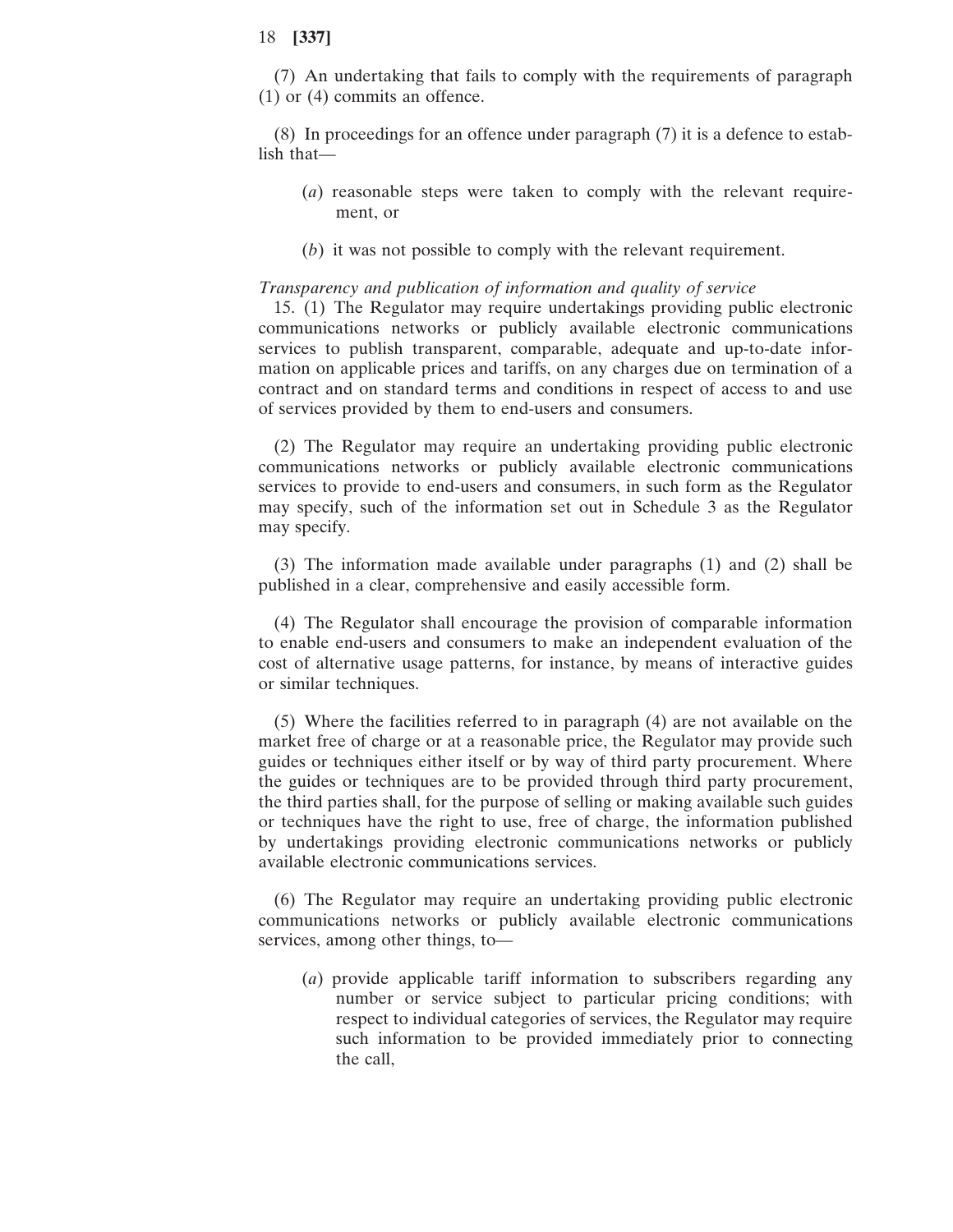- (*b*) inform subscribers of any change to access to emergency services or caller location information in the service to which they have subscribed,
- (*c*) inform subscribers of any change to conditions limiting access to or use of services and applications where conditions are permitted under national law in accordance with European Union law,
- (*d*) provide information on any procedures put in place by the provider to measure and shape traffic so as to avoid filling or overfilling a network link and on how those procedures could impact on service quality,
- (*e*) inform subscribers of their right to determine whether or not to include their personal data in a directory and of the types of data concerned in accordance with Regulation 12 of the Privacy and Electronic Communications Regulations, and
- (*f*) regularly inform disabled subscribers of details of products and services designed for their requirements.

(7) The Regulator may, if it considers it appropriate to do so, promote self or co-regulatory measures prior to requiring an undertaking to act in accordance with paragraph  $(6)$ .

- (8) (*a*) The Regulator may, at its own initiative or at the request of the Minister, require an undertaking providing public electronic communications networks or publicly available electronic communications services to distribute public interest information free of charge to existing and new subscribers, where appropriate, by the same means as those ordinarily used by the undertaking in its communications with subscribers.
	- (*b*) Public interest information provided to an undertaking for the purpose of subparagraph (*a*) shall be provided in a standardised format and shall, among other things, cover the following topics—
		- (i) the most common uses of electronic communications services to engage in unlawful activities or to disseminate harmful content, particularly where it may prejudice respect for the rights and freedoms of others, including infringements of copyright and related rights, and their legal consequences, and
		- (ii) the means of protection against risks to personal security, privacy and personal data when using electronic communications services.

(9) The Regulator may specify obligations to be complied with by an undertaking providing publicly available electronic communications networks or publicly available electronic communications services requiring such undertaking to publish comparable, adequate and up-to-date information for end-users on the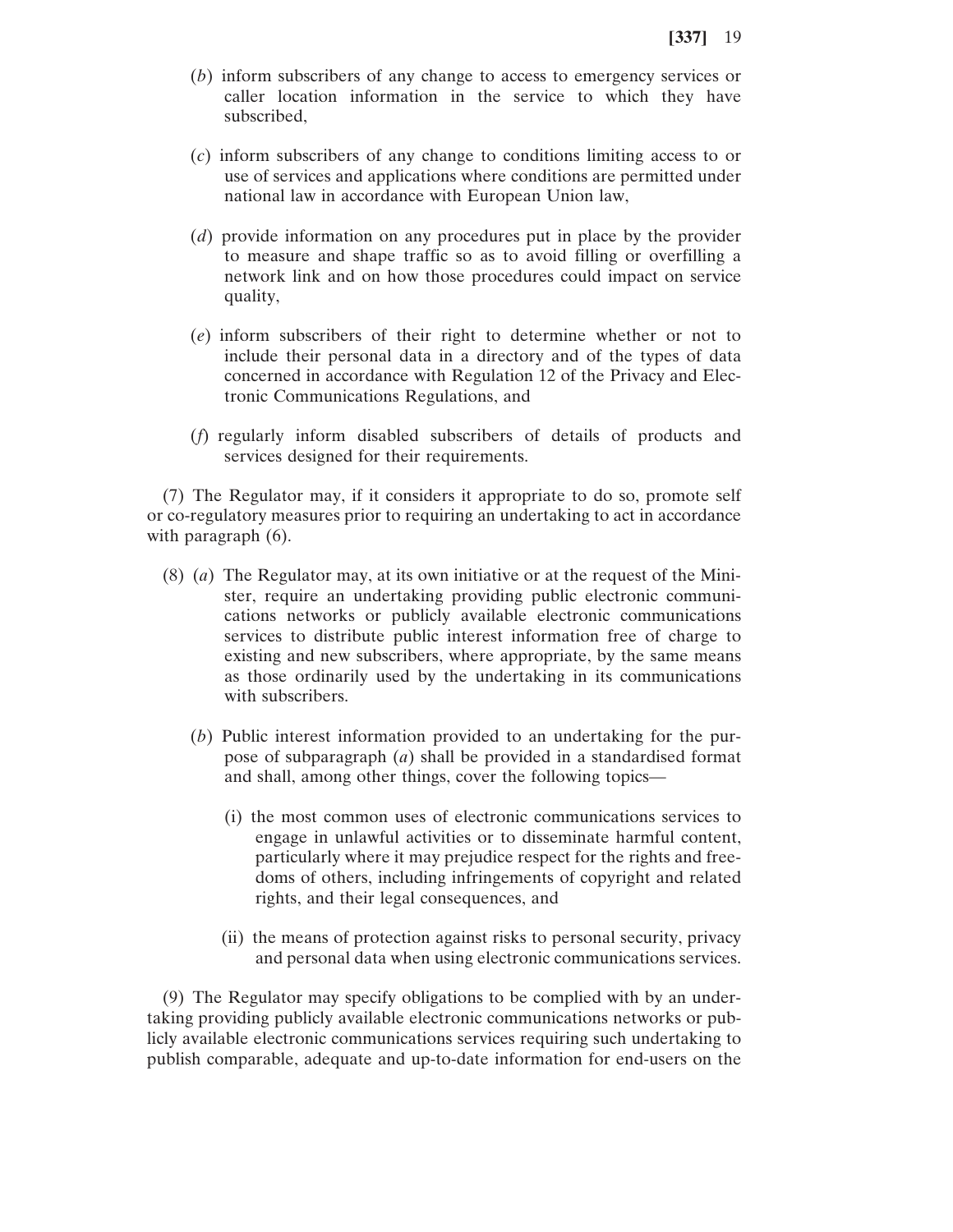quality of its services and on measures taken to ensure equivalence in access for disabled end-users.

(10) The Regulator may require an undertaking to which paragraph (9) relates to supply such information to the Regulator in advance of its publication.

(11) An undertaking shall comply with any requirement made of it under paragraph  $(2)$ ,  $(6)$ ,  $(14)$  or an obligation imposed under paragraph  $(9)$  within such reasonable period as the Regulator may specify.

(12) The Regulator shall, before specifying obligations under paragraph (9), have regard to any views expressed to it under any public consultation carried out by it in accordance with Regulation 26.

(13) For the purpose of paragraph (9), the Regulator may specify, among other things, the quality of service parameters to be measured and the content, form and manner of information to be published, including possible quality certification mechanisms, in order to ensure that end-users, including disabled endusers, have access to comprehensive, comparable, reliable and user-friendly information and, where it considers it appropriate, the Regulator may specify that the quality of service parameters, definitions and measurement methods set out in Annex III to the Universal Service Directive should be used.

- (14) (*a*) In order to prevent the degradation of service and the hindering or slowing down of traffic over networks, the Regulator may set minimum quality of service requirements on an undertaking or undertakings providing public communications networks.
	- (*b*) Within a reasonable time prior to setting any of the requirements referred in subparagraph (*a*), the Regulator shall provide the European Commission with a summary of the grounds for action, the envisaged requirements and the proposed course of action. The Regulator shall also ensure that such information is made available to BEREC.
	- (*c*) The Regulator shall take the utmost account of the European Commission's comments or recommendations on the information provided under subparagraph (*b*) when deciding on the requirements referred to in subparagraph (*a*).

(15) An undertaking that fails to comply with an obligation imposed under paragraph (9) commits an offence.

(16) In proceedings for an offence under paragraph (15) it is a defence to establish that—

- (*a*) reasonable steps were taken to comply with the relevant obligation, or
- (*b*) it was not possible to comply with the relevant obligation.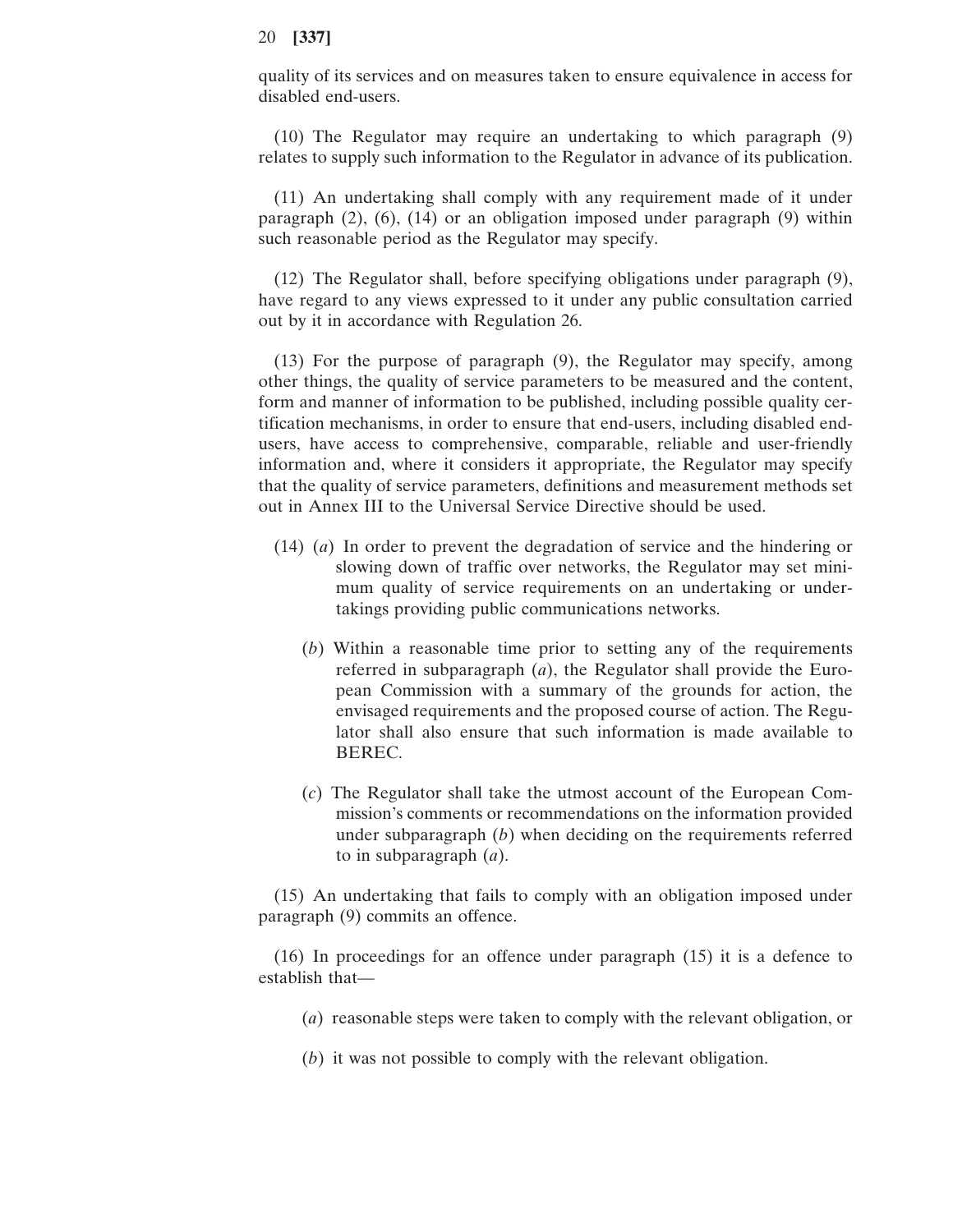*Availability of services*

- 16. (1) (*a*) Undertakings shall ensure the fullest possible availability of the publicly available telephone services provided over public communications networks in the event of catastrophic network breakdown or in cases of unforeseen circumstances.
	- (*b*) The Regulator may specify requirements to be complied with by undertakings for the purpose of subparagraph (*a*).

(2) An undertaking providing a publicly available telephone service shall take all necessary measures to ensure uninterrupted access to emergency services.

# *Ensuring equivalence in access and choice for disabled end-users*

17. (1) The Regulator may, where appropriate, specify requirements to be complied with by undertakings providing publicly available electronic communications services in order to ensure that disabled end-users—

- (*a*) have access to electronic communications services equivalent to that enjoyed by the majority of end-users, and
- (*b*) benefit from the choice of undertakings and services available to the majority of end-users.

(2) The Regulator shall encourage the availability of terminal equipment offering the necessary services and functions in order to be able to adopt and implement specific arrangements for the requirements of disabled end-users.

## *Interoperability of consumer digital television equipment*

18. (1) A person who places on the market for sale or rent or otherwise makes available consumer equipment intended for the reception of digital television signals (that is, broadcasting via terrestrial, cable or satellite transmission which is primarily intended for fixed reception, such as DVB-T, DVB-C, or DVB-S) that is capable of descrambling digital television signals shall ensure that such equipment possesses the capability to—

- (*a*) allow the descrambling of such signals according to the common European scrambling algorithm as administered by a recognised European standards organisation, and
- (*b*) display signals that have been transmitted in the clear provided that, in the event that such equipment is rented, the person renting is in compliance with the relevant rental agreement.

(2) Paragraph (1) does not apply to consumer equipment first placed on the market for sale or for rent or otherwise in the European Union before 23 August 1996.

(3) A person who places on the market for sale or rent or otherwise an analogue television set with an integral viewing screen of visible diagonal greater than 42 centimetres shall ensure that the set is fitted with at least one open interface socket (as standardised by a recognised European standards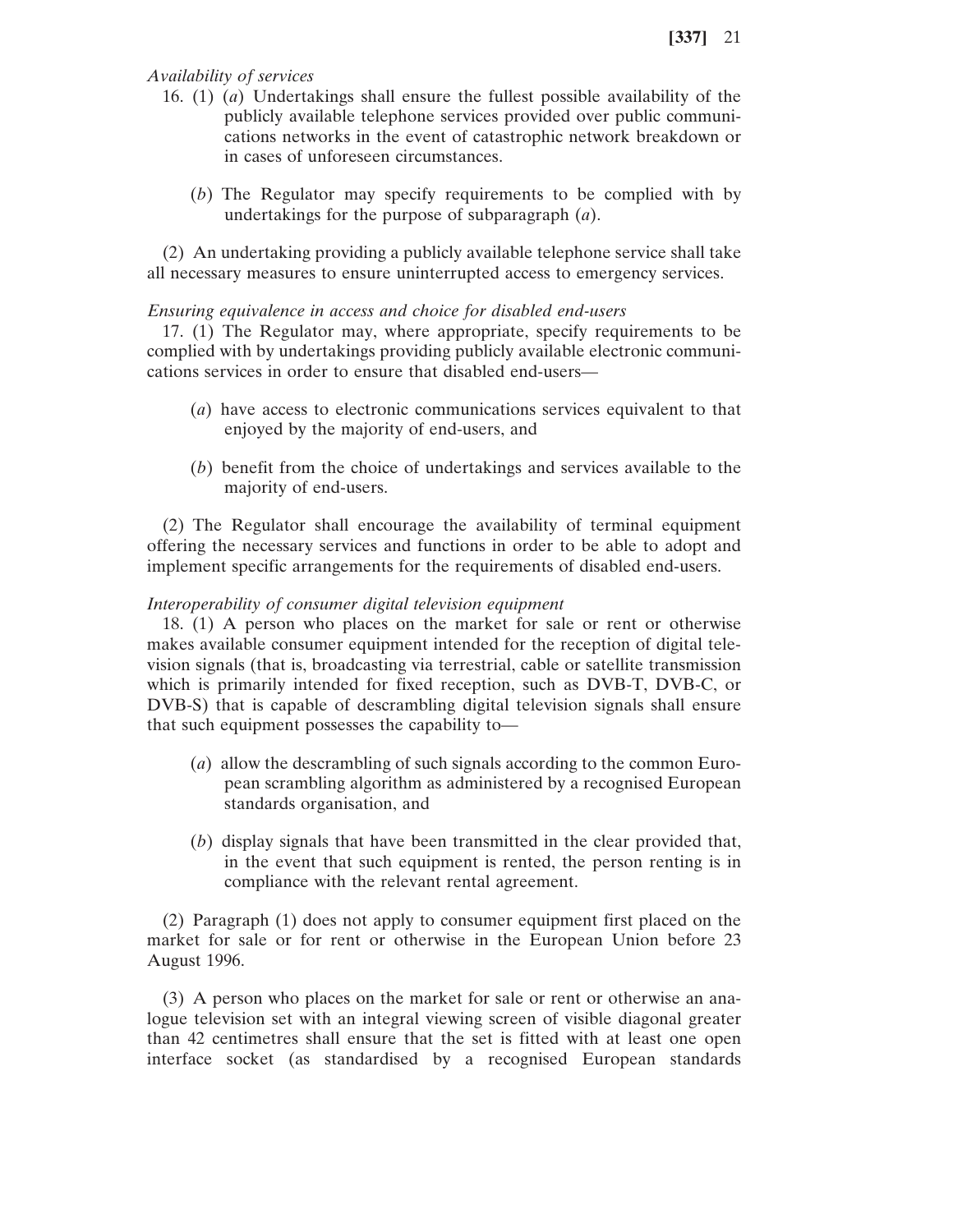organisation) permitting simple connection of peripherals, in particular additional decoders and digital receivers.

(4) Paragraph (3) does not apply to an analogue television set that was placed on the market for sale or rent in the European Union before 23 August 1996.

(5) A person who places on the market for sale or rent a digital television set with an integral screen of visible diagonal greater than 30 centimetres shall ensure that the set is fitted with at least one open interface socket (either standardised by, or conforming to a standard adopted by, a recognised European standards organisation or conforming to an industry-wide specification (for example, a DVB common interface connector)) permitting simple connection of peripherals, and able to pass all the elements of a digital television signal, including information relating to interactive and conditionally accessed services.

(6) Paragraph (5) does not apply to a digital television set that was placed on the market for sale or rent in the European Union before 25 April 2002.

(7) In this Regulation "rent" in relation to any television set or other equipment means the supplying to a customer of that set or equipment under a rental agreement.

(8) It shall be a function of the National Consumer Agency to monitor compliance with paragraphs (3) and (5).

(9) A person who fails to comply with a requirement of paragraph (1), (3) or (5) commits an offence.

(10) In proceedings for an offence under paragraph (9) it is a defence to establish that—

- (*a*) reasonable steps were taken to comply with the relevant requirement, or
- (*b*) it was not possible to comply with the relevant requirement.

#### *Telephone directory enquiry services*

19. (1) An undertaking providing a publicly available telephone service shall ensure that its subscribers have the right, without charge, to have an entry in a directory as provided for in Regulation  $4(1)(a)$ , a directory enquiry service as provided for in Regulation  $4(1)(b)$  and to have their information made available to providers of directory enquiry services or directories in accordance with paragraph (2).

(2) An undertaking that assigns telephone numbers to subscribers shall meet all reasonable requests to make available, for the purpose of the provision of publicly available directory enquiry services, directories and the record referred to in paragraph (4), the relevant information in an agreed format on terms that are fair, objective, cost oriented and non-discriminatory.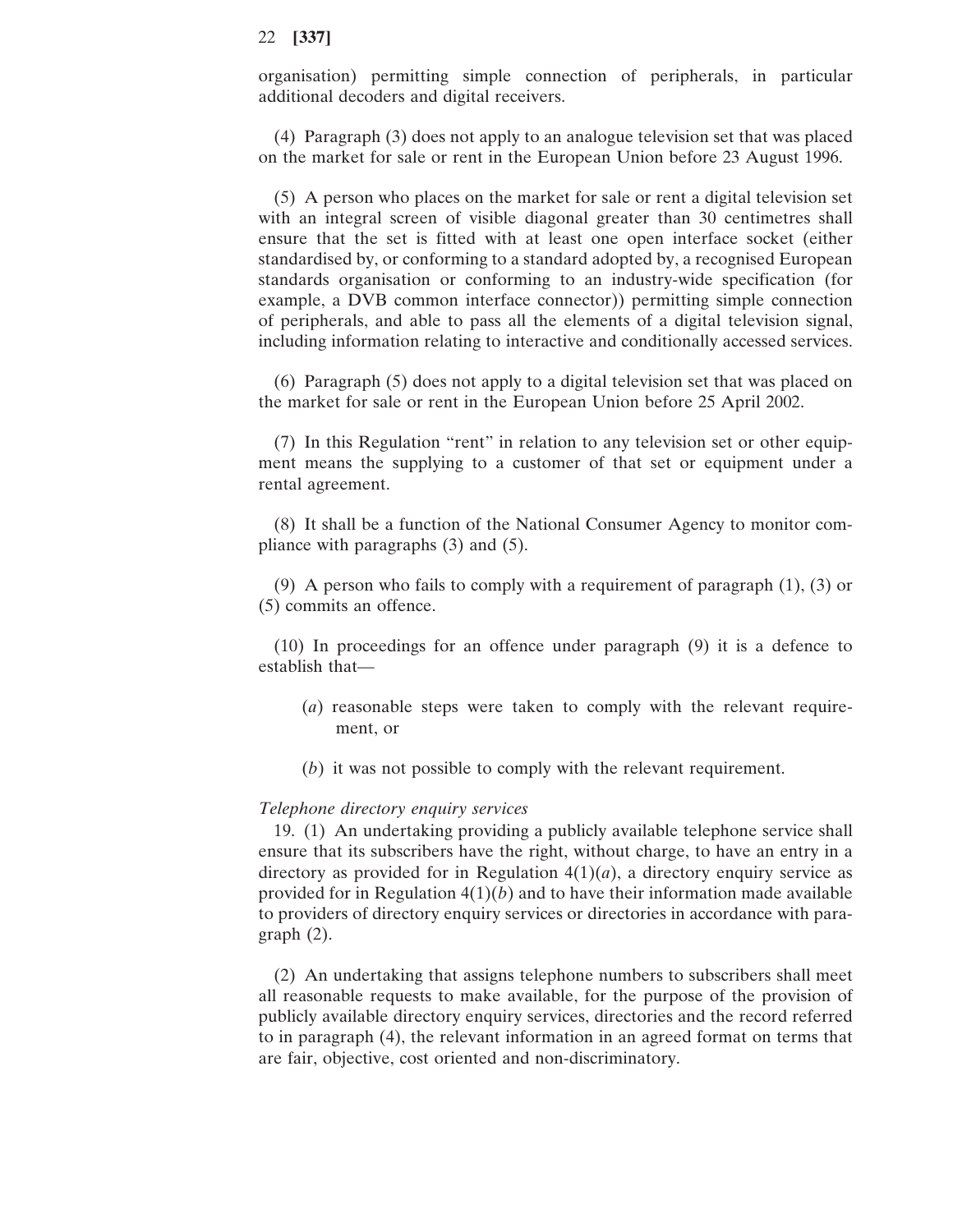(3) An undertaking providing a publicly available telephone service to endusers shall ensure that all such end-users can access directory enquiry services in accordance with Regulation 4. In accordance with Regulation 6 of the Access Regulations, the Regulator may impose obligations and conditions on undertakings that control access of end-users for the provision of directory enquiry services and any such obligations and conditions shall be objective, equitable, non-discriminatory and transparent.

(4) Subject to Regulation 14 of the Privacy and Electronic Communications Regulations and for the purposes of this Regulation, an undertaking that may be required to do so by the Regulator shall keep a record (to be known as the National Directory Database) of all subscribers of publicly available telephone services in the State, including those with fixed, personal and mobile numbers who have not refused to be included in that record, and shall meet all reasonable requests for access to any information contained in that record in an agreed format, on terms that are fair, objective, cost orientated and non-discriminatory, and in accordance with such terms and conditions as may be specified by the undertaking and approved by the Regulator.

(5) The Regulator shall not maintain any regulatory restriction which prevents an end-user in the State from accessing directly, by voice call or SMS, a directory enquiry service in another Member State or an end-user in another Member State from accessing directly directory enquiry services in the State and shall take measures to ensure such access in accordance with Regulation 23.

(6) This Regulation applies subject to the requirements of European Union legislation on the protection of personal data and privacy and in particular Regulation 12 of the Privacy and Electronic Communications Regulations.

(7) An undertaking that fails to comply with a requirement of paragraph (1),  $(2)$ ,  $(3)$  or  $(4)$  commits an offence.

(8) In proceedings for an offence under paragraph (7) it is a defence to establish that—

- (*a*) reasonable steps were taken to comply with the relevant requirement, or
- (*b*) it was not possible to comply with the relevant requirement.

#### *Single European emergency call number*

20. (1) An undertaking providing end-users with an electronic communications service for originating national calls to a number or numbers in the national numbering scheme (including public pay telephones) shall ensure that such end-users are able to call the emergency services free of charge and without having to use any means of payment by using the single European emergency call number "112" and any national emergency call number that may be specified by the Regulator.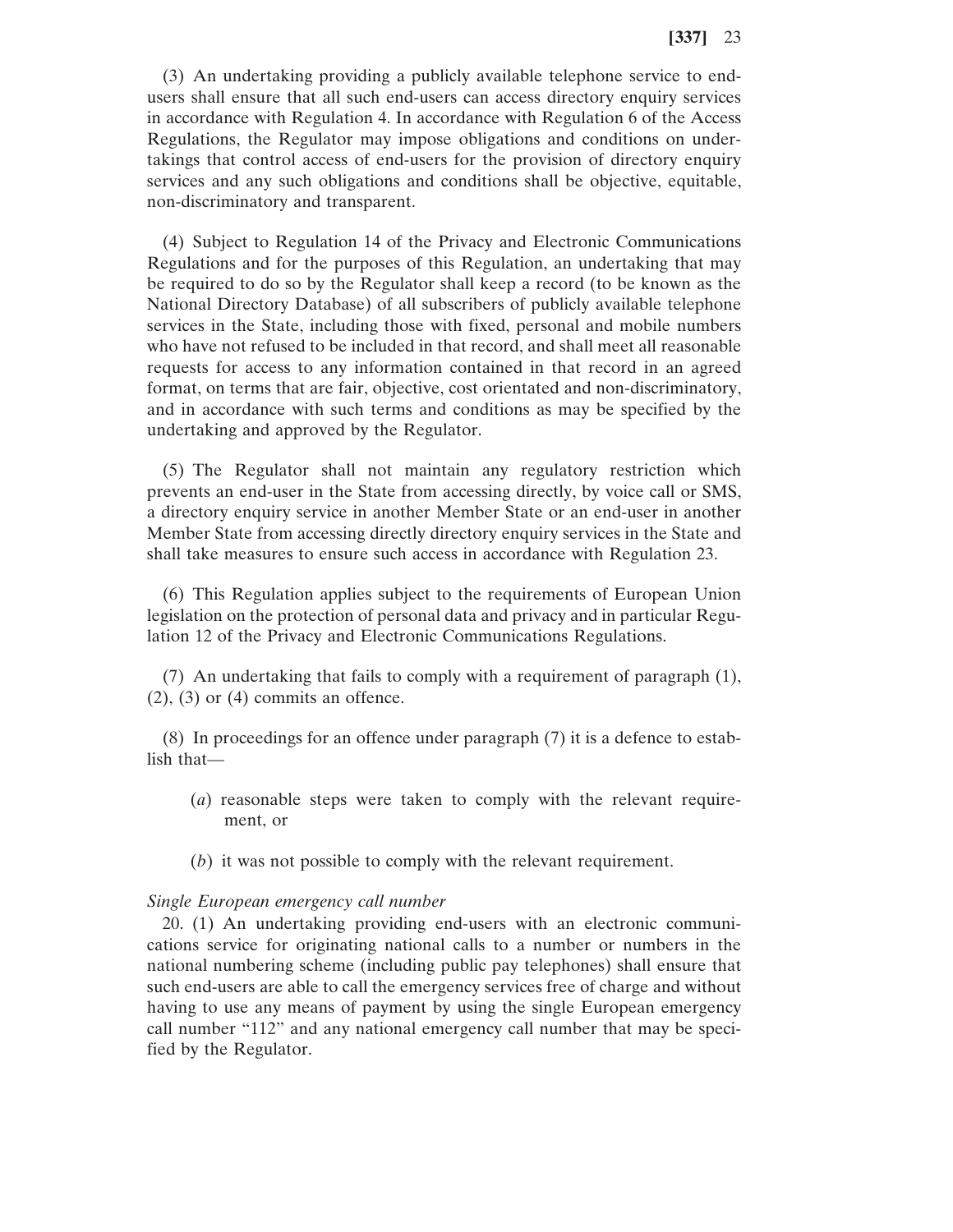- (2) (*a*) Undertakings providing an electronic communications service for originating national calls to a number or numbers in a national telephone numbering plan (including public pay telephones) shall ensure that disabled end-users can enjoy access to emergency services equivalent to that enjoyed by other end-users.
	- (*b*) The Regulator may, following consultation with the Minister, specify obligations applicable to undertakings for the purpose of compliance with subparagraph (*a*). Any obligation specified in order to ensure that disabled end-users are able to access emergency services whilst travelling in other Member States shall be based to the greatest extent possible on, but not limited to, European standards or specifications published in accordance with the provisions of Article 17 of the Framework Directive.

(3) An undertaking providing end-users with an electronic communications service for originating national calls to a number or numbers in the national telephone numbering plan (including public pay telephones) shall make caller location information available free of charge to the authority handling emergency calls as soon as the call reaches that authority. This obligation shall apply to all calls to the single European emergency call number "112" and any national emergency call number that may be specified by the Regulator.

(4) For the purpose of paragraph (3), the Regulator shall, in consultation with the Minister, lay down criteria pertaining to the accuracy and reliability of the caller location information provided and the undertaking referred to in paragraph (3) shall comply with such criteria.

(5) The Regulator may, in consultation with the Minister, specify obligations for compliance by undertakings of any particular class or classes that may be specified by the Regulator for the purpose of ensuring that members of the public are adequately informed about the existence and use of the single European emergency call number "112", in particular through initiatives specifically targeting persons travelling between Member States.

- (6) An undertaking that fails to comply with—
	- (*a*) a requirement of paragraph  $(1)$ ,  $(2)$ ,  $(3)$  or  $(4)$ , or
	- (*b*) an obligation specified under paragraph (5),

commits an offence.

(7) In proceedings for an offence under paragraph (6) it is a defence to establish that—

- (*a*) reasonable steps were taken to comply with the relevant requirement or obligation, or
- (*b*) it was not possible to comply with the relevant requirement or obligation.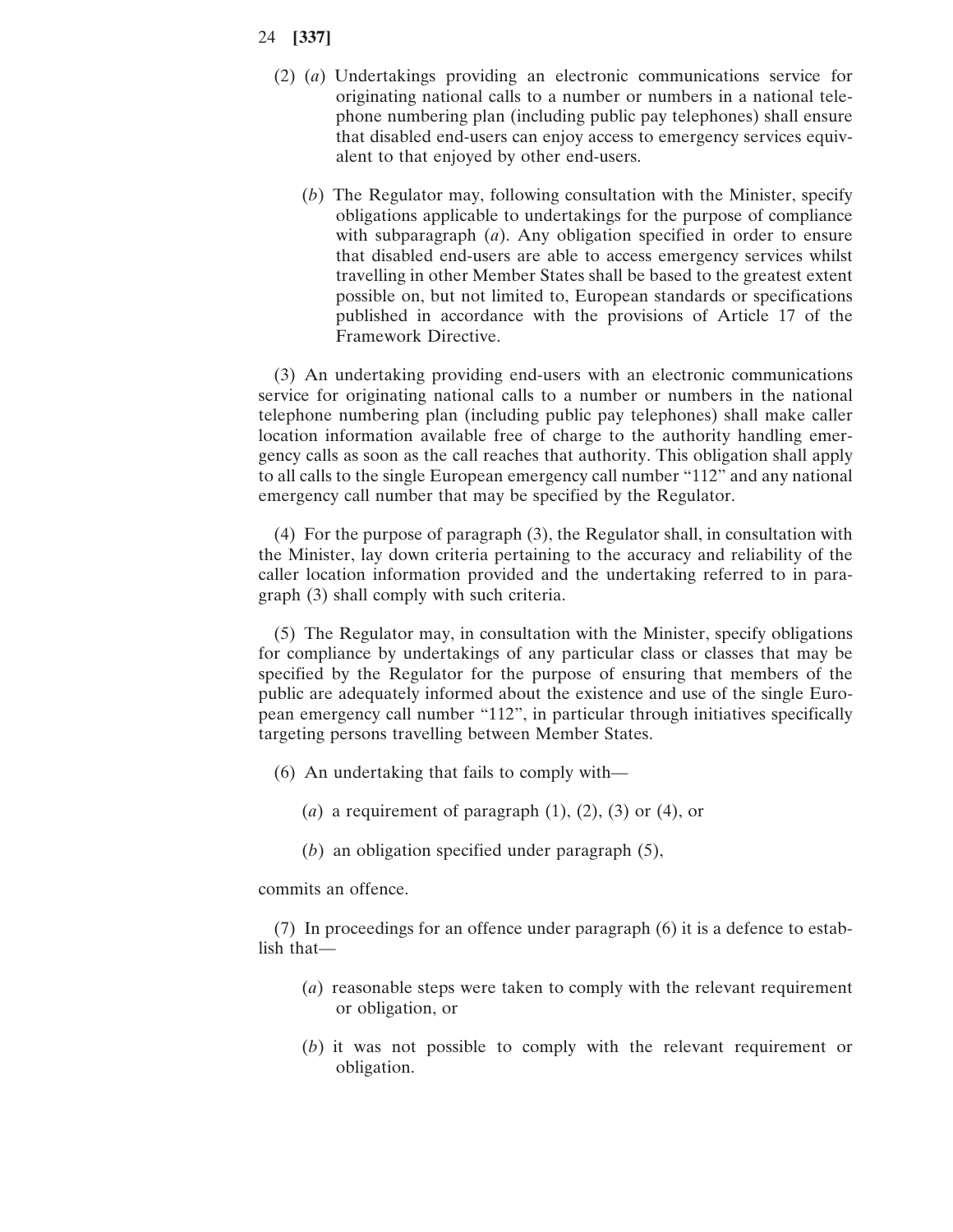### *European telephone access codes*

21. (1) The Regulator shall ensure that the "00" code is the standard international access code.

(2) Notwithstanding paragraph (1), the Regulator may specify requirements for compliance by undertakings for the purpose of ensuring that special arrangements for making calls between the State and Northern Ireland may be established or continued and that the end-users of publicly available telephone services in the State are fully informed of such arrangements.

(3) An undertaking providing publicly available telephone services allowing international calls shall handle all calls to and from the European Telephony Numbering Space at rates similar to those applied for calls to and from other Member States.

(4) The Regulator may specify requirements for the purpose of ensuring compliance by an undertaking with paragraph (3).

(5) An undertaking that fails to comply with—

- (*a*) a requirement specified under paragraph (2) or (4), or
- (*b*) the requirements of paragraph (3),

commits an offence.

(6) In proceedings for an offence under paragraph (5) it is a defence to establish that—

- (*a*) reasonable steps were taken to comply with the relevant requirement, or
- (*b*) it was not possible to comply with the relevant requirement.

### *Harmonised numbers for harmonised services of social value*

22. (1) The Regulator shall promote the specific numbers in the numbering range beginning with "116" identified by European Commission Decision 2007/116/EC of 15 February 2007<sup>3</sup>.

(2) The Regulator shall, in accordance with Regulation 14 of the Authorisation Regulations, specify conditions applicable to the use of harmonised numbers referred to in paragraph (1) for the purpose of ensuring that disabled end-users are able to access such services to the greatest extent possible. Any conditions so specified that facilitate disabled end-users' access to such services whilst travelling in other Member States shall be based on compliance with relevant standards or specifications published in accordance with Article 17 of the Framework Directive.

3 OJ L 49, 17.02.2007, p. 30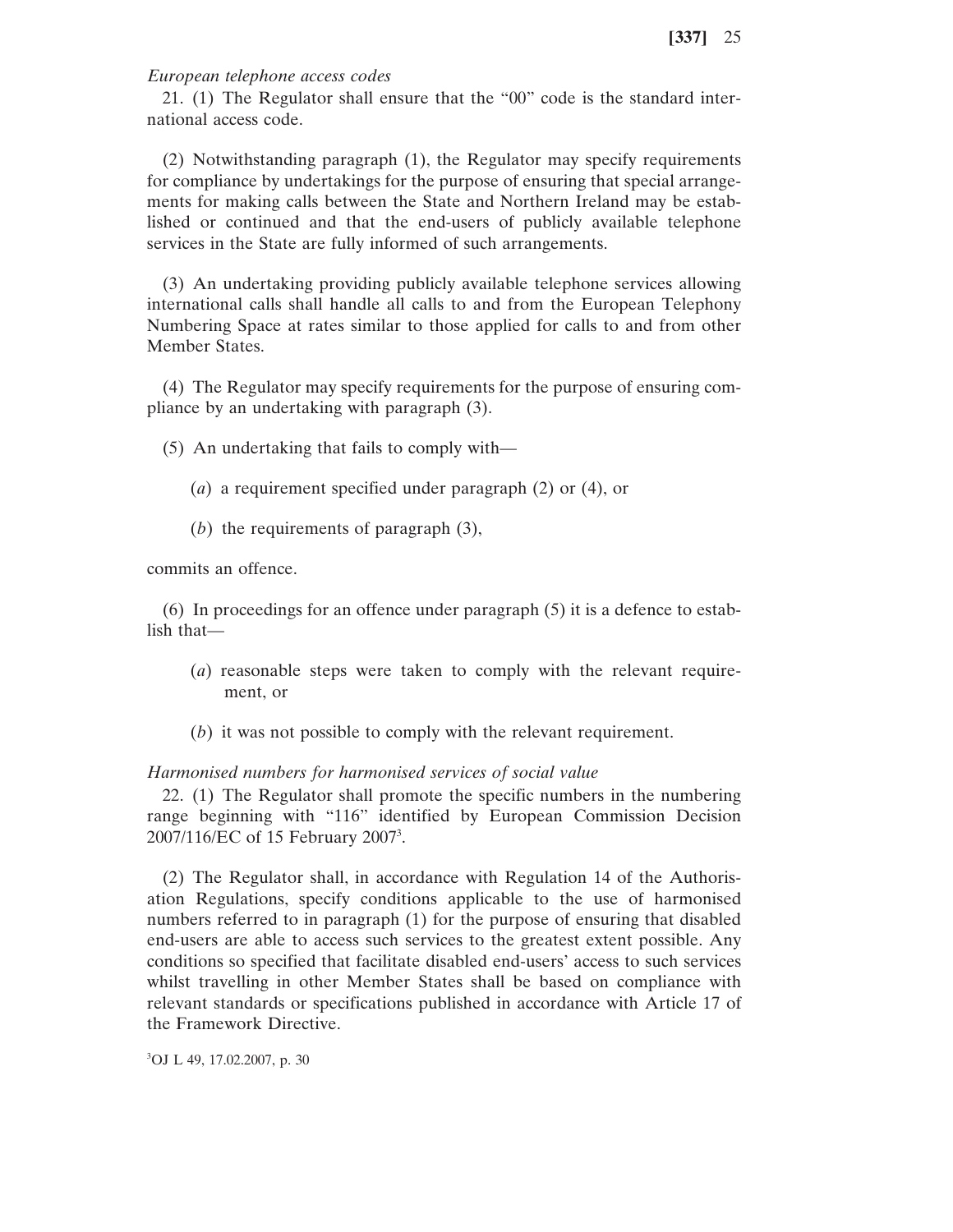#### *Access to numbers and services*

23. (1) The Regulator may, where technically and economically feasible and except where a called subscriber has chosen for commercial reasons to limit access by calling parties located in specific geographical areas, specify requirements for compliance by an undertaking operating a public telephone network or providing publicly available telephone services for the purpose of ensuring that end-users are able to—

- (*a*) access and use services using non-geographic numbers within the European Union, and
- (*b*) access all numbers provided in the European Union, regardless of the technology and devices used by the operator, including those in the national numbering plans of Member States, those from the European Telephony Numbering Space (ETNS) and Universal International Freephone Numbers (UIFN).

(2) The Regulator may require undertakings providing public communications networks or publicly available electronic communications services to block, on a case by case basis, access to numbers or services where this is justified by reason of fraud or misuse and to require undertakings to withhold relevant interconnection or other service revenues.

### *Provision of additional facilities*

24. (1) Without prejudice to Regulation 9(2) and subject to paragraph (3), the Regulator may specify that all undertakings providing publicly available telephone services or access to public communications networks are required to make available—

- (*a*) all or part of the additional facilities listed in Schedule 1, Part B, subject to technical feasibility and economic viability, and
- (*b*) all or part of the additional facilities and services listed in Schedule 1, Part A.

(2) An undertaking shall comply with any requirement made of it under paragraph (1) within such reasonable period as the Regulator shall specify.

(3) Where an undertaking referred to in paragraph (1) considers that it is not technically feasible or economically viable to provide all or part of the additional facilities listed in Schedule 1, Part B, it shall notify the Regulator of the fact and give reasons including all relevant information in support of its views.

(4) The Regulator shall consider the information given to it under paragraph (3) and any other information it considers relevant and shall either agree or disagree with the decision of the undertaking.

(5) Where the Regulator disagrees with the decision of the undertaking as aforesaid, it may issue a direction to that undertaking to provide all or part of the additional facilities listed in Schedule 1, Part B.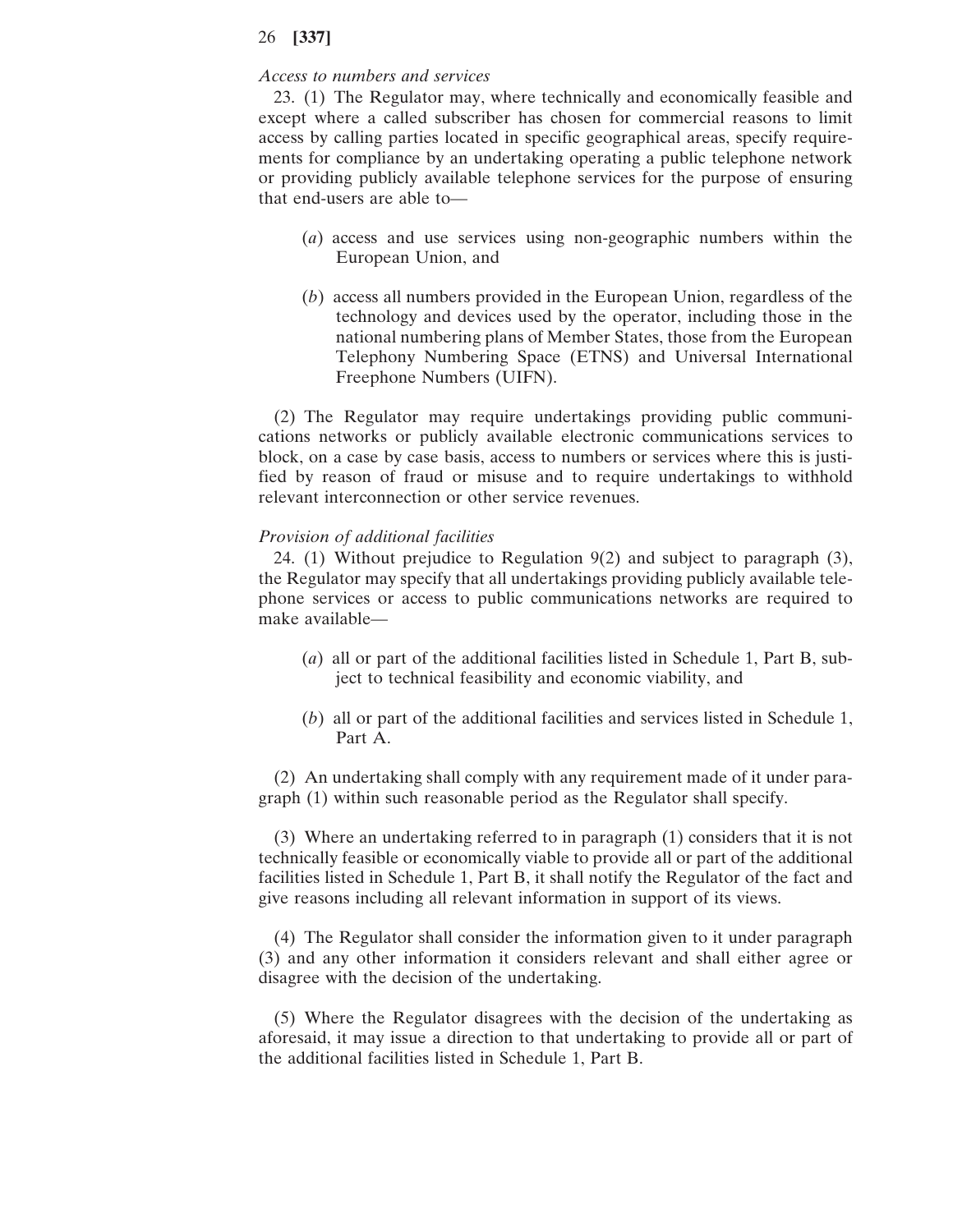(6) If the Regulator considers, after taking into account any views expressed to it under a public consultation carried out in accordance with Regulation 26, that there is sufficient access to the facilities referred to in paragraph (1) in all or in any part of the State, it may disapply paragraph (1) in relation to the whole or any such part of the State.

- (7) An undertaking that fails to comply with—
	- (*a*) a requirement specified under paragraph (1), or
	- (*b*) a direction issued to it under paragraph (5),

commits an offence.

(8) In proceedings for an offence under paragraph (7) it is a defence to establish that—

- (*a*) reasonable steps were taken to comply with the relevant requirement or direction, or
- (*b*) it was not possible to comply with the relevant requirement or direction.

### *Facilitating change of service provider*

25. (1) Undertakings shall ensure that a subscriber with a number from the national numbering scheme can, upon request, retain his or her number independently of the undertaking providing the service—

- (*a*) in the case of geographic numbers, at a specific location, and
- (*b*) in the case of non-geographic numbers, at any location.

This paragraph does not apply to the porting of numbers between networks providing services at a fixed location and mobile networks.

(2) Undertakings to which paragraph (1) relates shall ensure that pricing between operators or service providers related to the provision of number portability as provided for in paragraph (1) is cost oriented and that direct charges to subscribers, if any, do not act as a disincentive for subscribers changing service provider.

(3) The Regulator shall ensure that undertakings comply with their obligations under paragraph (2) and the Regulator may issue directions to an undertaking to which paragraph (2) relates to require that there shall be no direct charges to subscribers for number portability. Where retail tariffs for porting of numbers are permitted, the Regulator shall ensure that such tariffs may not be imposed in a manner that would distort competition and for this purpose may specify obligations to be complied with by an undertaking.

(4) Undertakings referred to in paragraph (1) shall ensure that—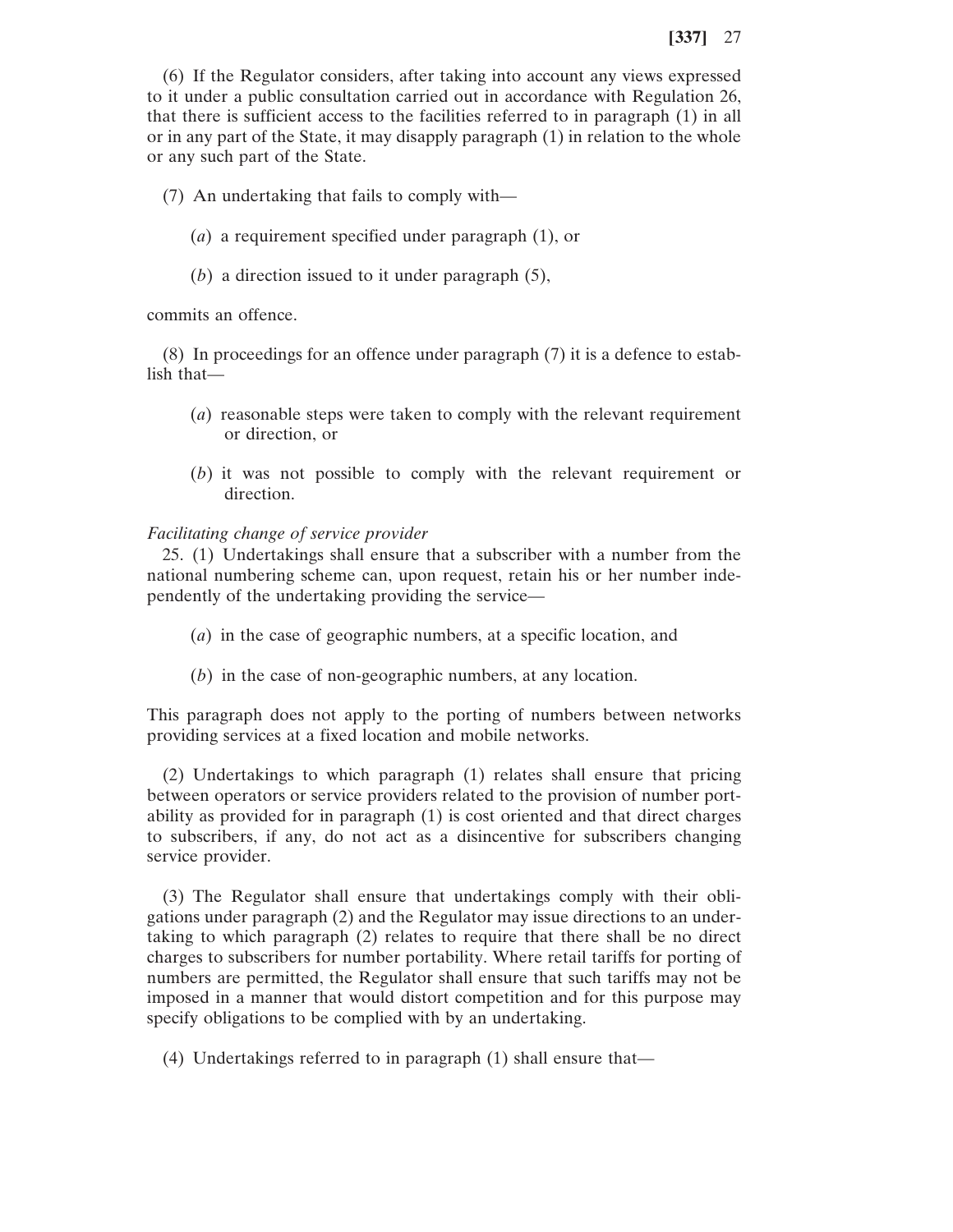- 28 **[337]**
	- (*a*) the porting of numbers and their subsequent activation shall be carried out within the shortest possible time,
	- (*b*) in the case where a subscriber has concluded an agreement to port a number to a new undertaking, that number shall be activated within one working day, and
	- (*c*) loss of service during the porting process shall not exceed one working day.

(5) Without prejudice to paragraph (4), the Regulator may establish the global process of porting of numbers, taking into account provisions on contracts, technical feasibility and the need to maintain continuity of service to the subscriber. These procedures shall specify that loss of service during the process shall not exceed one working day in accordance with paragraph (4). The Regulator shall also take into account, where necessary, measures ensuring that subscribers are protected throughout the switching process and not switched against their will.

- (6) (*a*) An undertaking providing electronic communications services shall not conclude contracts with consumers which mandate an initial commitment period that exceeds 24 months and shall offer users the possibility to subscribe to a contract with a maximum duration of 12 months.
	- (*b*) Without prejudice to any minimum contractual period the undertaking shall ensure that conditions and procedures for contract termination do not act as a disincentive to a consumer to changing service provider.

(7) The obligations referred to in this Regulation apply to all undertakings with a role in facilitating change of provider, including the operator to which the subscriber is porting and the operator from which the subscriber is porting and any wholesale operator with involvement in the process.

- (8) An undertaking that fails to comply with—
	- (*a*) the requirements of paragraph (1),
	- (*b*) a direction of the Regulator under paragraph (3), or
	- (*c*) the requirements of paragraph (2), (4) or (6)

commits an offence.

(9) In proceedings for an offence under paragraph (8) it is a defence to establish that—

(*a*) reasonable steps were taken to comply with the relevant requirement or direction, or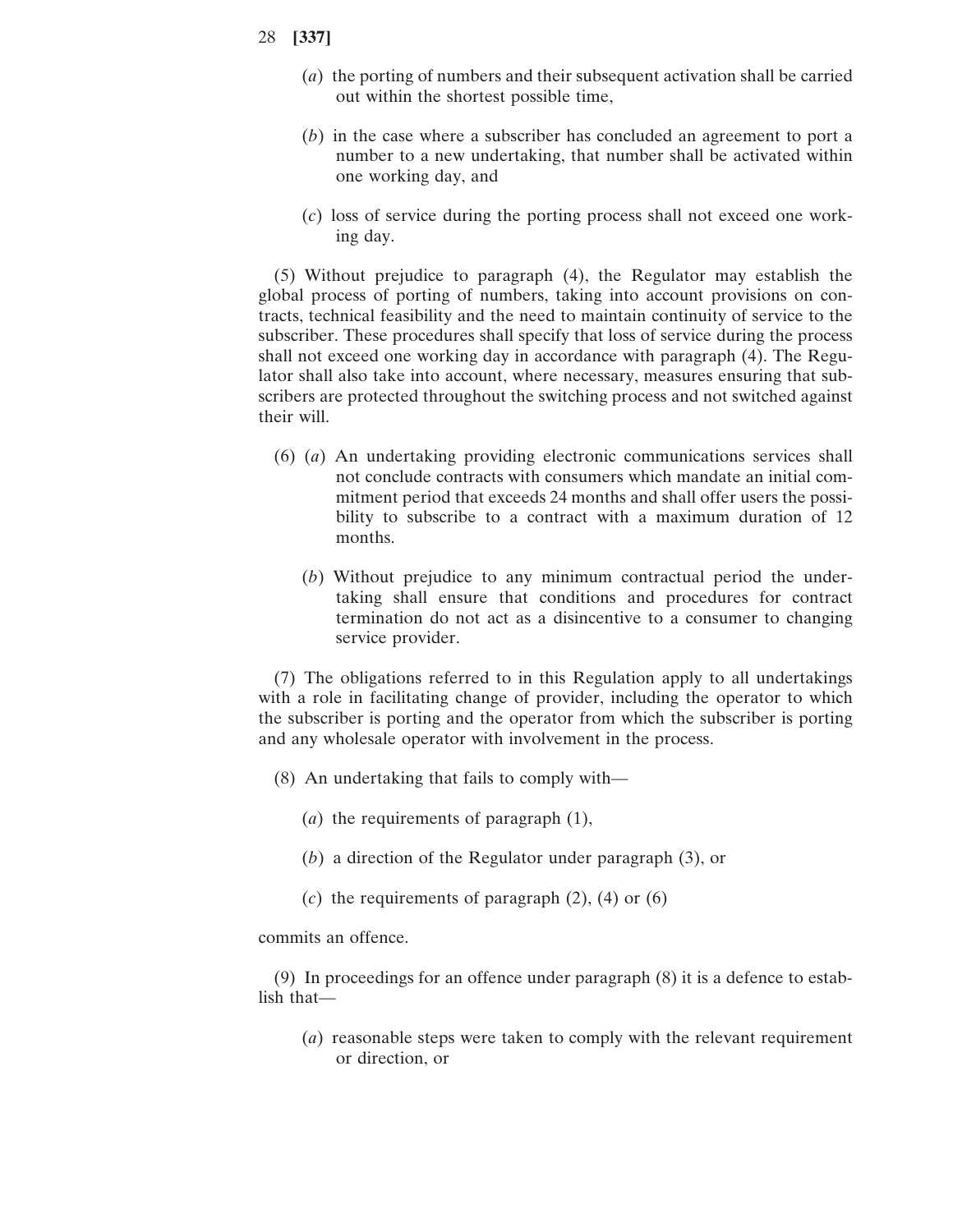(*b*) it was not possible to comply with the relevant requirement or direction.

(10) Undertakings shall compensate subscribers in case of delay in porting or abuse of porting by them or on their behalf. The Regulator may specify requirements to be complied with by undertakings in relation to this obligation including, but not limited to, arrangements for the payment of compensation to subscribers. Any dispute in relation to compensation payable under this paragraph shall be subject to Regulation 27.

#### *Consultation with interested parties*

26. (1) For the purpose of its functions under these Regulations, the Regulator shall, where specified in these Regulations and otherwise where it considers it appropriate, have regard to the views of—

- (*a*) end-users,
- (*b*) consumers (including, in particular, disabled consumers), and
- (*c*) manufacturers and undertakings that provide electronic communications networks or services,

on issues related to all end-user and consumer rights concerning publicly available electronic communications services, in particular where they have a significant impact on the market, in accordance with such procedures as may be drawn up by the Regulator under Regulation 12(5) of the Framework Regulations.

(2) The Regulator shall establish a consultation mechanism to ensure that, when taking decisions on issues related to end-user and consumer rights concerning publicly available electronic communications services, due consideration is given to consumer interests in electronic communications.

(3) Without prejudice to national rules in conformity with European Union law promoting cultural and media policy objectives such as cultural and linguistic diversity and media pluralism, the Regulator may promote co-operation between undertakings providing electronic communications networks or services and sectors interested in the promotion of lawful content in electronic communications networks and services. Such co-operation may include co-ordination of the public interest information referred to in Regulations 14(3) and 15(8).

#### *Dispute resolution*

27. (1) Without prejudice to any legal rights of action which may apply, an undertaking providing electronic communications networks or services shall implement a code of practice for settling unresolved disputes, including complaints, between end-users and the undertaking arising under these Regulations and relating to the contractual conditions or performance of contracts concerning the supply of electronic communications networks or services and any other issues arising under, or covered by, these Regulations. The code of practice shall make provision for the following matters—

(*a*) first point of contact for complainants,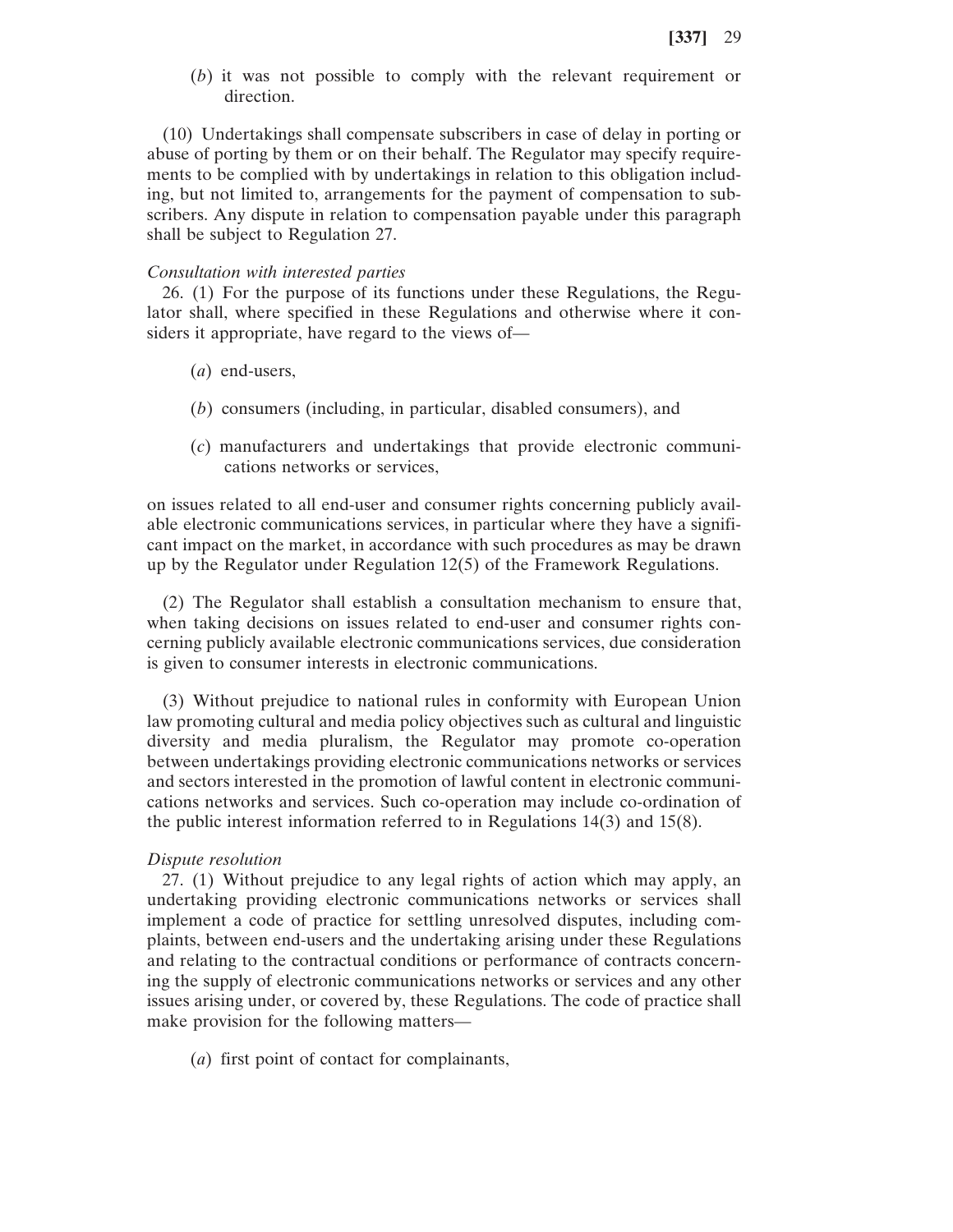- (*b*) a means of recording complaints,
- (*c*) a timeframe within which the undertaking concerned shall respond to complaints,
- (*c*) procedures for resolving complaints, including a timeframe for referring the customer to the Regulator which shall be no more than 10 working days from the day a complaint is first notified,
- (*d*) appropriate cases where reimbursement of payments, payments of compensation and payments in settlement of losses incurred will be made, and
- (*e*) retention of records of complaints (including copies of the complaint, any response to it, any determination in respect of the complaint and any documentation considered in the course of such determination) for a period of not less than one year following the resolution of the complaint.

(2) The Regulator may specify requirements to be met for the purpose of ensuring compliance with paragraph (1) and the manner of publication of a code of practice referred to in paragraph (1) including, without limitation, any requirements to ensure that the code of practice and procedures for settling unresolved disputes are fair, prompt, transparent, inexpensive and nondiscriminatory.

(3) The Regulator may issue directions to an undertaking to which paragraph (1) relates to require that undertaking to make such alterations or additions to its code of practice as the Regulator considers appropriate and specifies in the directions.

(4) The Regulator, or an independent person appointed by the Regulator, may, in accordance with such procedures as may be specified by the Regulator, resolve disputes which remain unresolved after due completion of all the procedures of a code of practice referred to in paragraph (1) and, in this regard, the Regulator may issue directions to an undertaking requiring that undertaking to comply with such measures as it or the independent person may specify for the resolution of the dispute including, where appropriate, reimbursement of payments, payments of compensation and payments in settlement of losses incurred in accordance with the provisions of a code of practice referred to in paragraph  $(1)(e)$ .

(5) The Regulator shall make publicly available any procedures established by it under paragraph (4) and any amendments to such procedures.

(6) The procedures established for the purpose of paragraphs (1), (3) and (4) shall be—

- (*a*) transparent,
- (*b*) non-discriminatory,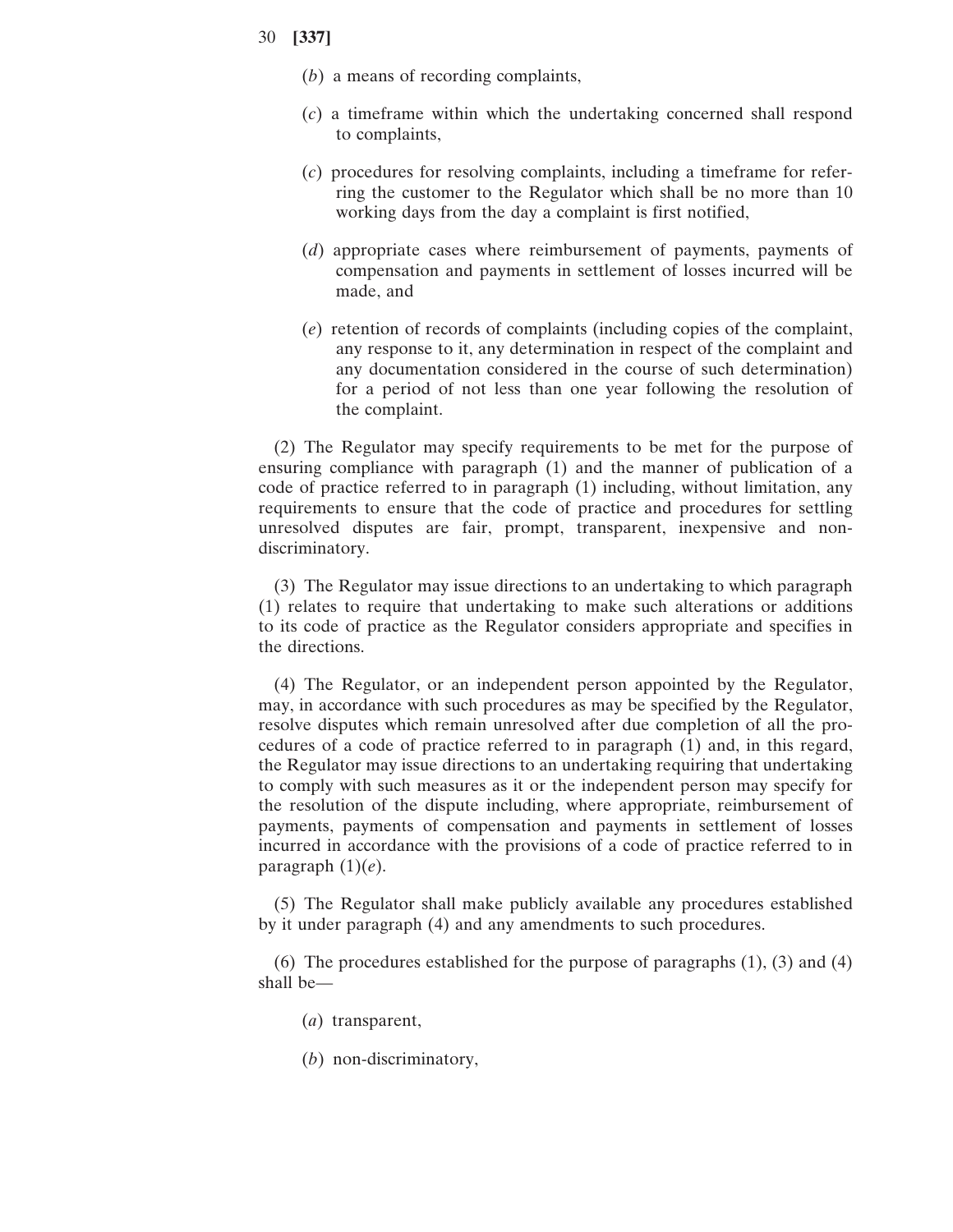(*c*) simple,

(*d*) inexpensive, and

(*e*) enable disputes to be settled fairly and promptly.

(7) A person may, where the dispute involves undertakings in more than one Member State, request that the Regulator co-ordinate its efforts with any relevant regulatory authority in another Member State with a view to bringing about a resolution of the dispute.

(8) Unless alternative arrangements for payment of remuneration and expenses of an independent person referred to in paragraph (4) exist, the Regulator may pay such remuneration and expenses of such person as it considers appropriate and the amount of such payments shall be included in the expenses of the Regulator for the purpose of section 30 of the Act of 2002.

(9) An undertaking that fails to comply with—

- (*a*) the requirements of paragraph (1),
- (*b*) a requirement specified under paragraph (2), or
- (*c*) a direction issued under paragraph (3) or (4),

commits an offence.

(10) In proceedings for an offence under paragraph (9) it is a defence to establish that—

- (*a*) reasonable steps were taken to comply with the relevant requirement or direction, or
- (*b*) it was not possible to comply with the relevant requirement or direction.

### *Notification, monitoring and review procedures*

28. (1) The Regulator shall notify to the European Commission the names of undertakings that have been designated under Regulation 7(1).

(2) The Regulator shall notify to the European Commission the universal service obligations imposed on undertakings designated as having universal service obligations under these Regulations.

(3) The Regulator shall notify to the European Commission, without delay, any changes in the names notified under paragraph (1) or the obligations imposed under paragraph (2).

#### *Notices regarding imposition of obligations*

29. (1) Where in these Regulations the Regulator specifies or imposes obligations or requirements to be complied with, the Regulator shall cause to be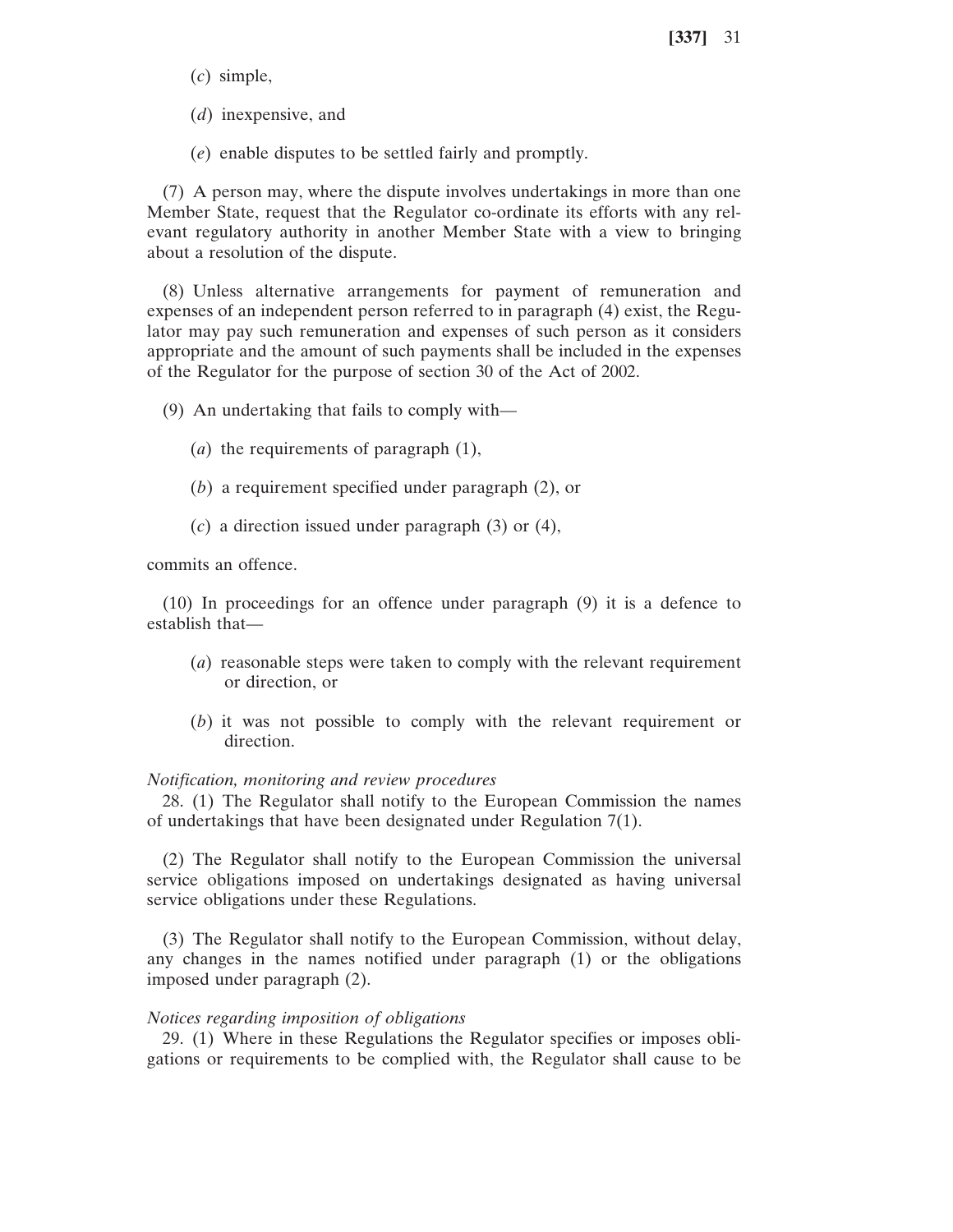published in a newspaper published and circulating in the State, in the *Iris Oifigiúil* and on its website notice of the obligations or requirements and such notice shall include information on where copies of the obligations or requirements can be obtained.

(2) The Regulator may amend or revoke any notice of obligations or requirements referred to in paragraph (1) and paragraph (1) applies to any such amendment or revocation.

### *Directions*

30. The Regulator may, for the purpose of further specifying requirements to be complied with relating to an obligation imposed by or under these Regulations, issue directions to an undertaking to do or refrain from doing anything which the Regulator specifies in the direction.

#### *Enforcement* — *compliance with obligations*

31. (1) The Regulator shall monitor compliance with these Regulations, other than Regulation  $18(3)$  and  $(5)$ .

(2) Where the Regulator finds that an undertaking has not complied with an obligation, term or condition, requirement, specification or direction under these Regulations, the Regulator shall notify the undertaking of those findings and give the undertaking an opportunity to state its views or, if the non-compliance can be remedied, to remedy the non-compliance within a reasonable time limit as specified by the Regulator.

(3) The Regulator may publish, in such manner as it thinks fit, any notification given by it under this Regulation subject to the protection of the confidentiality of any information which the Regulator considers confidential.

(4) The Regulator may amend or revoke any notification under this Regulation.

(5) Where, at the end of the period specified by the Regulator under paragraph (2), the Regulator is of the opinion that the undertaking concerned has not complied with an obligation, term or condition, requirement, specification or direction, the Regulator may, whether or not the non-compliance is continuing, subject to paragraph (10), apply to the High Court for such order as the Regulator considers appropriate including—

- (*a*) a declaration of non-compliance,
- (*b*) an order directing compliance with the obligation, term or condition, requirement, specification or direction,
- (*c*) an order directing the remedy of any non-compliance with the obligation, term or condition, requirement, specification or direction, or
- (*d*) an order as provided for in paragraph (9).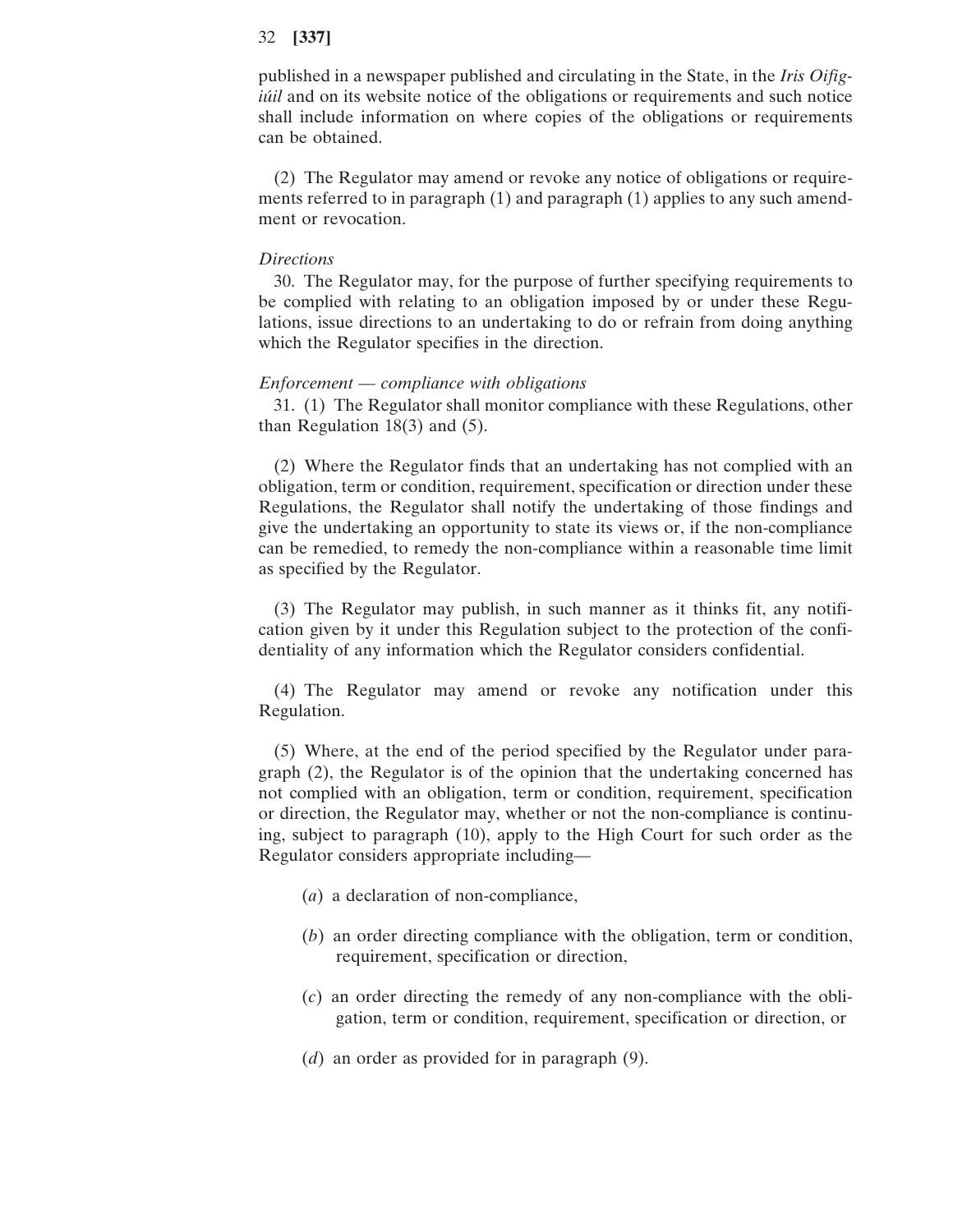(6) The High Court may, on the hearing of the application referred to in paragraph (5), make such order as it thinks fit which may include—

- (*a*) a declaration of non-compliance,
- (*b*) an order directing compliance with the obligation, term or condition, requirement, specification or direction,
- (*c*) an order directing the remedy of any non-compliance with the obligation, term or condition, requirement, specification or direction, or
- (*d*) an order as provided for in paragraph (9),

or refuse the application.

An order of the High Court compelling compliance may stipulate that the obligation, term or condition, requirement, specification or direction must be complied with immediately or may specify a reasonable time limit for compliance and may also stipulate appropriate and proportionate measures aimed at ensuring compliance.

(7) The High Court when dealing with an application under paragraph (5) may make such interim or interlocutory order as it considers appropriate.

(8) The High Court shall not deny interim or interlocutory relief, referred to in paragraph (7), solely on the basis that the Regulator may not suffer any damage if such relief were not granted pending conclusion of the action.

- (9) (*a*) An application for an order under paragraph (5) may be for, or include an application for, an order to pay to the Regulator such amount, by way of financial penalty, which may include penalties having effect for periods of non-compliance with the obligation, term or condition, requirement, specification or direction, as the Regulator may propose as appropriate in the light of the non-compliance or any continuing non-compliance. Such an application for an order in respect of a financial penalty for a period of non-compliance may be made even if there since has been compliance with the obligation, term or condition, requirement, specification or direction.
	- (*b*) In deciding on such an application, the High Court shall decide the amount, if any, of the financial penalty which should be payable and shall not be bound by the sum proposed by the Regulator.
	- (*c*) Any financial penalty ordered by the High Court to be paid by an undertaking under this paragraph shall be paid to and retained by the Regulator as income.
	- (*d*) In deciding what amount, if any, should be payable, the High Court shall consider the circumstances of the non-compliance, including—
		- (i) its duration,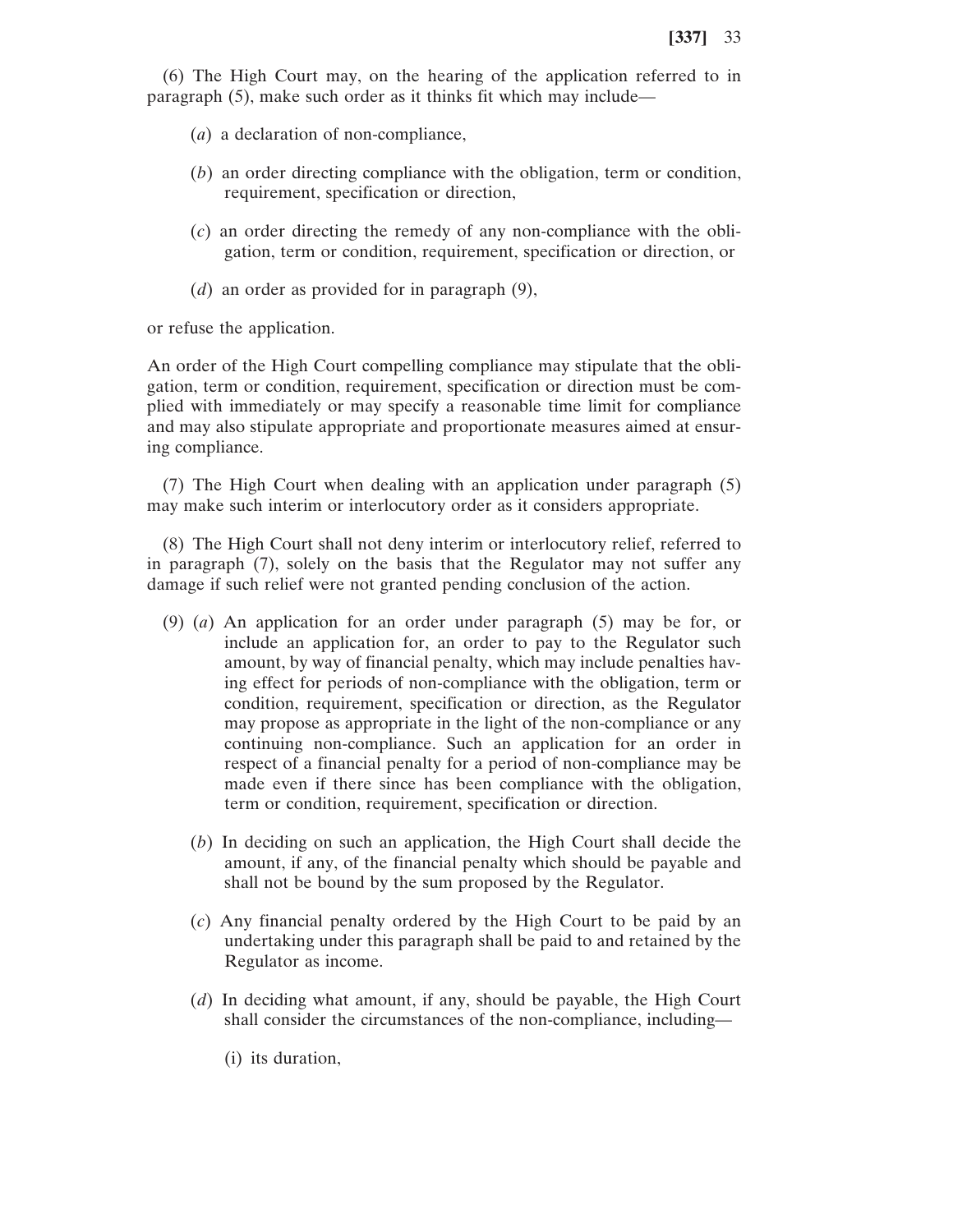- (ii) the effect on consumers, users and other operators,
- (iii) the submissions of the Regulator on the appropriate amount, and
- (iv) any excuse or explanation for the non-compliance.

(10) Where the Regulator has brought proceedings for an offence under these Regulations or given a notice under section 44 of the Act of 2002 in respect of an alleged offence under these Regulations, the Regulator shall not make an application for an order under this Regulation to the High Court to compel compliance by the undertaking with the obligation to which the proceedings or notice relates.

#### *Enforcement by National Consumer Agency*

32. (1) The National Consumer Agency, in a case of non-compliance with Regulation 18(3) or (5), may issue a direction to the undertaking concerned to comply with the Regulation and any stipulations contained in the direction.

(2) The National Consumer Agency may appoint a person to be an authorised officer for the purpose of Regulation 18(3) or (5).

(3) Section 39 (2), (3), (4) and (5) and sections 40 and 41 of the Act of 2002 apply in respect of an authorised officer appointed under paragraph (2) and, for the purpose of this Regulation, references to the Commission for Communications Regulation or Commission in those provisions should be read as including references to the National Consumer Agency.

#### *Service of determinations, directions and notifications*

33. (1) Where a determination, direction or notification is made under these Regulations, such determination, direction or notification shall be in writing, state the reasons on which it is based and be addressed to the undertaking concerned and, as soon as practicable, be sent or given in any of the following ways—

- (*a*) by delivering it to the undertaking,
- (*b*) by leaving it at the address at which the undertaking ordinarily carries on business,
- (*c*) by sending it by pre-paid registered post addressed to the undertaking at the address at which the undertaking ordinarily carries on business,
- (*d*) if an address for the service of determinations, directions or notifications has been furnished by the undertaking to the Regulator, by leaving it at, or sending it by pre-paid registered post to, that address, or
- (*e*) in any case where the Regulator considers that the immediate giving of the determination, direction or notification is required, by sending it, by means of a facsimile machine or by electronic mail, to a device or facility for the reception of facsimiles or electronic mail located at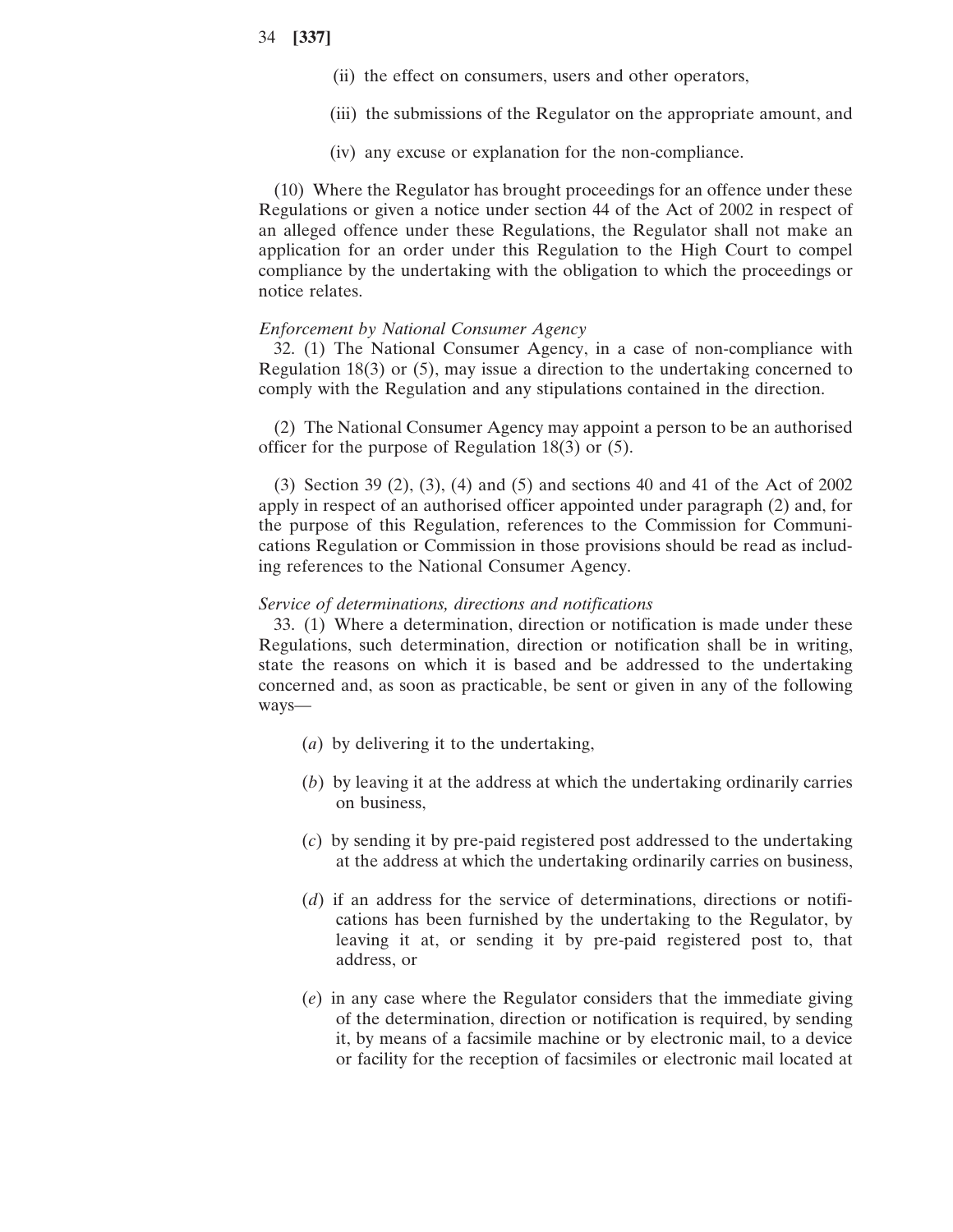the address at which the undertaking ordinarily carries on business or, if an address for the service of notices has been furnished by the undertaking, that address, but only if—

- (i) the sender's facsimile machine generates a message confirming successful delivery of the total number of pages of the determination, direction or notification, or
- (ii) the recipient's facility for the reception of electronic mail generates a message confirming receipt of the electronic mail,

and it is also given in one of the other ways mentioned in subparagraphs (*a*) to (*d*).

(2) In paragraph (1), a company within the meaning of the Companies Acts is deemed to be ordinarily resident at its registered office and every other body corporate and every unincorporated body of persons shall be deemed to be ordinarily resident at its principal office or place of business.

#### *Offence not to comply with requirement of National Consumer Agency*

34. (1) A person who fails to comply with a direction of the National Consumer Agency under Regulation 32(1) commits an offence.

(2) In proceedings for an offence under paragraph (1) it is a defence to establish that—

- (*a*) reasonable steps were taken to comply with the relevant direction, or
- (*b*) it was not possible to comply with the relevant direction.

### *Prosecution of offences*

35. (1) Proceedings for an offence under—

- (*a*) Regulation 34,
- (*b*) section 39(6) of the Act of 2002 relating to an authorised officer appointed under Regulation 32(2),

may be brought and prosecuted by the National Consumer Agency or by any other person authorised by law to prosecute offences.

(2) Except as provided by paragraph (1), proceedings for an offence under these Regulations may be brought and prosecuted by the Regulator or by any other person authorised by law to prosecute offences.

- $(3)$  If—
	- (*a*) the Regulator has made an application under Regulation 31 to the High Court to secure an undertaking's compliance with an obligation, term or condition, requirement, specification or direction imposed by or under these Regulations, and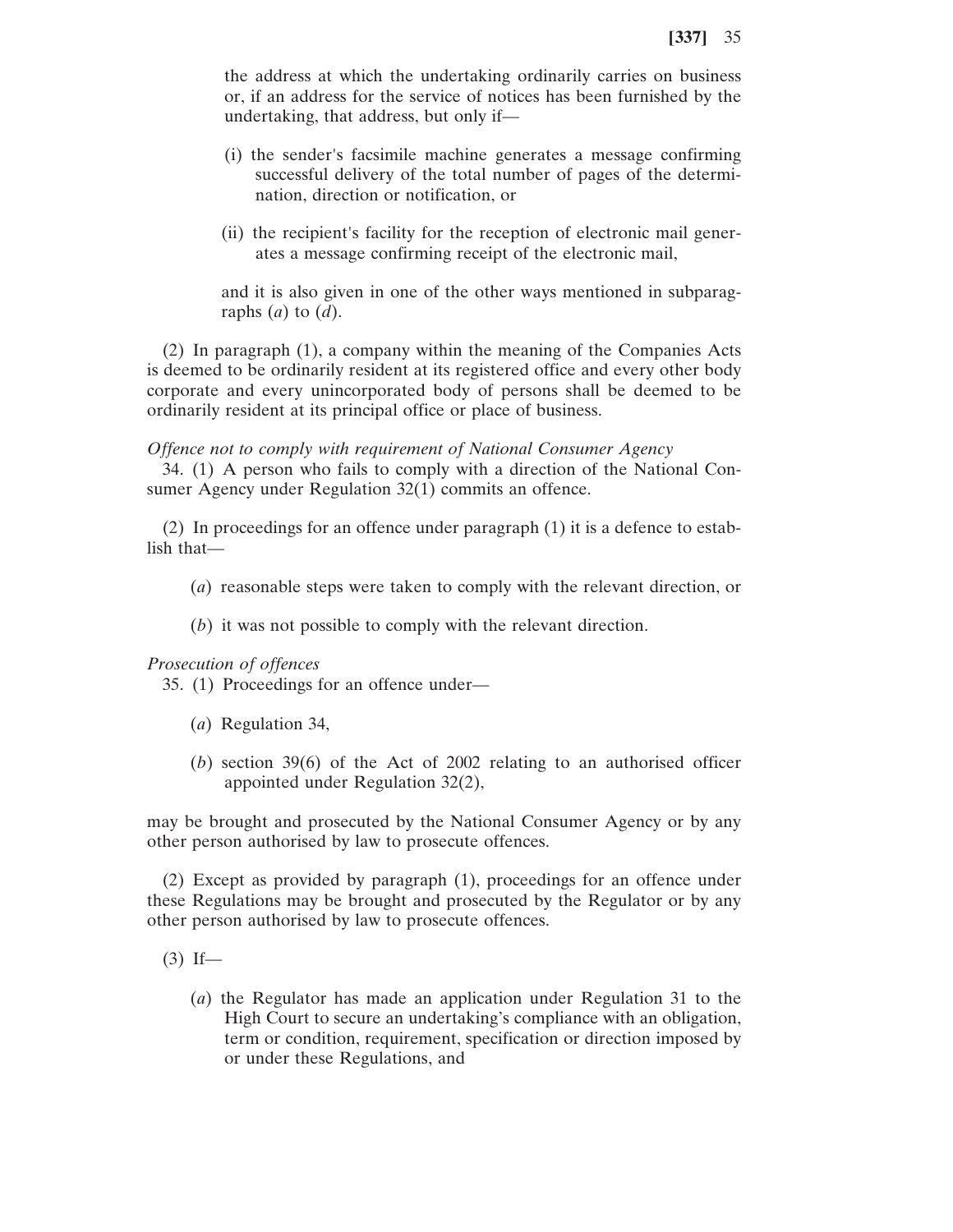(*b*) a provision of these Regulations makes it an offence to fail to comply with the obligation, term or condition, requirement, specification or direction,

the Regulator may not bring proceedings against the person for such an offence or give a notice under section 44 of the Act of 2002 for failing to comply with the obligation, term or condition, requirement, specification or direction.

(4) An offence under these Regulations is an offence to which section 44 of the Act of 2002 applies.

*Offences committed by bodies corporate* 36. (1) If—

- (*a*) an offence under these Regulations is committed by a body corporate, and
- (*b*) the offence is proved to have been committed with the consent or connivance of, or to be attributable to any neglect on the part of, a person who is a director, manager, secretary, or other similar officer of the body, or is a person who was purporting to act in any such capacity,

that person as well as the body corporate commits an offence and is liable to be proceeded against and punished as if that person had committed the firstmentioned offence.

(2) If the affairs of a body corporate are managed by its members paragraph (1) applies in relation to the acts and omissions of a member of that body in connection with the member's functions of management as if the member were a director or manager of it.

(3) A person may be proceeded against for an offence under paragraph (1) whether or not the body corporate has been proceeded against or been convicted of the offence committed by the body.

### *Penalties*

37. (1) An undertaking that commits an offence under these Regulations (other than under Regulation 25) is liable on summary conviction to a class A fine.

(2) An undertaking that commits an offence under Regulation 25 is liable, on summary conviction, to a class A fine or, on conviction on indictment—

- (*a*) in the case of a body corporate, to a fine not exceeding  $\epsilon$ 500,000, or
- (*b*) in the case of a natural person, to a fine not exceeding  $\epsilon$ 50,000.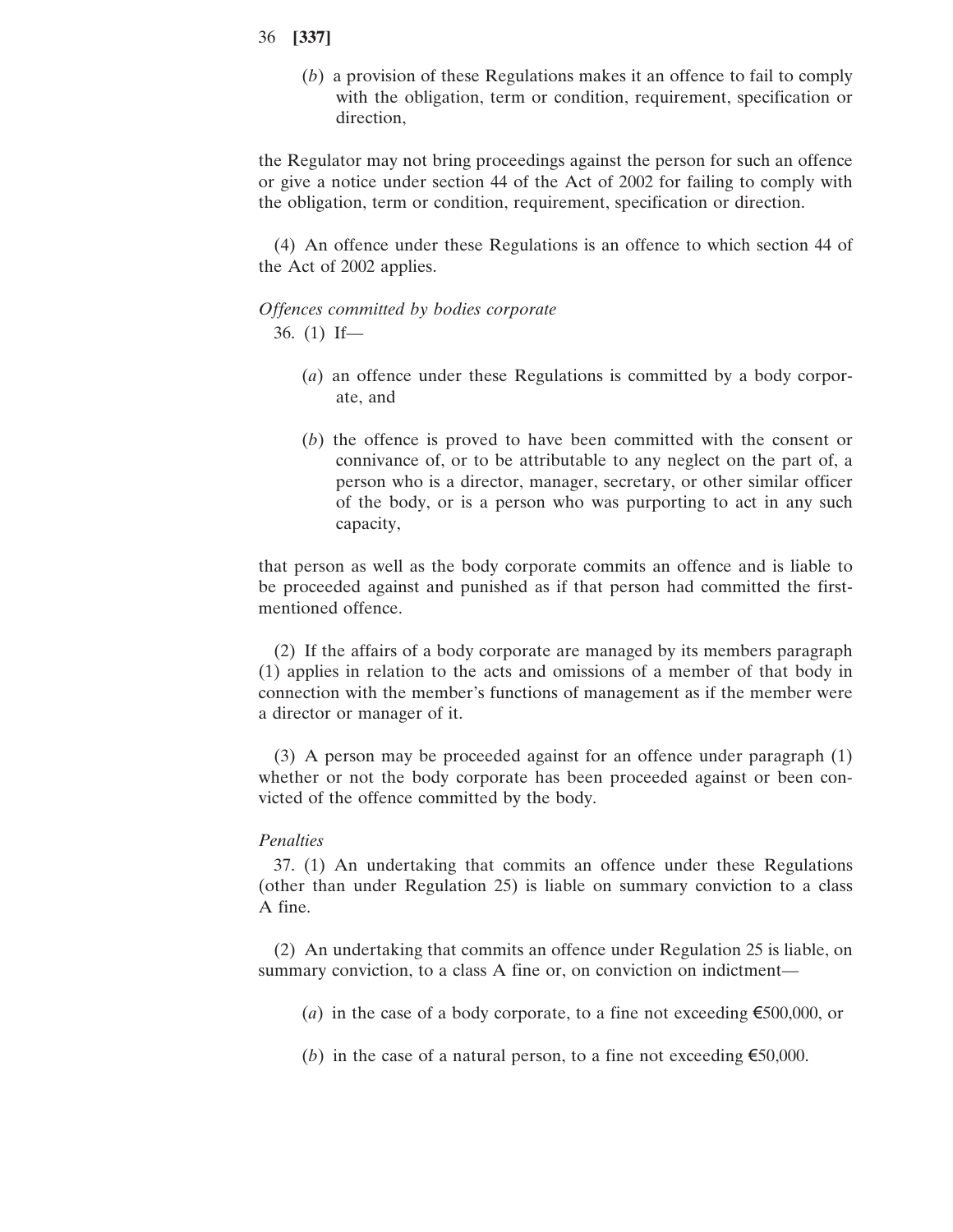### *Transitional arrangements*

38. (1) A measure that was in force under the Regulations of 2003 immediately before the coming into operation of these Regulations shall continue in force as if it was made under these Regulations.

(2) For the purpose of this Regulation, "measure" means a decision, designation, determination, direction, notice, notification (other than a notification under Regulation 32(2) of the Regulations of 2003), requirement, specification or other act of an equivalent effect made by the Regulator.

(3) Notwithstanding the revocation of the Regulations of 2003, notifications by the Regulator on a person under Regulation 32(2) of those Regulations—

(*a*) continue in force, and

(*b*) may continue to be issued, revoked or amended,

as if the Regulations of 2003 had not been revoked.

## *Revocations*

39. The following Regulations are revoked:

- (*a*) the Regulations of 2003; and
- (*b*) the European Communities (Electronic Communications Networks and Services) (Universal Service and Users' Rights) (Amendment) Regulations 2007 (S.I. No. 374 of 2007).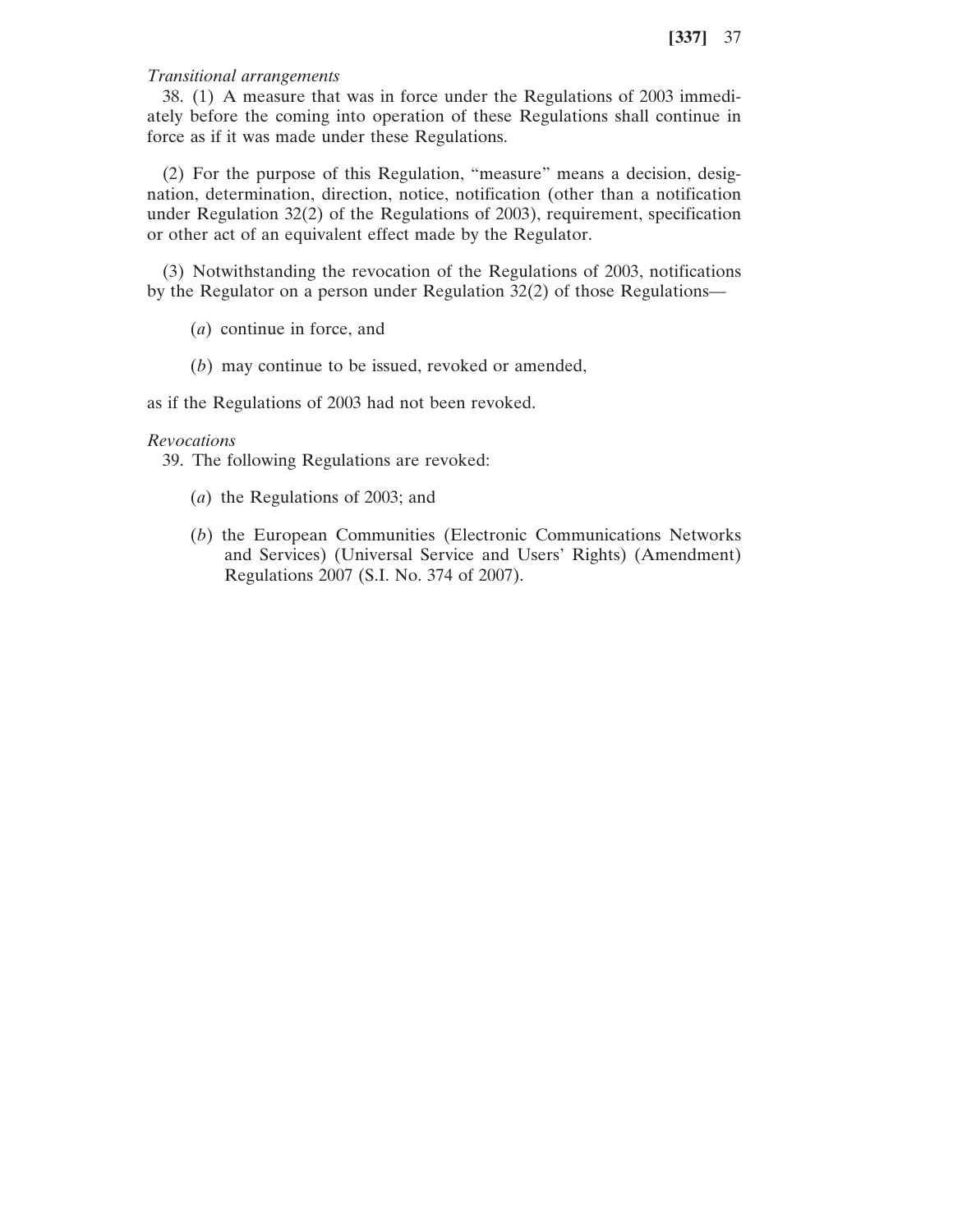# SCHEDULE 1

# DESCRIPTION OF FACILITIES AND SERVICES REFERRED TO IN REGULATIONS 9 AND 24

*Regulations 9(2) and 24*

#### **Part A: Facilities and services referred to in Regulation 9:**

(*a*) Itemised Billing.

The Regulator may, subject to the requirements of relevant legislation on the protection of personal data and privacy, lay down the basic level of itemised bills which are to be provided by undertakings to subscribers free of charge in order that they can—

- (i) allow verification and control of the charges incurred in using the public communications network at a fixed location or related publicly available telephone services, and
- (ii) adequately monitor their usage and expenditure and thereby exercise a reasonable degree of control over their bills.

Where appropriate, additional levels of detail may be offered to subscribers at reasonable tariffs or at no charge.

Calls which are free of charge to the calling subscriber, including calls to helplines, are not to be identified in the calling subscriber's itemised bill.

(*b*) Selective barring for outgoing calls or premium SMS or MMS or, where technically feasible, other kinds of similar applications, free of charge.

i.e. the facility whereby a subscriber can, on request to the designated undertaking that provides telephone services, bar outgoing calls or premium SMS or MMS or other kinds of similar applications of defined types or to defined types of numbers free of charge.

(*c*) Pre-payment systems.

The Regulator may require designated undertakings to allow consumers to pay for access to the public communications network and use of publicly available telephone services on pre-paid terms.

(*d*) Phased payment of connection fees.

The Regulator may require designated undertakings to allow consumers to pay for connection to the public communications network on the basis of payments phased over time.

(*e*) Non-payment of bills.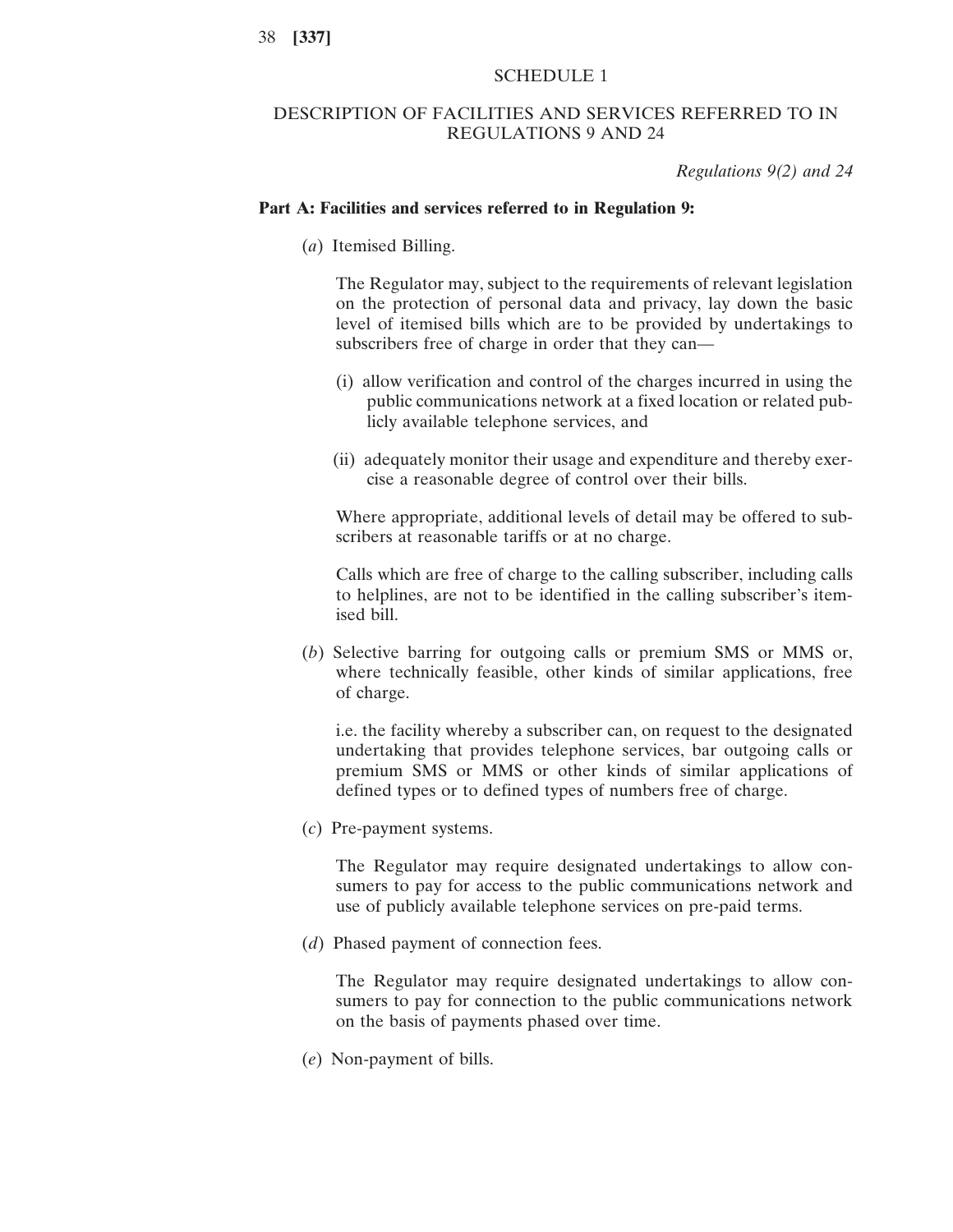The Regulator may authorise specified measures, which are proportionate, non-discriminatory and published, to cover non-payment of telephone bills issued by undertakings. These measures are to ensure that due warning of any consequent service interruption or disconnection is given to a subscriber beforehand. Except in cases of fraud, persistent late payment or non-payment, these measures are to ensure, as far as is technically feasible, that any service interruption is confined to the service concerned. Disconnection for non-payment of bills should take place only after due warning is given to subscribers. The Regulator may allow a period of limited service prior to complete disconnection, during which only calls that do not incur charges to the subscriber (e.g. "112" calls) are permitted.

(*f*) Tariff advice.

i.e. the facility whereby subscribers may request the undertaking to provide information regarding alternative lower-cost tariffs, if available.

(*g*) Cost control.

i.e. the facility whereby undertakings offer other means, if determined by the Regulator to be appropriate, to control the cost of publicly available telephone services, including free of charge alerts to consumers in case of abnormal or excessive consumption patterns.

#### **Part B: Facilities referred to in Regulation 24:**

(*a*) Tone dialling or DTMF (dual-tone multi-frequency operation)

i.e. the public communications network or publicly available telephone service supports the use of DTMF tones as defined in ETSI ETR 207 for end-to-end signalling throughout the network both within a Member State and between Member States.

(*b*) Calling-line identification

i.e. the calling party's number is presented to the called party prior to the call being established.

This facility should be provided in accordance with relevant legislation on protection of personal data and privacy, in particular the Privacy and Electronic Communications Regulations.

To the extent technically feasible, operators should provide data and signals to facilitate the offering of calling-line identity and tone dialling across Member State boundaries.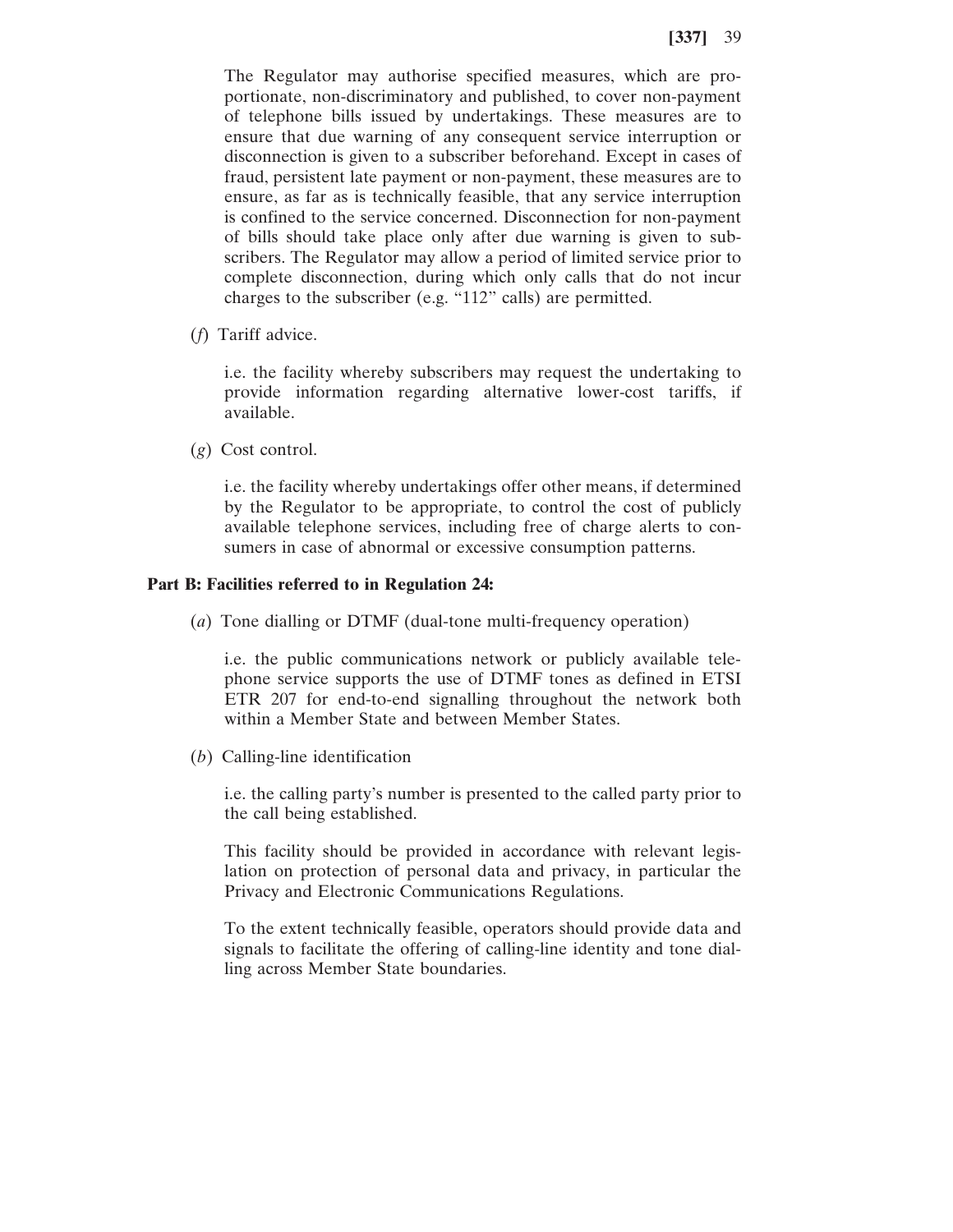### SCHEDULE 2

# CALCULATING THE NET COST, IF ANY, OF UNIVERSAL SERVICE OBLIGATIONS AND ESTABLISHING ANY RECOVERY OR SHARING MECHANISM IN ACCORDANCE WITH ARTICLES 12 AND 13 OF THE UNIVERSAL SERVICE DIRECTIVE (TRANSPOSED BY REGULATIONS 11 AND 12 OF THE UNIVERSAL SERVICE REGULATIONS)

*Regulations 11(4) and 12(3)*

#### **Part A: Calculation of net cost:**

Universal service obligations refer to those obligations placed upon an undertaking by a Member State which concern the provision of a network and service throughout a specified geographical area including, where required, averaged prices in that geographical area for the provision of that service or provision of specific tariff options for consumers with low incomes or with special social needs.

National regulatory authorities are to consider all means to ensure appropriate incentives for undertakings (designated or not) to provide universal service obligations cost efficiently. In undertaking a calculation exercise, the net cost of universal service obligations is to be calculated as the difference between the net cost for a designated undertaking of operating with the universal service obligations and operating without the universal service obligations. This applies whether the network in a particular Member State is fully developed or is still undergoing development and expansion. Due attention is to be given to correctly assessing the costs that any designated undertaking would have chosen to avoid had there been no universal service obligation. The net cost calculation should assess the benefits, including intangible benefits, to the universal service operator.

The calculation is to be based upon the costs attributable to:

(i) elements of the identified services which can only be provided at a loss or provided under cost conditions falling outside normal commercial standards.

This category may include service elements such as access to emergency telephone services, provision of certain public pay telephones, provision of certain services or equipment for disabled people, etc.;

(ii) specific end-users or groups of end-users who, taking into account the cost of providing the specified network and service, the revenue generated and any geographical averaging of prices imposed by the Member State, can only be served at a loss or under cost conditions falling outside normal commercial standards.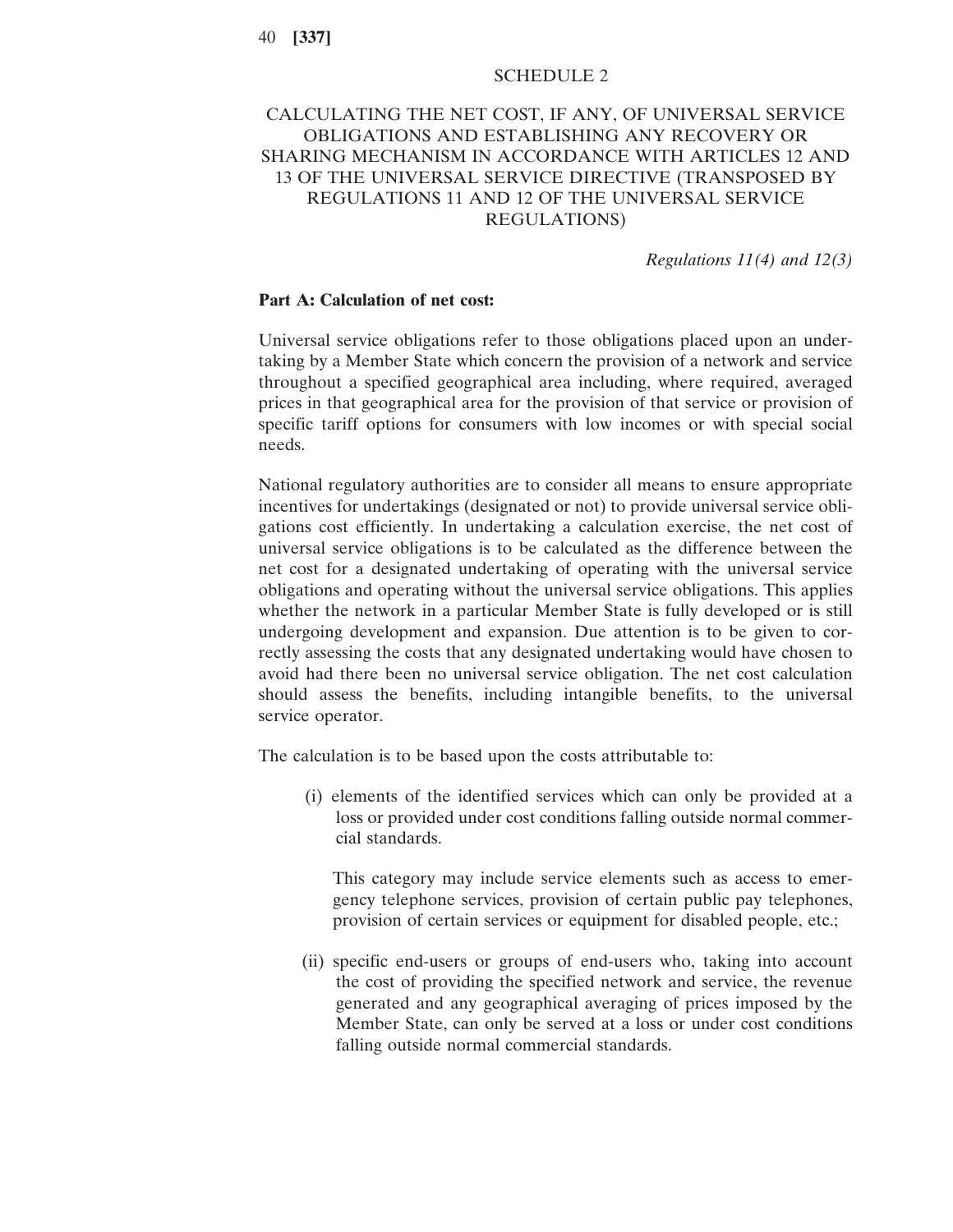This category includes those end-users or groups of end-users which would not be served by a commercial operator which did not have an obligation to provide universal service.

The calculation of the net cost of specific aspects of universal service obligations is to be made separately and so as to avoid the double counting of any direct or indirect benefits and costs. The overall net cost of universal service obligations to any undertaking is to be calculated as the sum of the net costs arising from the specific components of universal service obligations, taking account of any intangible benefits. The responsibility for verifying the net cost lies with the national regulatory authority.

## **Part B: Recovery of any net costs of universal service obligations:**

The recovery or financing of any net costs of universal service obligations requires designated undertakings with universal service obligations to be compensated for the services they provide under non-commercial conditions. Because such a compensation involves financial transfers, Member States are to ensure that these are undertaken in an objective, transparent, non-discriminatory and proportionate manner. This means that the transfers result in the least distortion to competition and to user demand.

In accordance with Article 13(3) of the Universal Service Directive, a sharing mechanism based on a fund should use a transparent and neutral means for collecting contributions that avoids the danger of a double imposition of contributions falling on both outputs and inputs of undertakings.

The independent body administering the fund is to be responsible for collecting contributions from undertakings which are assessed as liable to contribute to the net cost of universal service obligations in the Member State and is to oversee the transfer of sums due or administrative payments to the undertakings entitled to receive payments from the fund.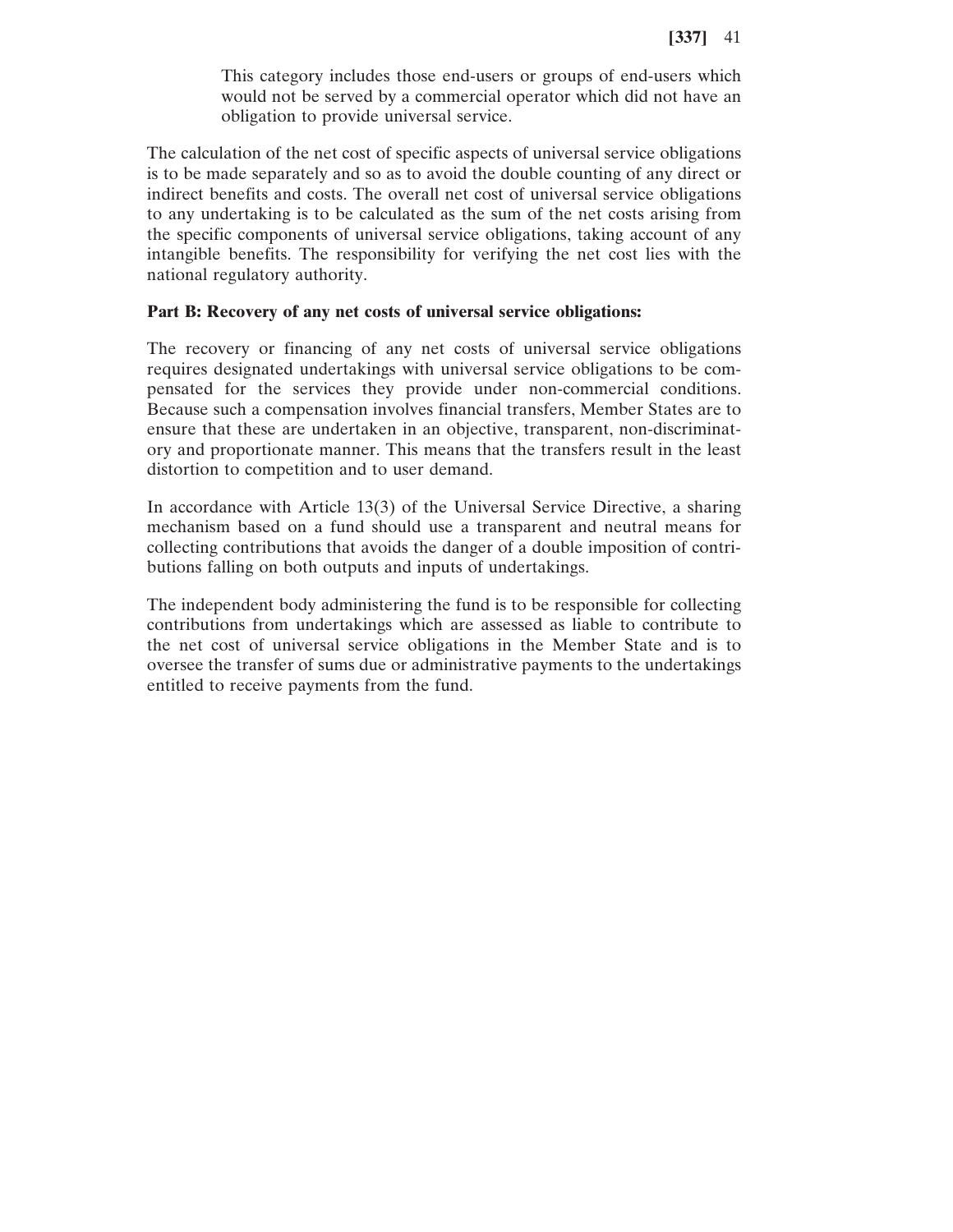# SCHEDULE 3

# INFORMATION TO BE PUBLISHED IN ACCORDANCE WITH REGULATION 15

*Regulation 15(2)*

- 1. The name and address of the head office of the undertaking.
- 2. Description of publicly available services offered, including—
	- (i) the scope of the services offered,
	- (ii) standard tariffs indicating the services provided and the content of each tariff element (e.g. charges for access, all types of usage charges, maintenance charges), and including details of standard discounts applied and special and targeted tariff schemes and any additional charges, as well as costs with respect to terminal equipment,
	- (iii) compensation and refund polices, including specific details of any compensation or refund schemes offered,
	- (iv) types of maintenance services offered, and
	- (v) standard contract conditions, including any minimum contractual period, termination of the contract and procedures and direct charges related to the portability of numbers and other identifiers, if relevant.
- 3. Dispute settlement mechanisms including those developed by the undertaking.
- 4. Information about rights as regards universal service including, where appropriate, the facilities and services mentioned in Schedule 1.



# PAT RABBITTE,

Minister for Communications, Energy and Natural Resources.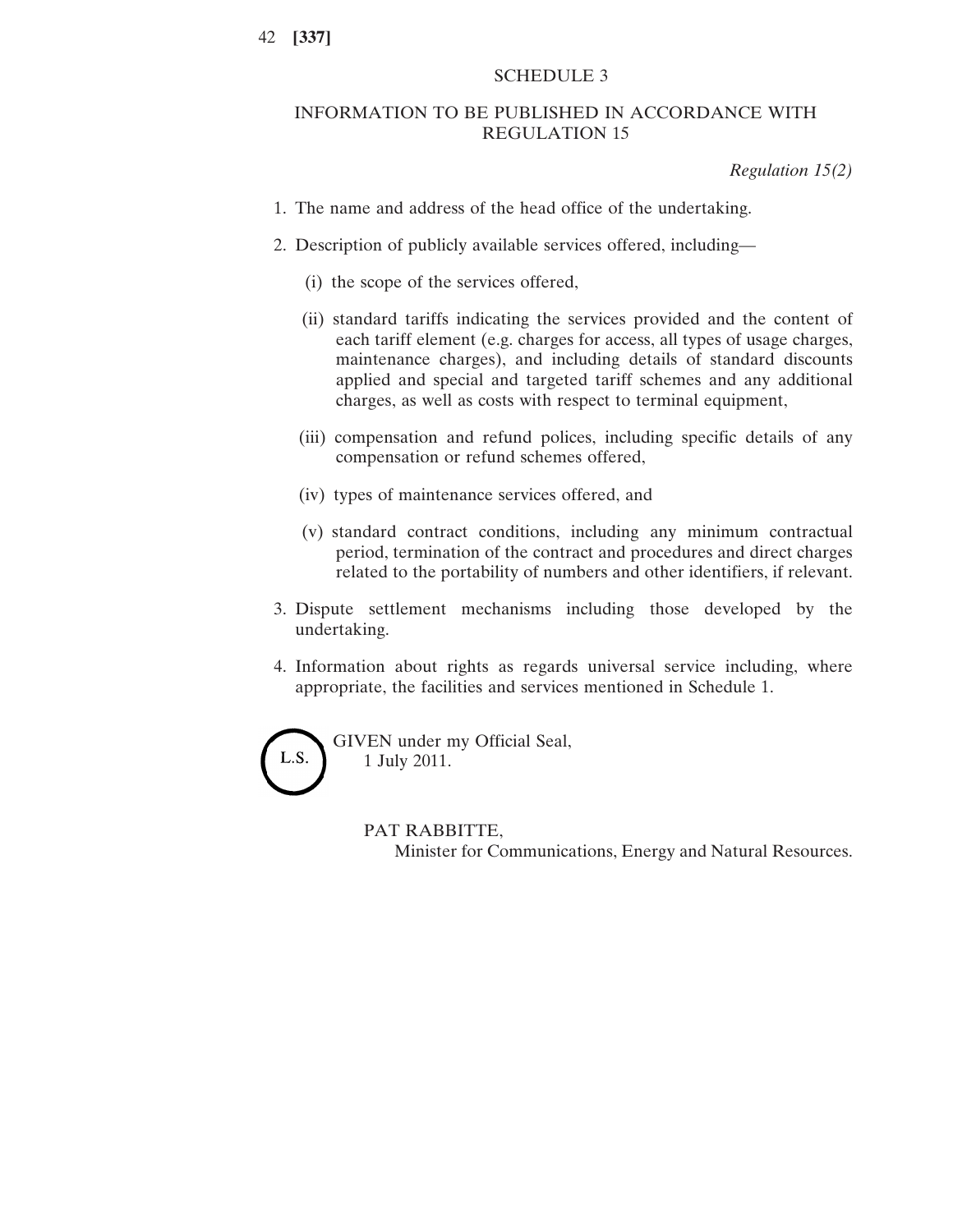# EXPLANATORY NOTE

*(This note is not part of the Instrument and does not purport to be a legal interpretation.)*

The purpose of these Regulations is to give effect to Directive 2002/22/EC of the European Parliament and of the Council of 7 March 2002 on universal service and users' rights relating to electronic communications networks and services (Universal Service Directive), and the amendments to that Directive as introduced by Directive 2009/136/EC of the European Parliament and of the Council of 25 November 2009.

As well as transposing the amendments made by Directive 2009/136/EC, these Regulations consolidate the provisions of the existing Statutory Instruments transposing the Universal Service Directive, namely, the "European Communities (Electronic Communications Networks and Services) (Universal Service and Users' Rights) Regulations 2003 (S.I. No. 308 of 2003)" and the "European Communities (Electronic Communications Networks and Services) (Universal Service and Users' Rights) (Amendment) Regulations 2007 (S.I. No. 374 of 2007)", which have been revoked by these Regulations.

The aim of these Regulations is, inter alia, to ensure the provision of specified electronic communications services and the affordability of those services.